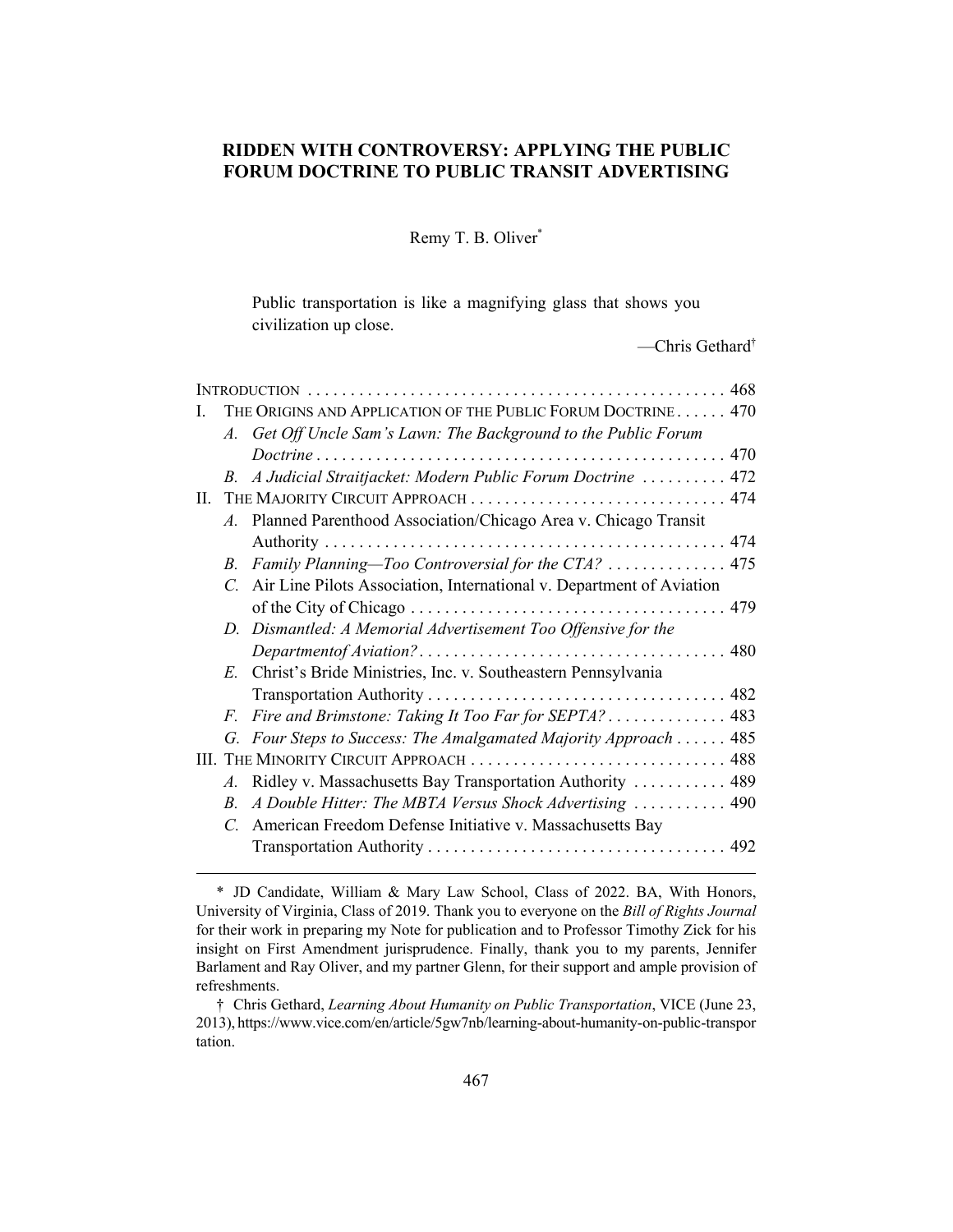| 468 | WILLIAM & MARY BILL OF RIGHTS JOURNAL                   | [Vol. 30:467 |
|-----|---------------------------------------------------------|--------------|
|     | D. Back for Round Two: The MBTA Doubles Down  492       |              |
|     | E. Fundamentally Inconsistent: The Amalgamated Minority |              |
|     |                                                         |              |
|     |                                                         |              |
|     |                                                         |              |
|     | B. Government Speech and Public Transit Advertising 496 |              |
|     |                                                         |              |
|     |                                                         |              |
|     | B. Captivity and Public Transit Advertising 498         |              |
|     |                                                         |              |

#### **INTRODUCTION**

Judgment Day is Coming in May.<sup>1</sup>

Choose Adoption . . . It Works!2

I didn't serve my country to stab goats.

—Department of Defense: End 'Live Tissue Training' above an image of a soldier in fatigues.3

These three examples are among the controversial advertisements subjected to First Amendment litigation in the past decade. The reactions of the general public upon viewing controversial advertisements can often be intense.<sup>4</sup> In 2010, the Washington Metro Area Transit Authority (WMATA) received "hundreds of angry phone calls and letters" complaining about advertisements that were critical of the Catholic Church's position on condom usage.<sup>5</sup> The situation eventually devolved to the point where WMATA security personnel "feared that certain ads would, due to world events, incite individuals to violence on the system."6 While an often overlooked subject in free speech jurisprudence, it is clear that tensions can run high when buses and subway trains are involved.

<sup>6</sup> *See id.* (internal quotation omitted) (referencing a proposed advertisement featuring a drawing of the Prophet Muhammad, considered gravely offensive to many faithful Muslims).

<sup>1</sup> *See* Ne. Pa. Freethought Soc'y v. Cnty. of Lackawanna Transit Sys., 327 F. Supp. 3d 767, 772 (M.D. Pa. 2018).

<sup>2</sup> *See id.* at 780.

<sup>3</sup> PETA, *PETA Files Suit After D.C. Metro Outrageously Refuses to Run Ads, Violating the First Amendment* (Aug. 10, 2017), https://www.peta.org/blog/peta-sues-transit-agency-for-re jecting-ads/ [https://perma.cc/9F5T-9Y9R].

<sup>4</sup> *See* Archdiocese of Wash. v. Wash. Metro. Area Transit Auth., 897 F.3d 314, 319 (D.C. Cir. 2018) (citing a survey where 58% of respondents opposed issue-oriented ads and 46% of respondents were extremely opposed to issue-oriented ads).

<sup>5</sup> *See id.*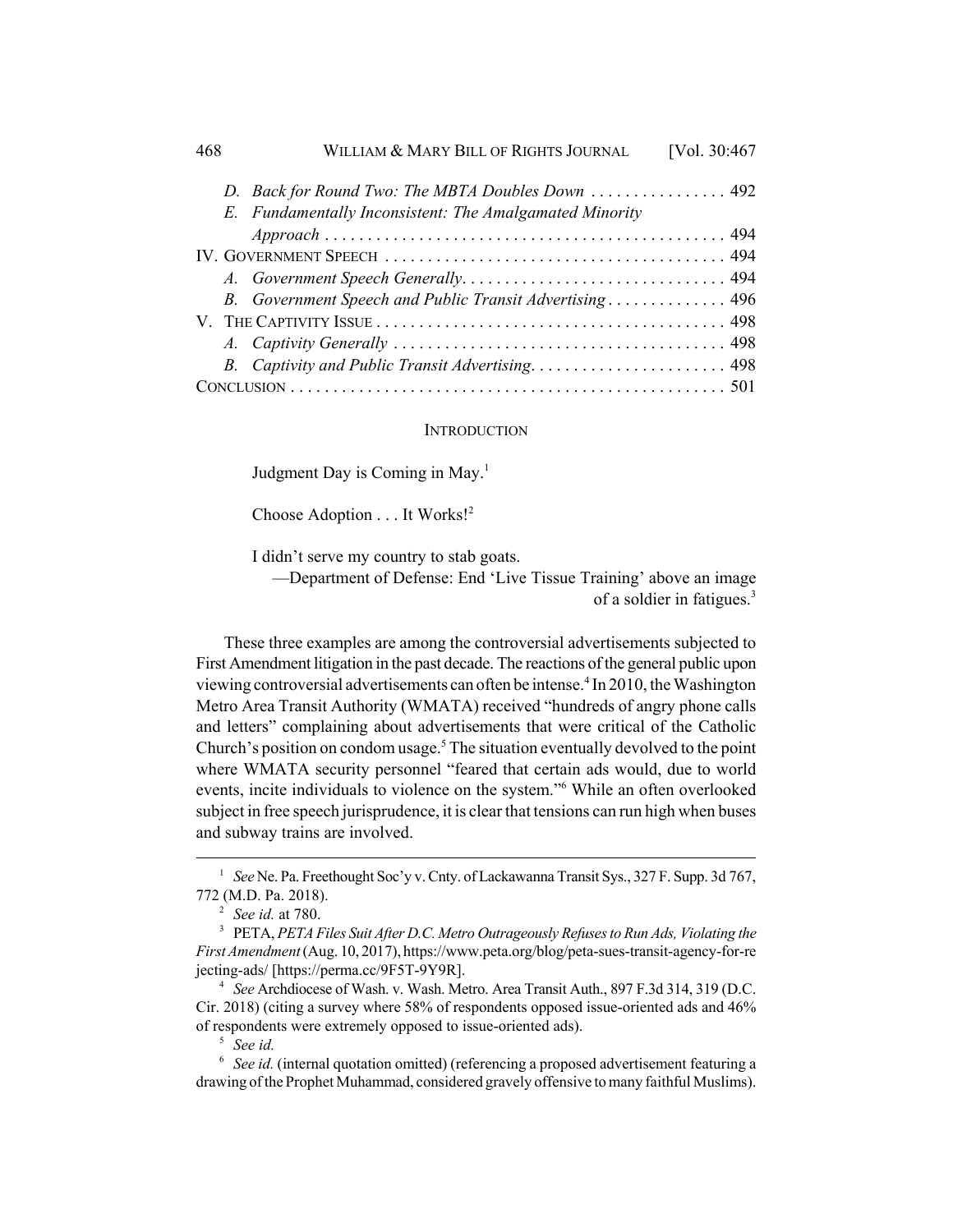This Note tackles the application of the First Amendment to public transit advertising. Under the current judicial framework, the First Amendment is filtered through the "public forum doctrine" when discussing the rights of citizens to utilize government property for expressive purposes.<sup>7</sup> The Note will argue that public transit advertising constitutes a "designated public forum" in most (if not all) cases.<sup>8</sup> That characterization would force any content-based restrictions to be narrowly tailored to serve a compelling government interest.<sup>9</sup> The natural result is a significant expansion of access to public transit advertising by interested parties. If the U.S. Supreme Court were to grant *certiorari* to resolve the circuit split, as it declined to do in  $2016<sup>10</sup>$  it should hold that most public transit systems are categorically a designated public forum.<sup>11</sup>

Part I discusses the origins of, and the basic approach to, application of the public forum doctrine.<sup>12</sup> Part II discusses the majority approach of circuit courts, finding that public transit systems are a designated public forum.<sup>13</sup> Part III discusses the minority approach of circuit courts, asserting that public transit systems are a non-public forum.14 Part IV discusses the government speech doctrine in the context of public transit advertising, including the extent to which it is applicable in that context.<sup>15</sup> Part V discusses the issue of the "captive audience" and potential avenues to distinguish controversial public transit advertising from other types of offensive content.<sup>16</sup> The Conclusion provides a clear overview of the four-part majority approach and cleanly integrates the major issues of government speech and captivity into the overall analysis.<sup>17</sup>

This Note uses the term "public transit" (commonly referred to as "mass transit") to mean "the transportation of large numbers of people by means of buses, subway trains, etc., especially within urban areas" and "the system, vehicles, or facilities engaged in such transportation."18 All public transit is presumed to be subject to the

<sup>7</sup> *See generally* Greer v. Spock, 424 U.S. 828 (1976).

<sup>8</sup> *See generally* Planned Parenthood Ass'n/Chi. Area v. Chicago Transit Auth., 767 F.2d 1225 (7th Cir. 1985); Air Line Pilots Ass'n v. Dep't of Aviation of Chi., 45 F.3d 1144 (7th Cir. 1995); Christ's Bride Ministries, Inc. v. Se. Pa. Transp. Auth., 148 F.3d 242 (3d Cir. 1998).

<sup>9</sup> *See Greer*, 424 U.S. at 847 (Powell, J., concurring).

<sup>10</sup> *See* American Freedom Def. Initiative v. King Cnty., 136 S. Ct. 1022, 1025 (2016) (Thomas, J., dissenting from denial of *certiorari*) (arguing that "transit authorities that open their ad spaces to political messages must provide compelling justifications for restricting ads, and must narrowly tailor any restrictions to those justifications").

<sup>11</sup> *See* discussion *infra* Part II.

<sup>12</sup> *See* discussion *infra* Part I.

<sup>13</sup> *See* discussion *infra* Part II.

<sup>14</sup> *See* discussion *infra* Part III.

<sup>15</sup> *See* discussion *infra* Part IV.

<sup>16</sup> *See* discussion *infra* Part V.

<sup>17</sup> *See* discussion *infra* Conclusion.

<sup>18</sup> *Mass Transit*, MERRIAM-WEBSTER, https://www.merriam-webster.com/dictionary/mass %20transit [https://perma.cc/9CX2-FA5N] (last visited Dec. 13, 2021).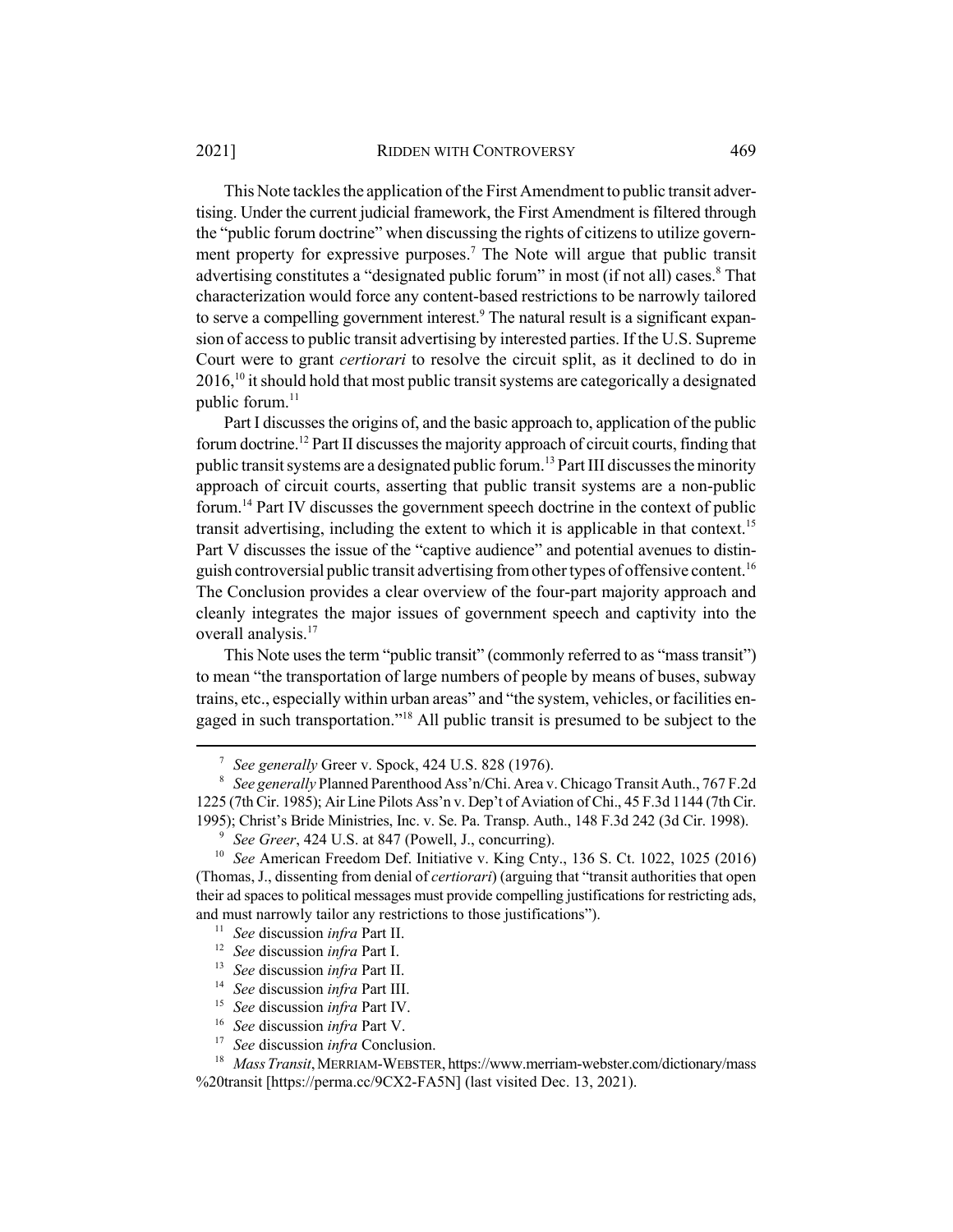First Amendment, either via direct ownership by a government, or a close relationship creating "state action" on the part of a private actor.<sup>19</sup>

## I. THE ORIGINS AND APPLICATION OF THE PUBLIC FORUM DOCTRINE

## *A. Get Off Uncle Sam's Lawn: The Background to the Public Forum Doctrine*

The First Amendment to the U.S. Constitution states that "Congress shall make no law . . . abridging the freedom of speech."<sup>20</sup> While the text itself is clear, courts since the late 1960s have artificially constrained "the freedom of speech" within a judicial straitjacket known as the public forum doctrine.<sup>21</sup> This doctrine is an analytical tool used to determine the "constitutionality of speech restrictions implemented on government property" and, thus, whether groups have the right to engage in expressive activities on such property.<sup>22</sup> It is a complicated prism of judicial analysis that requires background knowledge of First Amendment jurisprudence.<sup>23</sup>

Until the 1939 decision *Hague v. Committee for Industrial Organization*, the Supreme Court had expressed skepticism that citizens had any right whatsoever to the use of government property, likening the government to a private landowner.<sup>24</sup> In *Davis v. Massachusetts*, the Supreme Court adopted the logic of Justice Holmes when it affirmed the decision of the Massachusetts Supreme Court.<sup>25</sup> In Holmes' view: "[f]or the legislature absolutely or conditionally to forbid public speaking in a highway or public park is no more an infringement of the rights of a member of the public than for the owner of a private house to forbid it in his house."<sup>26</sup> In other words, Uncle Sam could tell private citizens to get off his lawn at his pleasure.<sup>27</sup> *Hague* was a seminal decision; for the first time, the Court recognized some right of citizens collectively to enjoy government property.<sup>28</sup> Justice Roberts succinctly enumerated this principle when, in dictum in *Hague*, he famously wrote:

> Wherever the title of street and parks may rest, they have immemorially been held in trust for the use of the public and, time out

<sup>19</sup> *See* Burton v. Wilmington Parking Auth., 365 U.S. 715, 715 (1961).

<sup>20</sup> *See* U.S. CONST. amend. I.

<sup>21</sup> *See generally* Robert C. Post, *Between Governance and Management: The History and Theory of the Public Forum*, 34 UCLA L. REV. 1713 (1987).

<sup>22</sup> *See* David L. Hudson, Jr., *Public Forum Doctrine*, THE FIRST AMENDMENT ENCYCLOPE-DIA (Jan. 8, 2020), https://www.mtsu.edu/first-amendment/article/824/public-forum-doctrine [https://perma.cc/FQM2-MG92].

<sup>23</sup> *See generally* Post, *supra* note 21.

<sup>&</sup>lt;sup>24</sup> 307 U.S. 496, 514 (1939).

<sup>25</sup> *See generally* 167 U.S. 43 (1897).

<sup>26</sup> *See* Commonwealth v. Davis, 39 N.E. 113, 113 (Mass. 1895).

<sup>27</sup> *See id.*

<sup>28</sup> *See Hague*, 307 U.S. at 514.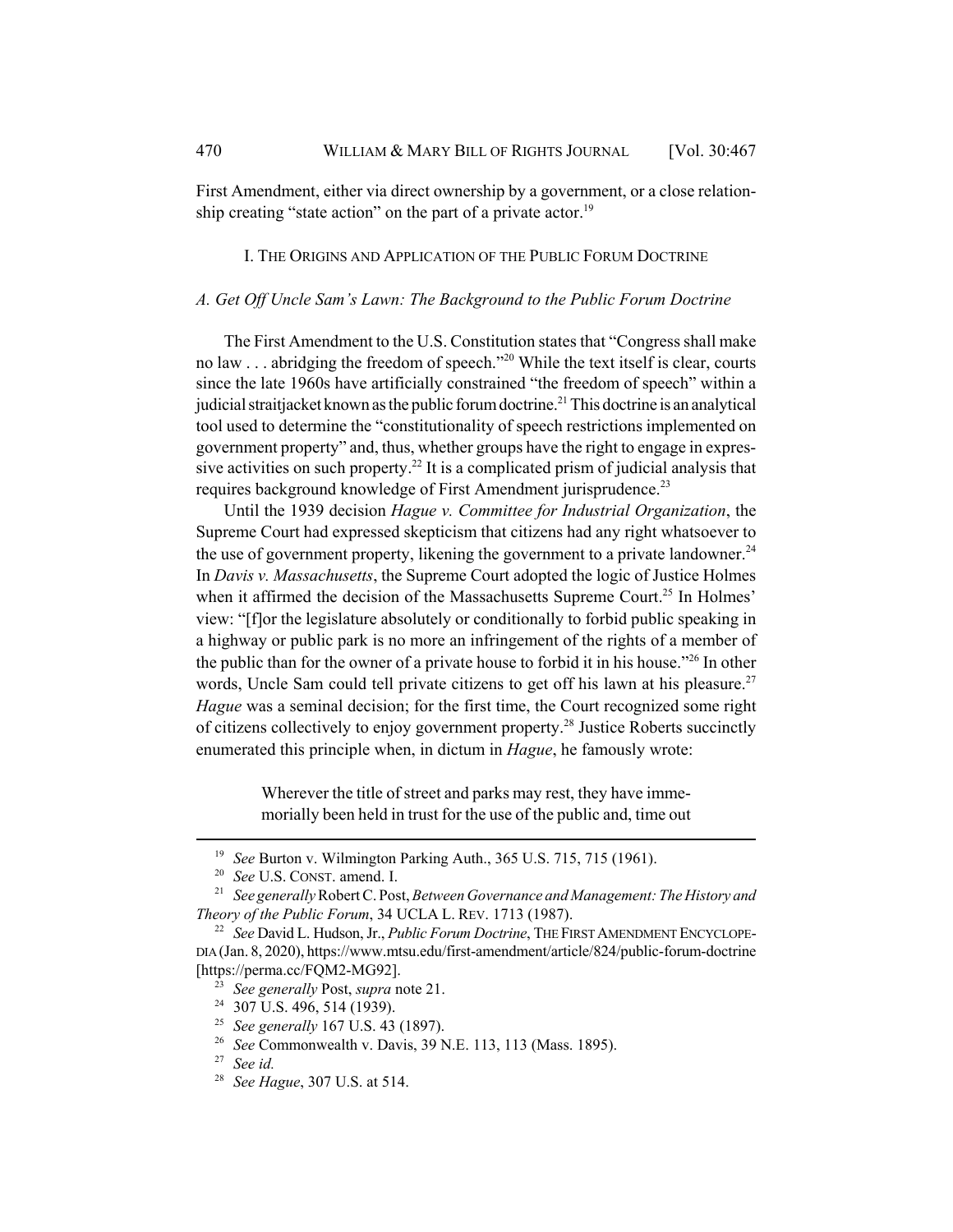of mind, have been used for purposes of assembly, communicating thoughts between citizens, and discussing public questions. Such use of the streets and public places has, from ancient times, been a part of the privileges, immunities, rights, and liberties of citizens.<sup>29</sup>

This idea was supported, in less enthusiastic language, by later decisions in *Jamison v. Texas*30 and *Niemotko v. Maryland*. 31 The revolution in public forum doctrine occurred during the turmoil of the 1960s Civil Rights movement, when the right of the public to peaceably assemble on government property became a major judicial flashpoint.<sup>32</sup>

*Edwards v. South Carolina*33 and *Cox v. Louisiana*34 laid the groundwork for the public forum doctrine, with Harry Kalven Jr., a legal scholar, coining the term "public forum" shortly after the two decisions were laid down.<sup>35</sup> Kalven endorsed the idea that "in an open democratic society the streets, the parks, and other public places are an important facility for public discussion and political process. They are . . . a public forum that the citizen can commandeer.  $\ldots$ <sup>36</sup> This idea was gradually adopted by the Supreme Court, albeit in fits and starts.<sup>37</sup> Through the 1960s and early 1970s, the Court debated the extent to which the government could restrict expressive activity, especially when weighty public policy concerns were in the mix.<sup>38</sup> In 1976, however, the Supreme Court resolved this debate by finalizing the modern form of public forum doctrine in *Greer v. Spock*. 39

<sup>29</sup> *Id.* at 515.

 $30\,$  318 U.S. 413, 416 (1943) ("But one who is rightfully on a street ... carries with him there as elsewhere the constitutional right to express his views in an orderly fashion . . . extend[ing] to the communication of ideas by handbills and literature as well as by the spoken word.").

<sup>&</sup>lt;sup>31</sup> 340 U.S. 268, 276 (1951) (Stating that the issue before the Court is "[h]ow to reconcile the interest in allowing free expression of ideas in public places with the protection of . . . the primary uses of streets and parks").

<sup>32</sup> *See generally* Schneider v. State, 308 U.S. 147 (1939); Valentine v. Chrestensen, 316 U.S. 52 (1942); Talley v. California, 362 U.S. 60 (1960); *see also* Harry Kalven, Jr., *The Concept of the Public Forum:* Cox v. Louisiana, 1965 SUP. CT. REV. 1, 2.

<sup>33</sup> 372 U.S. 229 (1963).

<sup>34</sup> 379 U.S. 559 (1964).

<sup>35</sup> *See* Kalven, *supra* note 32, at 10.

<sup>36</sup> *Id.* at 11–12.

<sup>&</sup>lt;sup>37</sup> *See* Adderley v. Florida, 385 U.S. 39, 47 (1966) ("The State, no less than a private owner of property, has power to preserve the property under its control for the use to which it is lawfully dedicated."); Grayned v. City of Rockford, 408 U.S. 104, 115 (1972) ("The right to use a public place for expressive activity may be restricted only for weighty reasons."); Police Dep't of Chi. v. Mosley, 408 U.S. 92, 96 (1972) ("Once a forum is opened up to assembly or speaking by some groups, government may not prohibit others from assembling or speaking on the basis of what they intend to say.").

<sup>38</sup> *See Mosley*, 408 U.S. at 96.

<sup>39</sup> *See generally* 424 U.S. 828 (1976).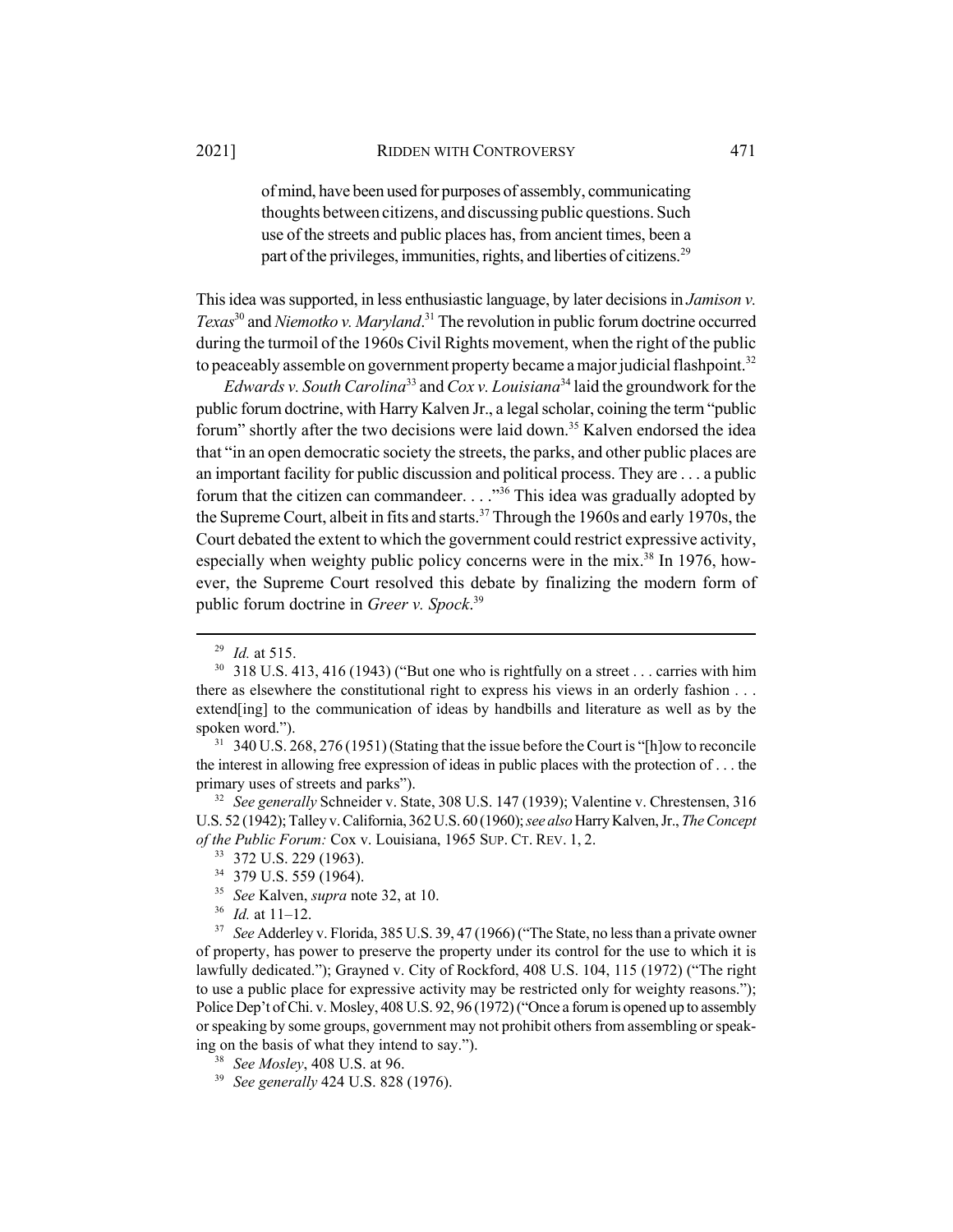#### *B. A Judicial Straitjacket: Modern Public Forum Doctrine*

In *Greer*, the Court began to outline what has become a three-tiered system which would go on to form the doctrinal framework for public forum analysis.<sup>40</sup> The public forum doctrine divides government property into three distinct categories: (1) quintessential public forums (i.e., public streets and parks); (2) designated public forums (i.e., municipal theaters, school board meetings, and university meeting facilities); and  $(3)$  non-public forums (i.e., military bases).<sup>41</sup> Quintessential public forums permit the most expressive activity, while non-public forums permit the least.<sup>42</sup>

Quintessential public forums are places long devoted to assembly and debate, or "which have immemorially been held in trust" for expressive purposes.<sup>43</sup> In a quintessential public forum, the government may not ban all communicative activity because there is a First Amendment right of guaranteed access by members of the public.<sup>44</sup> Content-based regulations of speech must be "narrowly drawn" to serve a compelling state interest and any content-neutral time, place, and manner restrictions are permissible only if they are narrowly tailored with ample alternative channels for expressive activity.<sup>45</sup>

Designated, sometimes called "limited," public forums are places that the government has opened to the public to use for expressive purposes.<sup>46</sup> The government is not constitutionally required to open such places, and can close them to expressive activity at any time.47 In practice, "a designated public forum may be opened to the public as a whole, therefore operating no differently than a traditional public forum."48 Proscribed use of the designated public forum may also be more limited in scope, open only to "'certain groups' or the 'discussion of certain subjects."<sup>49</sup> Contentbased regulations of speech must be narrowly drawn to meet a compelling state

<sup>46</sup> *See* Lidsky, *supra* note 43, at 4; *see also* Cornelius v. NAACP Legal Def. & Educ. Fund, Inc., 473 U.S. 788, 802 (1985) (citing *Perry*, 460 U.S. at 45–46 n.7).

<sup>48</sup> *See* Lidsky, *supra* note 43, at 4.

<sup>40</sup> *See generally id.*

<sup>&</sup>lt;sup>41</sup> Perry Educ. Ass'n v. Perry Loc. Educators' Ass'n, 460 U.S. 37, 45-46 (1983).

<sup>42</sup> *See id.* at 37, 46.

<sup>43</sup> *Id.* at 45 (quoting Hague v. Comm. for Indus. Org., 307 U.S. 496, 515 (1939)). *See also* Lyrissa Barnett Lidsky, *Government Sponsored Social Media and Public Forum Doctrine Under the First Amendment: Perils and Pitfalls*, 19 PUB. LAW. 2, 4 (2011).

<sup>44</sup> *See Perry*, 460 U.S. at 45.

<sup>45</sup> *See* Post, *supra* note 21, at 1760 (citing United States v. Grace, 461 U.S. 171, 177 (1983)).

<sup>47</sup> *See* Greer v. Spock, 424 U.S. 828, 836 (1976).

<sup>49</sup> *See id.* (citing *Perry*, 460 U.S. at 46 n.7). *But see generally* Widmar v. Vincent, 454 U.S. 263 (1981) (striking down a school's exclusion of religious groups from facilities open to all other student groups); City of Madison Joint Sch. Dist. v. Wis. Pub. Emp't Rels. Comm'n, 429 U.S. 167 (1976) (allowing a non-union teacher to speak at a public meeting of the school board opposing a demand by the teacher's union).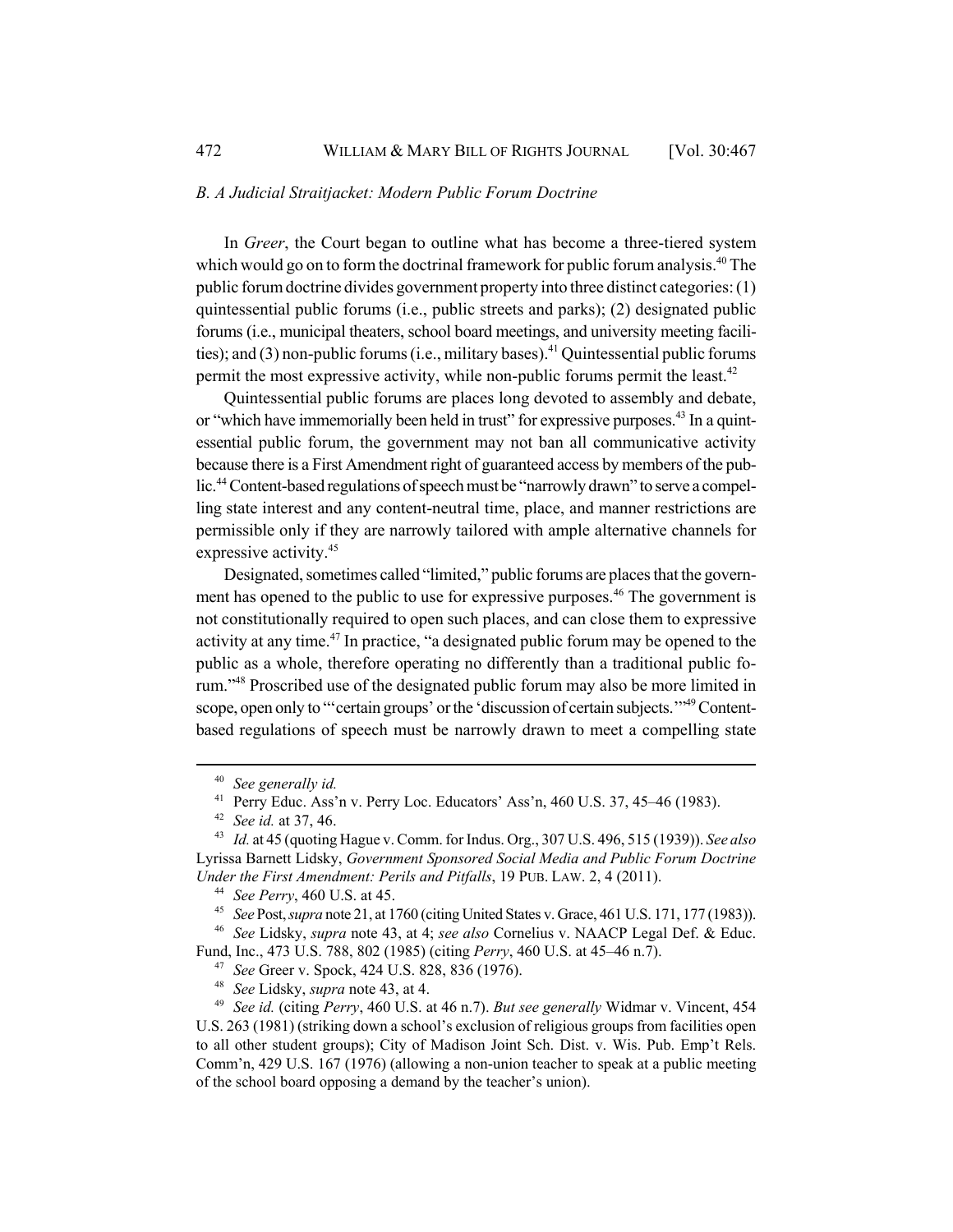interest, and content-neutral regulations are permissible if assessed to be reasonable by a court. $50$ 

Non-public forums are places that are neither traditional nor designated public forums.<sup>51</sup> The government in a non-public forum is essentially in the position of a private property owner relative to the general public.<sup>52</sup> Reasonable time, place, and manner restrictions are permissible, and subject matter regulation of speech is allowed so long as the regulation is "reasonable" and does not constitute an effort to suppress speech because government officials arbitrarily oppose the speaker's viewpoint.<sup>53</sup>

While this framework has been both criticized<sup>54</sup> and defended,<sup>55</sup> it remains the analytical tool federal courts use to determine which types of speech restrictions are permissible on government property.<sup>56</sup> As many scholars note, the doctrine has a tendency to distract courts from "the first amendment values at stake in a given case."<sup>57</sup> Despite the knowledge that public forum doctrine is "crude, historically ossified, and seemingly unconnected to any thematic view of the free expression guarantee," there has been no indication that courts are searching for an alternative framework.<sup>58</sup>

This Note will not attempt to fight that particular battle. Rather, within the existing public forum framework, this Note argues that when public transit advertising campaigns do not categorically exclude certain types of advertisements, they create a "designated" public forum that prevents content-based discrimination absent a compelling public interest.<sup>59</sup> This approach should then be adopted to resolve the current circuit split on the issue should the Supreme Court receive a ripe appeal from a circuit court decision.<sup>60</sup>

<sup>55</sup> *See generally* Lillian R. Bevier, *Rehabilitating Public Forum Doctrine: In Defense of Categories*, 1992 SUP. CT. REV. 79.

<sup>56</sup> *See* Park, *supra* note 54, at 114.

<sup>50</sup> *See* Post, *supra* note 21, at 1748.

<sup>51</sup> *See* Lidsky, *supra* note 43, at 4.

<sup>52</sup> *See* Perry Educ. Ass'n v. Perry Loc. Educators' Ass'n, 460 U.S. 37, 46 (1983); *Greer*, 424 U.S. at 836.

<sup>53</sup> *See* Post, *supra* note 21, at 1751.

<sup>54</sup> *See, e.g.*, TIMOTHY ZICK, SPEECH OUT OF DOORS: PRESERVING FIRST AMENDMENT LIBERTIES IN PUBLIC PLACES 55–56 (2009); Geoffrey R. Stone, *Content-Neutral Restrictions*, 54 U.CHI.L.REV.46, 93 (1987); C. Thomas Dienes, *The Trashing of the Public Forum: Problems in First Amendment Analysis*, 55 GEO.WASH.L.REV. 109, 110 (1986); Daniel W. Park, *Government Speech and the Public Forum: A Clash Between Democratic and Egalitarian Values*, 45 GONZ. L. REV. 113, 114–15 (2009).

<sup>57</sup> *See* Daniel A. Farber & John E. Nowak, *The Misleading Nature of Public Forum Analysis: Content and Context in First Amendment Adjudication*, 70 VA.L.REV. 1219, 1224 (1984).

<sup>58</sup> *See* Calvin Massey, *Public Fora, Neutral Governments, and the Prism of Property*, 50 HASTINGS L.J. 309, 310 (1999).

<sup>59</sup> *See* discussion *infra* Conclusion.

<sup>60</sup> *See* discussion *infra* Conclusion.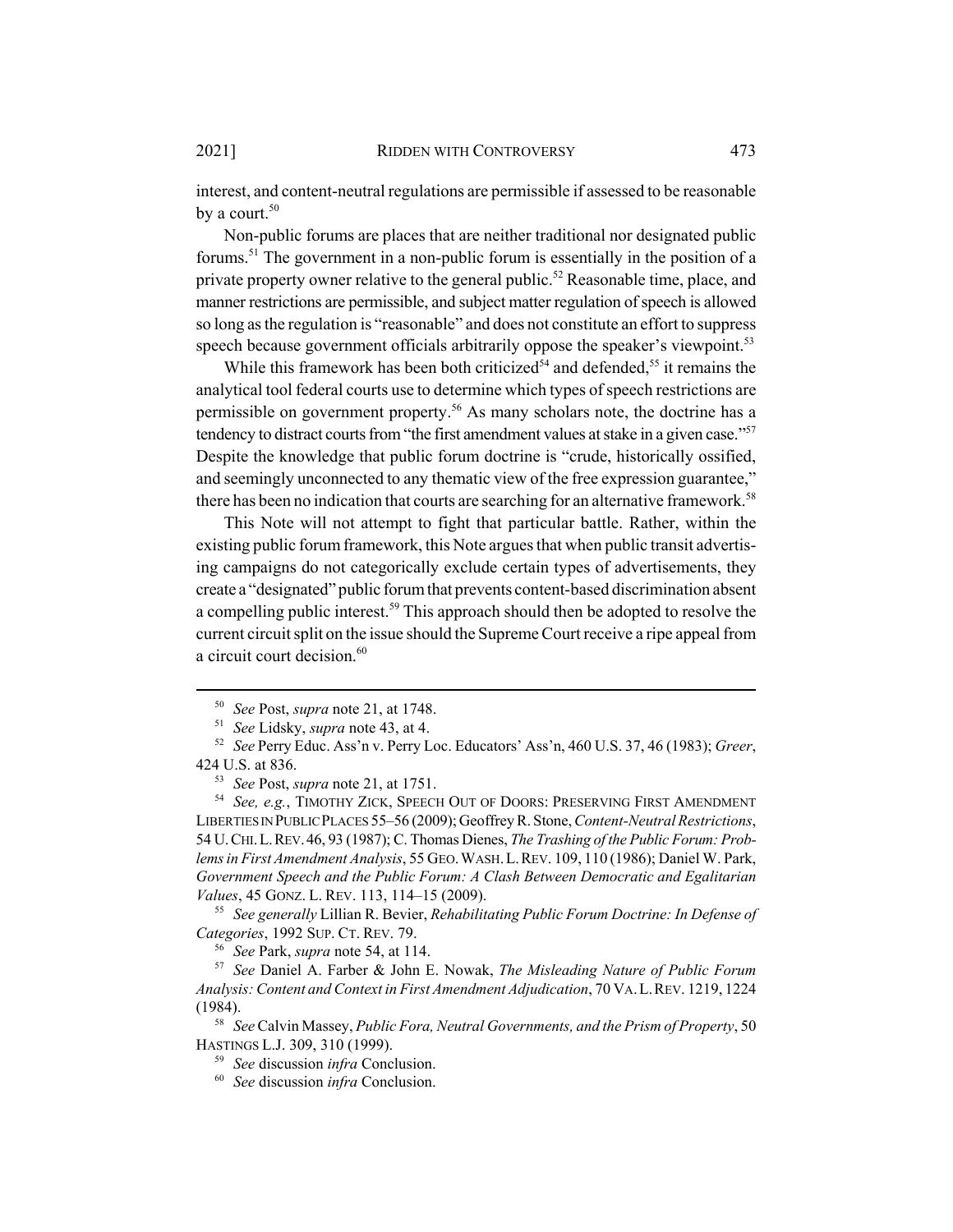## II. THE MAJORITY CIRCUIT APPROACH

Under the majority circuit approach, followed by the Second, Sixth, Seventh, and D.C. Circuits, a public transit agency's acceptance of a wide array of political and issuerelated advertisements is evidence "that the government intended to create a designated (rather than limited) public forum because 'political advertisements . . . [are] the hallmark of a public forum.'"61 Any restriction on advertising content must be supported by a compelling justification, and must be narrowly tailored to those justifications.<sup>62</sup> What is "compelling" is difficult to define with precision. However, it seems to involve cases where the interest is more than an exercise of discretion or preference.<sup>63</sup> Cases from the Seventh and Third Circuits will be used to demonstrate the application of the majority circuit approach.<sup>64</sup>

## *A.* Planned Parenthood Association/Chicago Area v. Chicago Transit Authority<sup>65</sup>

The *Planned Parenthood Association* case clearly shows the dangers of allowing potentially biased employees to serve as gatekeepers for the public's speech.<sup>66</sup> The Chicago Transit Authority (CTA) contracted with Winston Network, Inc. (Winston) to maintain advertising space on its properties throughout Chicago, including car cards on the interiors of its buses and subway trains.<sup>67</sup> Commercial advertisers paid the full rate, while non-profit organizations could advertise for a nominal fee that covered Winston's costs in posting the advertisements.<sup>68</sup> It was Winston's policy to accept all commercial advertising that did not raise questions of "vulgarity or legality," but Winston often sought the CTA's express approval for non-profit advertisements.<sup>69</sup>

The Planned Parenthood Association of the Chicago Area (PPA) contacted Winston about placing an advertisement on CTA buses and trains.<sup>70</sup> Winston's

<sup>61</sup> *See* Am. Freedom Def. Initiative v. King Cnty., 136 S. Ct. 1022, 1024 (2016) (Thomas, J., dissenting from denial of *certiorari*) (quoting Am. Freedom Def. Initiative v. Suburban Mobility Auth. for Reg'l Transp., 698 F.3d 885, 890 (6th Cir. 2012)).

<sup>62</sup> *See id.* at 1025 (Thomas, J., dissenting from denial of *certiorari*).

<sup>63</sup> *See generally* Robert T. Miller, *What is a Compelling Government Interest?*, 21 J. MKTS. & MORALITY 71 (2018); Roberts v. United States Jaycees, 468 U.S. 609 (1984) (in the context of large impersonal organizations, promoting gender equality was a compelling governmental interest that justified restricting freedom of association); Grutter v. Bollinger, 539 U.S. 306 (2003) (achieving a diverse student body in a public law school justified the government's considering of race in admissions decisions).

<sup>64</sup> *See, e.g.*, Planned Parenthood Ass'n/Chi. Area v. Chicago Transit Auth., 767 F.2d 1225, 1232 (7th Cir. 1985); Air Line Pilots Ass'n, Int'l v. Dep't of Aviation of Chi., 45 F.3d 1144, 1154–55 (7th Cir. 1995); Gregoire v. Centennial Sch. Dist., 907 F.2d 1366, 1369 (3d Cir. 1990).

<sup>65</sup> *See generally* 592 F. Supp. 544 (N.D. Ill. 1984), *aff'd*, 767 F.2d 1225 (7th Cir. 1985).

<sup>66</sup> *See generally* 767 F.2d at 1225.

<sup>67</sup> *See id.* at 1227.

<sup>68</sup> *See id.*

<sup>69</sup> *See id.*

<sup>70</sup> *See id.*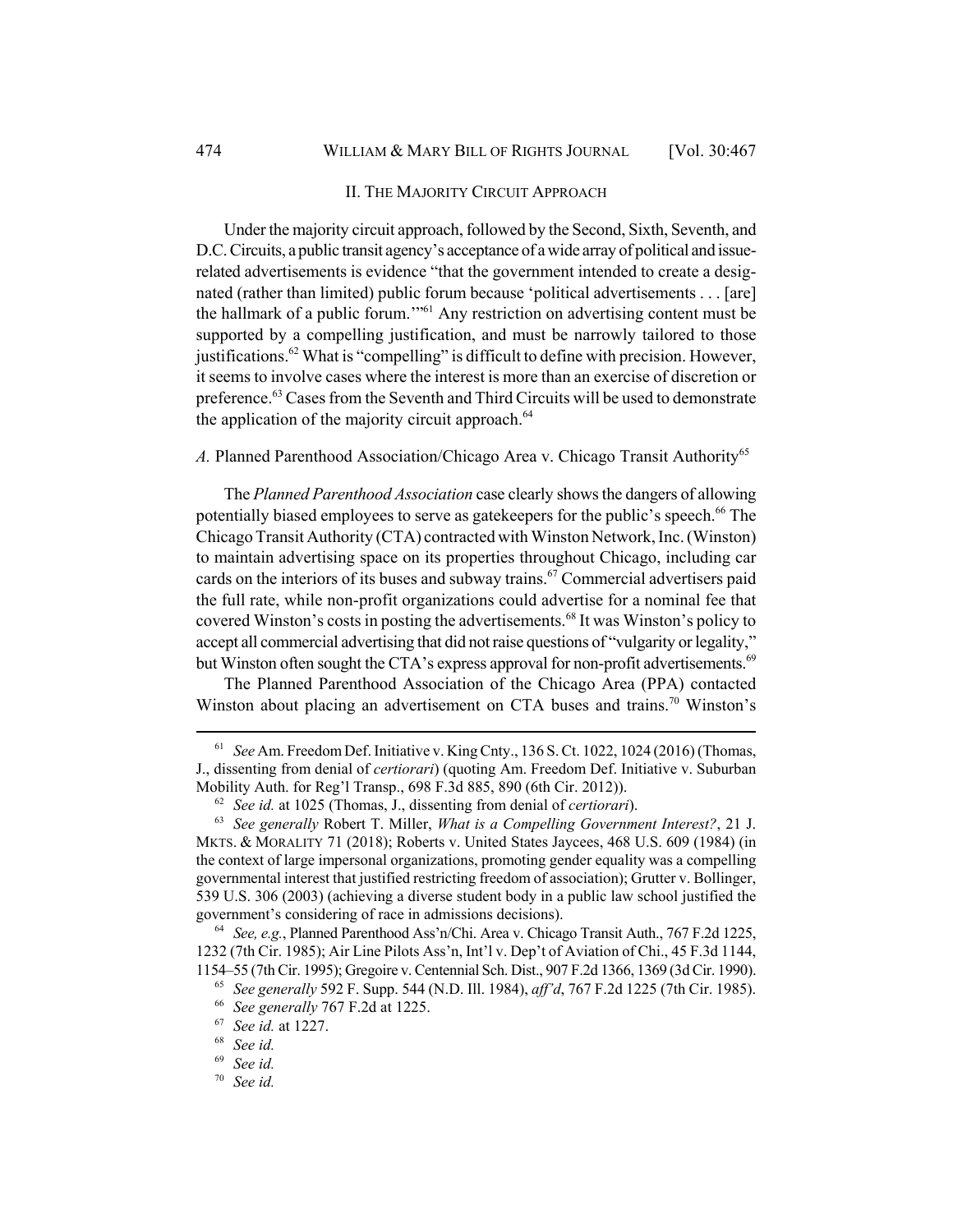liaison with the CTA forwarded the proposed advertisement—which "mentioned the availability of family-planning services"—to the CTA, where it was rejected.<sup>71</sup> A revised advertisement—which "mentioned the availability of counseling about 'prenatal care, abortion, or adoption'"—also was rejected.<sup>72</sup> PPA then filed an action against CTA, alleging a violation of the First and Fourteenth Amendments.<sup>73</sup> In its answer, the CTA responded that it had rejected PPA's proposed advertisements by applying its "long-standing, consistently-enforced policy . . . to reject controversial public issue advertisements."74

### *B. Family Planning—Too Controversial for the CTA?*

The CTA claimed that its property was a non-public forum rather than a designated public forum, which would severely limit the PPA's ability to bring a First Amendment claim.<sup>75</sup> A designated public forum is "government property that has not traditionally been regarded as a public forum" but that has been "intentionally opened up for that purpose" by a government actor.<sup>76</sup> "To create a designated public forum, the government must intentionally open up a location or communication channel for use by the public at large."77 The scope of the relevant forum is defined by "the access sought by the speaker."78 The government can claim that a limited public forum has been established—thus allowing substantial restrictions on speech only if the government limits its property "to use by certain groups or dedicate[s it] solely to the discussion of certain subjects."<sup>79</sup>

In analyzing the CTA's policy, both the district and appellate courts referred back to the three-tiered approach common in public forum jurisprudence.<sup>80</sup> Citing *Perry Education Association v. Perry Local Educators' Association*, 81 the Seventh Circuit noted that "[i]f public property is a public forum, either traditionally or by designation, the government bears a heavy burden in justifying restrictions on speech

<sup>71</sup> *See id.*

<sup>72</sup> *See id.*

<sup>73</sup> *See id.*

<sup>74</sup> *See id.* (internal quotation omitted).

<sup>75</sup> *Id.* at 1231–32.

<sup>76</sup> *See* Christian Legal Soc'y of Univ. of Cal. v. Martinez, 561 U.S. 661, 679 n.11 (2010) (internal quotation omitted) (quoting City of Pleasant Grove v. Summum, 555 U.S. 460, 469 (2009)).

<sup>77</sup> *See* Bloedorn v. Grube, 631 F.3d 1218, 1321 (11th Cir. 2011) (citing Cornelius v. NAACP, 473 U.S. 788, 802 (1984)).

<sup>78</sup> *See Cornelius*, 473 U.S. at 801.

<sup>79</sup> *See Christian Legal Soc'y*, 561 U.S. at 679 n.11 (internal quotations omitted) (quoting *Summum*, 555 U.S. at 470).

<sup>80</sup> *See Planned Parenthood Ass'n/Chi. Area*, 592 F. Supp. 544, 552–53 (N.D. Ill. 1984); *Planned Parenthood Ass'n*, 767 F.2d at 1231–32.

 $81$  460 U.S. 37 (1983).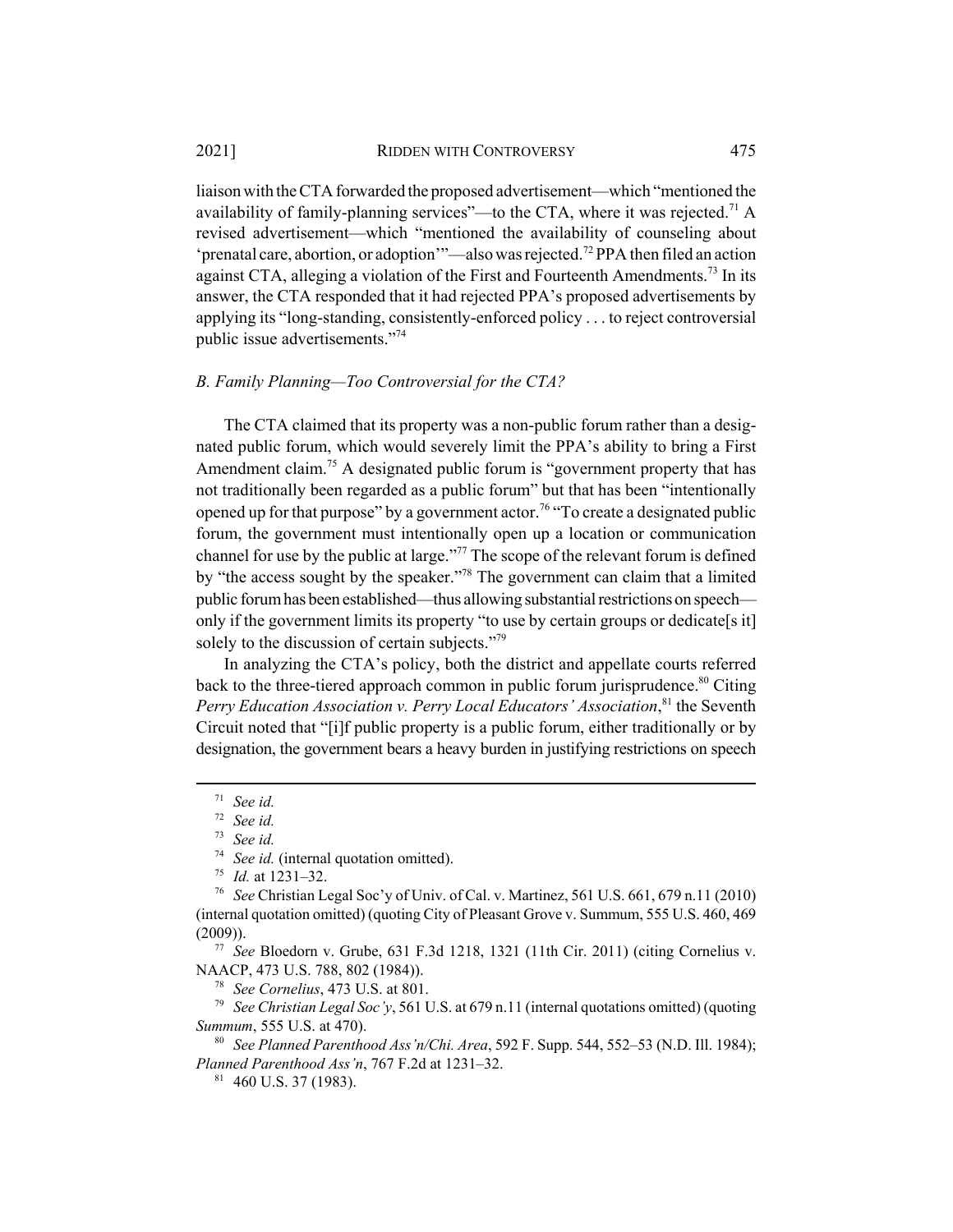therein."82 Unfortunately for lower courts, *Perry* does not clearly establish guidelines for determining when government property has become a designated public forum.83 Rather, courts have found it helpful to consider the uses to which the property has previously been put<sup>84</sup> as well as whether the proposed speech is inconsistent or incompatible with the primary use of the government facility.<sup>85</sup> The public forum analysis is therefore a fact-intensive inquiry.<sup>86</sup>

First, the CTA's actions must be analyzed to see whether it "intentionally opened up" its advertising to the public at large. $87$  The Seventh Circuit noted that "if there was a policy of rejecting controversial public-issue ads, it was neither consistently enforced nor applied to any issue except abortion."<sup>88</sup> Casting a skeptical eye on the policy asserted by the CTA in the action, the district court stated that the CTA's policy was "really nonexistent and [was] contrived for this action."89 The policy "[had] never been written and no guidelines exist[ed] for its application" at the time of litigation.<sup>90</sup> As a result of the policy being "articulated differently by different CTA and Winston officers and employees," the end result was a non-policy that effectively allowed "purely subjective decisions as to what advertising to accept or reject."<sup>91</sup> Other cases demonstrate that this particular kind of inconsistent content policy creates a designated public forum.<sup>92</sup>

For further evidence of this proposition, the CTA had in the past accepted advertisements from other family planning organizations, including the Illinois Family Planning Council.<sup>93</sup> While this inconsistent application was not fatal to the CTA's case, it did weigh against the CTA.<sup>94</sup> What was more damaging to the CTA was the consistent

<sup>87</sup> *See* City of Pleasant Grove v. Summum, 555 U.S. 460, 469 (2009).

<sup>89</sup> *See* Planned Parenthood Ass'n/Chi. Area v. Chicago Transit Auth., 592 F. Supp. 544, 549 (N.D. Ill. 1984), *aff'd*, 767 F.2d 1225 (7th Cir. 1985).

<sup>91</sup> *See id.*

<sup>82</sup> *See Planned Parenthood Ass'n*, 767 F.2d at 1232.

<sup>83</sup> *See Perry*, 460 U.S. 45–46.

<sup>84</sup> *See, e.g.*, Widmar v. Vincent, 454 U.S. 263, 263 (1981); Jarman v. Williams, 753 F.2d 76, 79 (8th Cir. 1985); Int'l Soc'y for Krishna Consciousness, Inc. v. N.J. Sports & Exposition Auth., 691 F.2d 155, 158–60 (3d Cir. 1982).

<sup>85</sup> *See, e.g.*, Greer v. Spock, 424 U.S. 828, 838 (1976); Eastern Conn. Citizens Action Grp. v. Powers, 723 F.2d 1050, 1053–54 (2d Cir. 1983); United States Sw. Africa/Namibia Trade & Cultural Council v. United States, 708 F.2d 760, 764 (D.C. Cir. 1983).

<sup>86</sup> *See Greer*, 424 U.S. at 828.

<sup>88</sup> *See* Planned Parenthood Ass'n/Chi. Area v. Chicago Transit Auth., 767 F.2d 1225, 1228 (7th Cir. 1985).

<sup>90</sup> *See id.*

<sup>92</sup> *See, e.g.*, New York Magazine v. Metro. Transit Auth., 136 F.3d 123, 130 (2d Cir. 1998) ("Allowing political speech . . . evidences a general intent to open a space for discourse, and a deliberate acceptance of the possibility of clashes of opinion and controversy that the Court in *Lehman* recognized as inconsistent with sound commercial practice.").

<sup>93</sup> *See Planned Parenthood Ass'n*, 592 F. Supp. at 550.

<sup>94</sup> *See* Bannon v. Sch. Dist. of Palm Beach Cnty., 387 F.3d 1208, 1212–13 (11th Cir. 2004)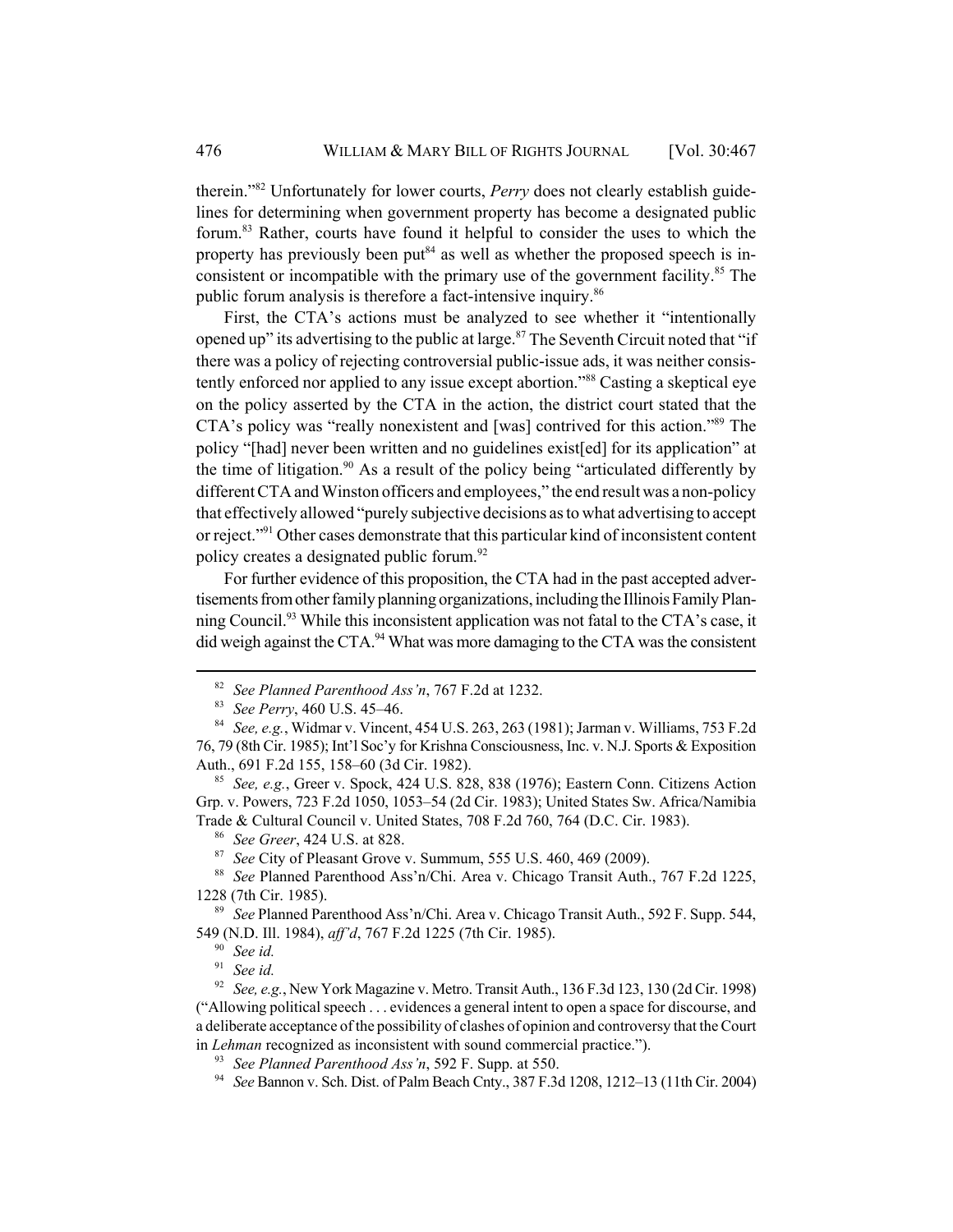acceptance of the types of advertising it claimed to prohibit over a long period of time.<sup>95</sup> The CTA claimed it had a policy of declining the subset of "controversial" public issue advertising.<sup>96</sup> Despite this stated policy, the CTA entirely lacked written standards for its officers to ascertain which advertisements were sufficiently "controversial" to bar from publication.<sup>97</sup> The CTA had recorded only two prior rejections of advertisements, one related to the Vietnam War—later posted pursuant to a settlement agreement—and one calling for the impeachment of President Nixon, later posted pursuant to a court order.<sup>98</sup> The PPA advertisement was denied publication despite perhaps more controversial advertisements being approved by CTA on a regular basis.99 This was extremely damaging to the CTA's claim that it had created a nonpublic forum.100

On appeal, the Seventh Circuit held that the CTA's actions had created a designated public forum.<sup>101</sup> This was the correct outcome because of the lack of consistently enforced written policy guidelines and the acceptance of at least some political advertising.<sup>102</sup> The CTA maintained no written policy on advertisements, the only restriction being the informal "directive to Winston to refuse vulgar, immoral, or disreputable advertising."103 As a result of the *laissez-faire* policy of granting space to virtually everyone willing to pay, the CTA opened the forum to a huge range of "commercial, public-service, public-issue, and political ads."<sup>104</sup> Thus, the advertisements on the CTA's buses and subway cars became a channel of communication for the general public and a designated public forum.<sup>105</sup>

The CTA's counter-argument relied heavily on the Supreme Court's decision in *Lehman v. Shaker Heights*. 106 The Court distinguished *Lehman* in noting that Shaker Heights had a consistently enforced written policy of rejecting all political

<sup>(</sup>quoting Hazelwood v. Kuhlmeier, 484 U.S. 260, 267 (1988) ("The government does not create a public forum by inaction or by permitting limited discourse, but *only by intentionally opening a nontraditional forum for public discourse*.")).

<sup>95</sup> *See Planned Parenthood Ass'n*, 592 F. Supp. at 549–51.

<sup>96</sup> *See* Planned Parenthood Ass'n/Chi. Area v. Chicago Transit Auth., 767 F.2d 1225, 1229 (7th Cir. 1985).

<sup>97</sup> *See id.* at 1229–30.

<sup>98</sup> *See* Impeach Nixon Comm. v. Buck, 498 F.2d 37, 37–38 (7th Cir. 1974); *Planned Parenthood Ass'n*, 767 F.2d at 1230.

<sup>99</sup> *See Planned Parenthood Ass'n*, 767 F.2d at 1230 (for example, an ad showing bombs falling on a child had been accepted).

<sup>100</sup> *See also* New York Magazine v. Metro. Transit Auth., 136 F.3d 123, 129–30 (2d Cir. 1998).

<sup>101</sup> *Planned Parenthood Ass'n*, 767 F.2d at 1232.

<sup>102</sup> *See id.* at 1230; *New York Magazine*, 136 F.3d at 129–30.

<sup>103</sup> *See Planned Parenthood Ass'n*, 767 F.2d at 1232.

<sup>104</sup> *See id.*

<sup>105</sup> *See id.*; *see also* Coalition for Abortion Rts. & Against Sterilization Abuse v. Niagara Frontier Transp. Auth., 584 F. Supp. 985, 989 (W.D.N.Y. 1984).

<sup>106</sup> *See generally* 418 U.S. 298 (1974).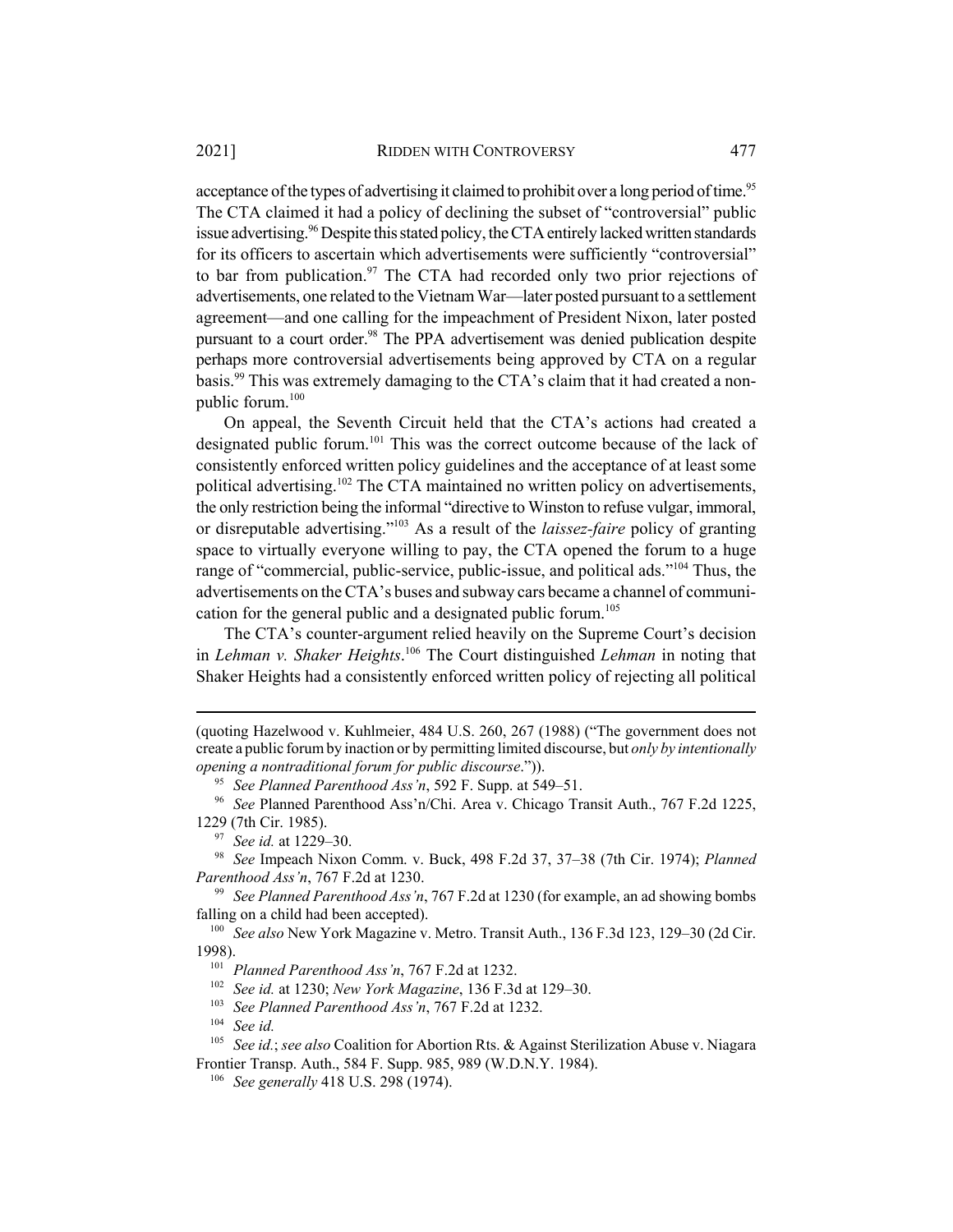and public issue advertising.<sup>107</sup> Additionally, in the twenty-six years prior to the case, Shaker Heights had not permitted any political or public issue advertising on its vehicles.108 As such, the Seventh Circuit noted that the *Lehman* decision "stands for the proposition that the interior of a transit system's cars and buses is not a traditional public forum" but not that "such space may never become a public forum."109 Fortunately, the court in this case managed to avoid a pitfall that many others had fallen into.<sup>110</sup>

Another important consideration is whether the proposed speech is inconsistent or incompatible with the primary use of the government facility.<sup>111</sup> Advertising was not incompatible with the primary use(s) of the CTA's facilities because the CTA "already permits its facilities to be used for public-issue and political advertising."112 In an era of declining local government revenue, most public agencies have an "eagerness for additional revenue" that creates a symbiotic relationship with individuals eager to provide money in exchange for the display of advertising.<sup>113</sup> While the CTA was unwilling to "accept PPA's proposed ad even at the higher [commercial] rate," they obviously stood to profit handsomely for accepting most types of advertisements due to the low costs involved in posting ads.<sup>114</sup> Even when running political advertisements, other transit systems had experienced only "minor . . . graffiti on some signs," which had a minimal impact on advertising-related revenue.<sup>115</sup> Therefore, operating public transit advertising as a designated public forum would allow more speech without adversely impacting its core purpose.<sup>116</sup>

As the "CTA [did] not attempt to justify its exclusion of PPA's message as a narrowly tailored, content-neutral time, place, or manner restriction," the Seventh Circuit held that the CTA's refusal to run PPA's advertisements was a violation of the First Amendment.<sup>117</sup> The CTA's counter-arguments were unconvincing, and did not appear to outweigh the CTA's policy of deliberately opening advertising on its

<sup>107</sup> *See id.* at 301.

<sup>108</sup> *See id.* at 300–01.

<sup>109</sup> *See Planned Parenthood Ass'n*, 767 F.2d at 1233; *see also* Gay Activists All. of Wash., D.C., Inc. v. Wash. Metro. Area Transit Auth., No. 78-2217, 1979 U.S. Dist. LEXIS 15415, at \*11–13 (D.C. Cir. 1979) ("Thus, although the interiors of Metro Buses are not a traditional public forum . . . a city or regional transit system nevertheless may create a public forum for the advertising [of] asocial or political speech by the acceptance of other advertisements dealing with social or political issues.").

<sup>110</sup> *See* Ridley v. Mass. Bay Transp. Auth., 390 F.3d 65, 76–77 (1st Cir. 2004).

<sup>111</sup> *See* Greer v. Spock, 424 U.S. 828, 843 (1976) (Powell, J., concurring).

<sup>112</sup> *Planned Parenthood Ass'n*, 767 F.2d at 1232.

<sup>113</sup> *See* CBS Outdoor, Inc. v. N.J. Transit Corp., 2007 U.S. Dist. LEXIS 64155, at \*18 (D. N.J. 2007).

<sup>114</sup> *See Planned Parenthood Ass'n*, 767 F.2d at 1227 n.2.

<sup>115</sup> *See* Planned Parenthood Ass'n/Chi. Area v. Chicago Transit Auth., 592 F. Supp. 544, 551 (N.D. Ill. 1984).

<sup>116</sup> *See* discussion *supra* Section II.B.

<sup>117</sup> *See Planned Parenthood Ass'n*, 767 F.2d at 1233.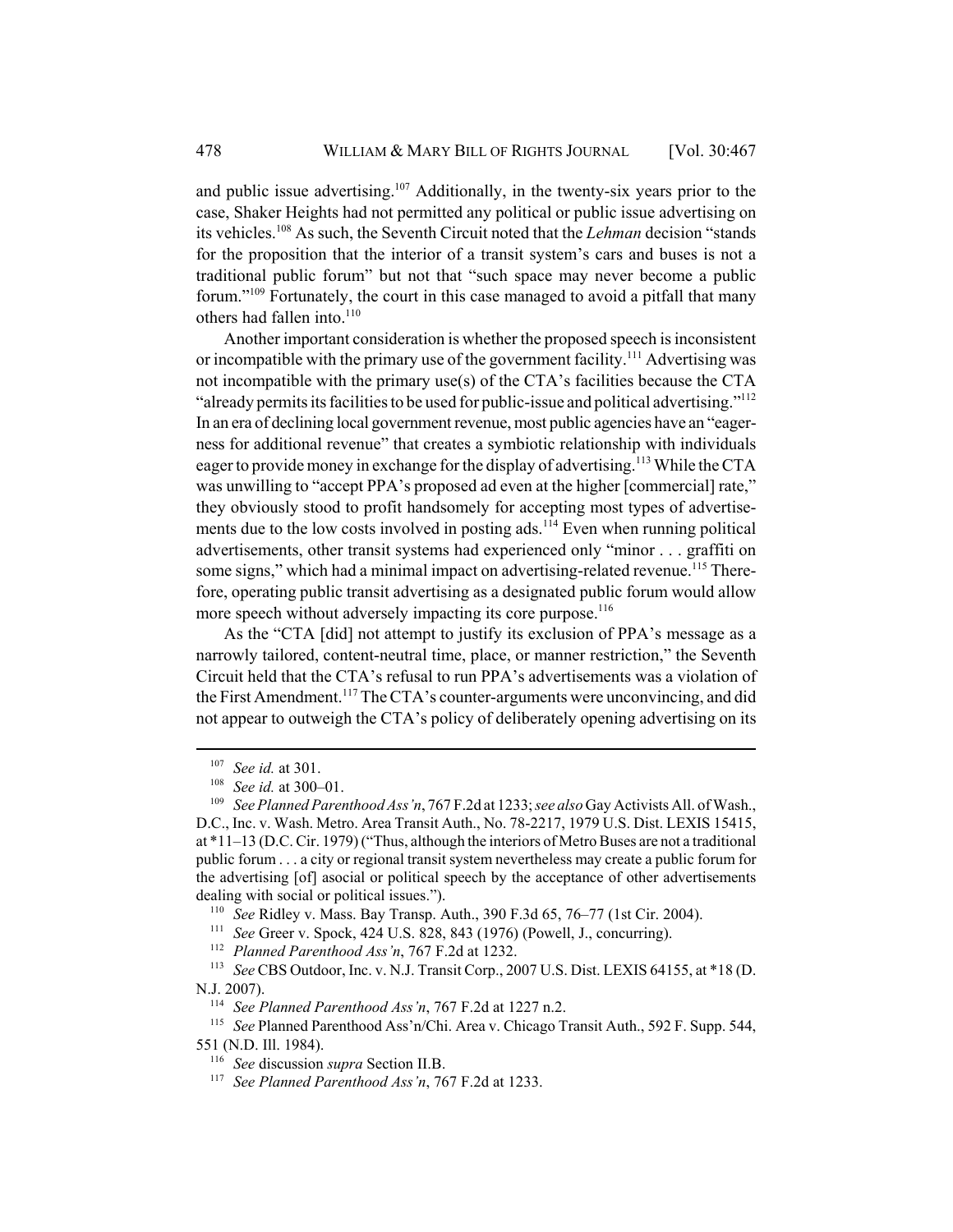public transit system to the general public for expressive purposes.<sup>118</sup> The circuit court's analysis in this particular case is a strong example of the majority approach, and lays out the basic foundation for what other courts should ideally follow.<sup>119</sup>

*C.* Air Line Pilots Association, International v. Department of Aviation of the City of Chicago<sup>120</sup>

The Air Line Pilots Association (ALPA) was the collective bargaining representative for the pilots of Air Wisconsin, Inc. (Air Wisconsin).121 Air Wisconsin had its fleet sold off in 1993, with United Airlines (UA) retaining rights to the name.<sup>122</sup> In its representative capacity, ALPA sought to place an advertisement honoring the Air Wisconsin pilots in a diorama display case at Chicago O'Hare Airport (O'Hare), a municipal airport wholly owned by the City of Chicago (the City).<sup>123</sup> The advertisement was highly critical of UA, depicting the dismantling of an Air Wisconsin plane beneath a headline reading: "It wasn't broke until they fixed it."<sup>124</sup>

After designing the advertisement, ALPA entered into a contract—worth \$1,440 for a two month display period—for a diorama of unknown content with Transportation Media Incorporated (TMI).<sup>125</sup> TMI controlled all advertising in O'Hare on behalf of the City.<sup>126</sup> The City policy on advertising was that "[u]se of all advertising material is subject to approval by office of Commissioner of Aviation, City of Chicago, and [is] subject to its orders of removal if deemed unaesthetic or objectionable for any reason whatsoever."<sup>127</sup> After TMI had signed a contract with ALPA and the installation was set to begin, a representative of the City ordered TMI not to

<sup>124</sup> *See Air Line Pilots Ass'n*, 45 F.3d at 1147. The full text of the advertisement stated: Air Wisconsin employees built their company into one of the largest regional airlines in the nation, but UAL Corp. broke it into pieces and sold parts of it to others for its own benefit. Hundreds of Air Wisconsin employees lost their jobs. This advertisement is dedicated to the workers at Air Wisconsin and other airlines who have lost the ability to support their families because of corporate greed and indifference.

*Id.*

<sup>126</sup> *See id.*

<sup>127</sup> *See id.*

<sup>118</sup> *See id.*

<sup>119</sup> *See* discussion *supra* Section II.B.

<sup>&</sup>lt;sup>120</sup> *See Air Line Pilots Ass'n v. Dep't of Aviation of Chi., No. 93 C 6696, 1994 U.S. Dist.* LEXIS 512 (N.D. Ill. January 18, 1994), *vacated and remanded*, 45 F.3d 1144 (7th Cir. 1995).

<sup>121</sup> *See Air Line Pilots Ass'n*, 45 F.3d at 1147.

<sup>122</sup> *See id.*

<sup>123</sup> *See id.*; CHICAGO DEPARTMENT OF AVIATION, *O'Hare History*, https://www.flychi cago.com/business/CDA/Pages/OHare.aspx [https://perma.cc/S9HP-SK8C] (last visited Dec. 13, 2021).

<sup>125</sup> *See id.* at 1148.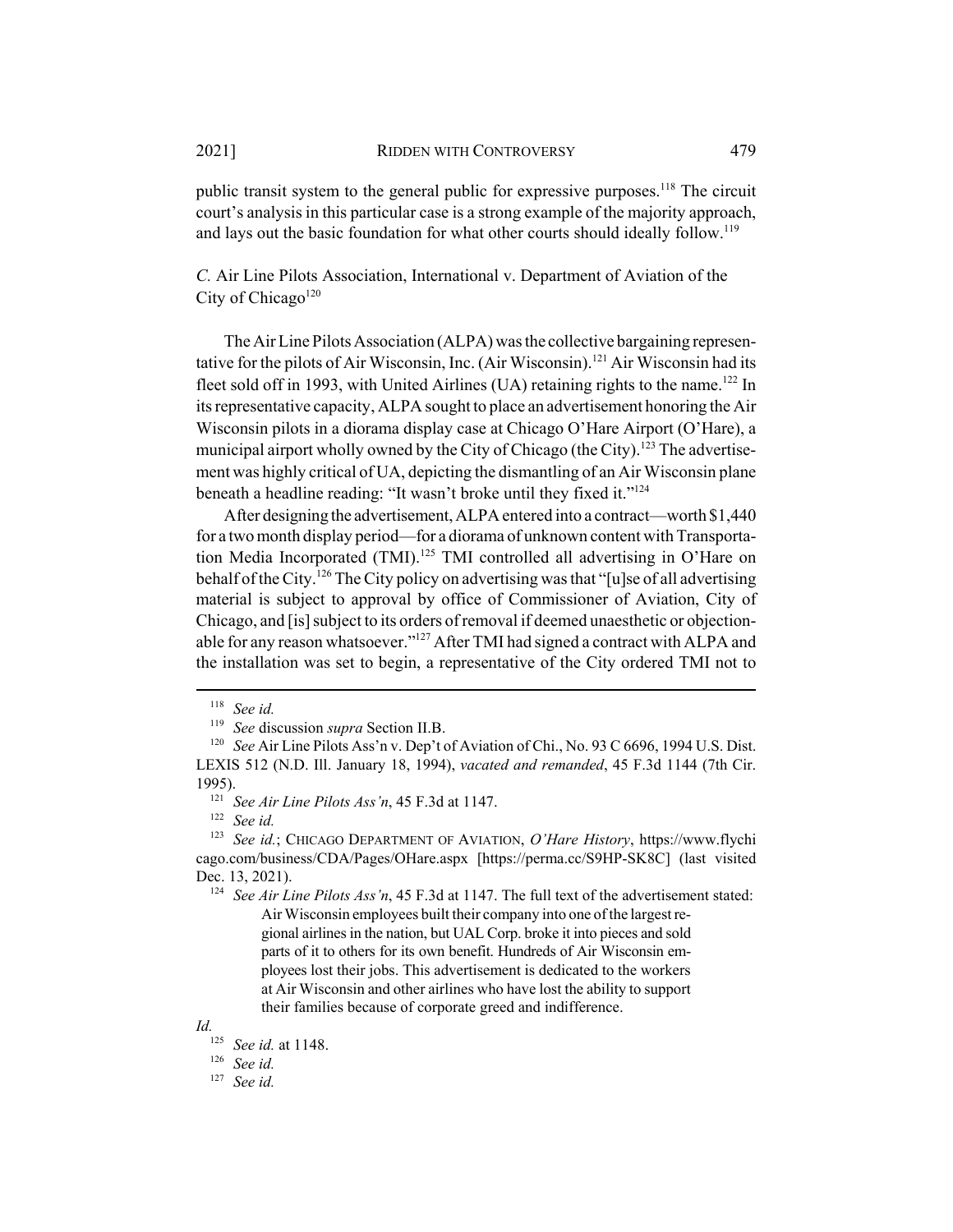install it.<sup>128</sup> ALPA alleged this action was the result of pressure from UA, which paid the City approximately \$4,000,000 a year for advertising.<sup>129</sup> The diorama was eventually displayed, but was removed after a few hours, implied to be as a result of City pressure.<sup>130</sup> While ALPA made numerous attempts to have the diorama displayed including changing the headline to "Dismantled, but not forgotten"—ALPA was unable to convince TMI to restore the diorama.<sup>131</sup> ALPA then brought suit against the Department of Aviation and TMI, alleging a violation of its First and Fourteenth Amendment rights.<sup>132</sup>

# *D. Dismantled: A Memorial Advertisement Too Offensive for the Department of Aviation?*

The error of the district court in this case emphasizes the need for a thorough, fact-specific inquiry whenever the issue of whether a space is a public forum is raised.133 On first impression, a district court cannot rely on sweeping categorizations in precedent to dismiss claims out of hand.<sup>134</sup> The district court erroneously dismissed ALPA's claims, relying on the Supreme Court's holding in *International Society for Krishna Consciousness v. Lee*. 135 The district court interpreted *Krishna* as holding that airport terminals were categorically not public forums.<sup>136</sup> The fact that a municipal entity allowed largely unregulated advertising displays and dioramas—as well as a host of other commercial enterprises—in the interior corridors of the airport was considered to be irrelevant.<sup>137</sup> Thus, the district court ruled O'Hare was a non-public forum and dismissed ALPA's claims.<sup>138</sup>

On appeal, the Seventh Circuit reversed the district court.139 It distinguished the *Krishna* holding by noting the difference between "general access" and "limited

<sup>128</sup> *See id.*

<sup>129</sup> *See id.*

<sup>130</sup> *See id.*

<sup>131</sup> *See id.*

<sup>132</sup> *See id.*

<sup>133</sup> *See* Air Line Pilots Ass'n v. Dep't of Aviation of Chi., No. 93 C 6696, 1994 U.S. Dist. LEXIS 512, at \*4–5 (N.D. Ill. Jan. 18, 1994).

<sup>134</sup> *Air Line Pilots Ass'n*, 45 F.3d at 1160. *But see Air Line Pilots Ass'n,* 1994 U.S. Dist. LEXIS 512, at \*4–5.

<sup>135</sup> *See Air Line Pilots Ass'n*, 1994 U.S. Dist. LEXIS 512, at \*5; Int'l Soc'y for Krishna Consciousness v. Lee, 505 U.S. 672, 672, 676–77 (1992) (explaining that the Hare Krishnas sought a declaratory judgment that a regulation limiting distribution of literature and solicitation at an airport to areas outside the terminals was a violation of the First Amendment. The Supreme Court held that airports were not traditional public forums because their traditional purpose was not to promote the free exchange of ideas but to facilitate air travel and, therefore, the regulation needed only to be reasonable.).

<sup>136</sup> *See Air Line Pilots Ass'n*, 1994 U.S. Dist. LEXIS 512, at \*6–7.

<sup>137</sup> *See id.* at \*6.

<sup>138</sup> *See id.* at \*7–8.

<sup>139</sup> *See Air Line Pilots Ass'n*, 45 F.3d at 1160.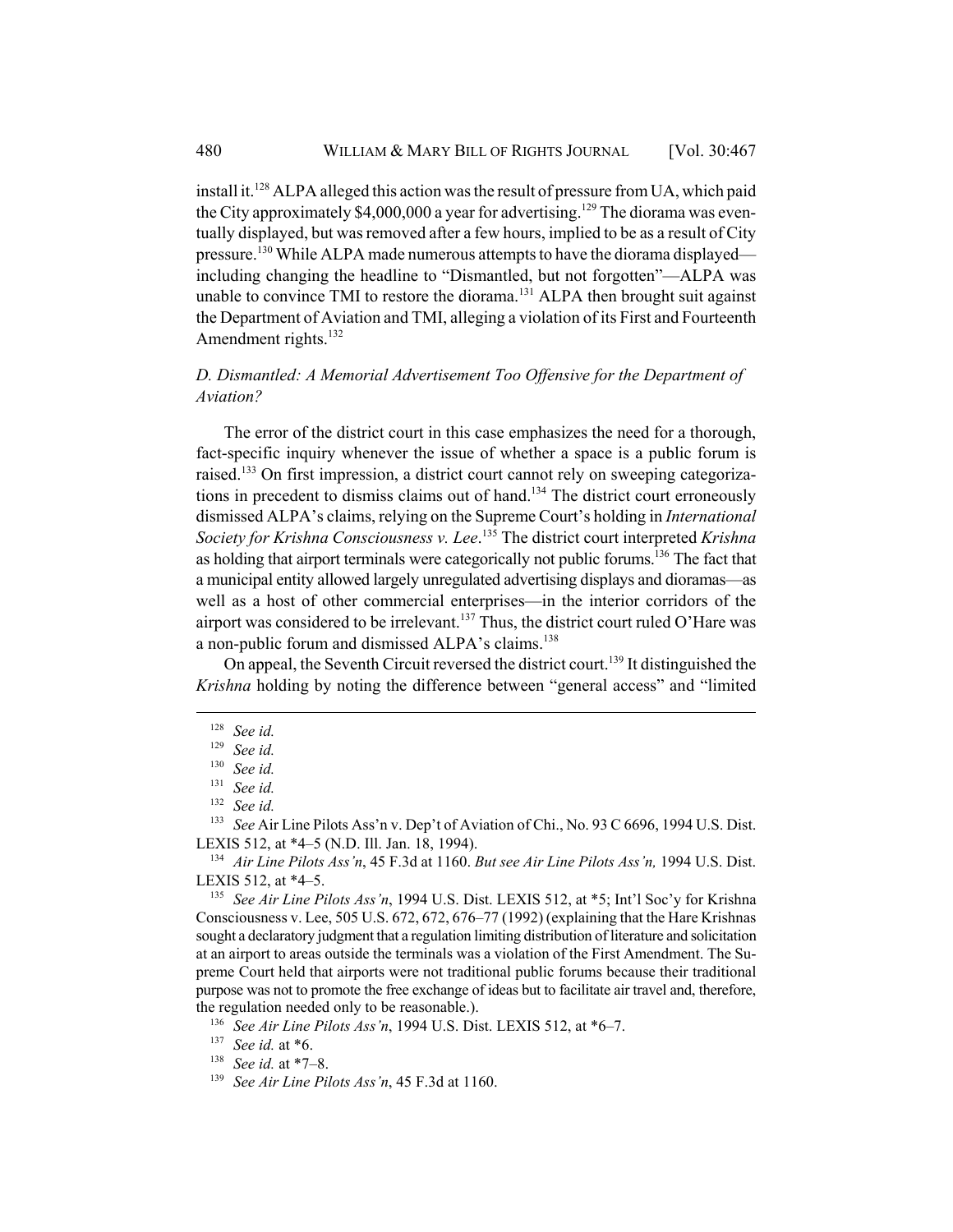access."<sup>140</sup> Especially important was the very thing the district court had glossed over: the forum at issue.<sup>141</sup> The relevant expressive forum was not using the concourse for the purpose of activities like solicitation and the distribution of literature as was the case in *Krishna*. 142 Rather, the relevant expressive forum was "[using] one of the [terminal] display cases to communicate [a] message."<sup>143</sup> The district court's error was in defining the desired access too broadly.<sup>144</sup> It is critical for courts to closely scrutinize the plaintiff's claims because "'forum should be defined in terms of the access sought by the speaker.<sup>'"145</sup> Even if a piece of government property considered as a whole is not a public forum, "channels for public communication—or alternative fora—may well exist within [that] . . . piece of government property."<sup>146</sup> Hence, the error of the district court began with this overbroad categorization of the public forum at issue.<sup>147</sup>

With the forum at issue clarified, it became immediately clear why the Seventh Circuit found that TMI's practices could have given rise to a designated public forum.148 While a public forum does not arise due to inaction, the supervising agency's policy must be of more substance than "a strategy adopted or relied upon for the purposes of litigation."<sup>149</sup> While the City claimed there was a policy of excluding "political" advertisements, the City presented absolutely no evidence that such a policy was ever enforced at O'Hare.<sup>150</sup> Further, it appeared that "TMI [was willing to] . . . accept the ads of all who were willing to pay the fee."<sup>151</sup> While the City argued this *ipso facto* created a non-public forum, the Seventh Circuit plainly noted that in "allow[ing] all advertisers willing to pay its fee the indiscriminate use of its property, [the City] cannot now argue that it maintains a policy of limited access."<sup>152</sup>

The City countered that the charging of a fee meant that "access to the display cases [was] not unlimited" and, thus, a non-public forum existed.<sup>153</sup> This argument was erroneous. Charging a fee does not impact the analysis of whether the government has designated a public forum at all.<sup>154</sup> So long as a party is willing to "tender[] the

<sup>148</sup> *See id.* at 1151. Instead of holding that O'Hare's advertising was a designated public forum, the appeals court remanded the case back to the district court for a final determination due to the insufficiency of the record. *See id.*

<sup>140</sup> *See id.* at 1151.

<sup>141</sup> *See id.* at 1151–52.

<sup>142</sup> *See id.* at 1151.

<sup>143</sup> *See id.* at 1151–52.

<sup>144</sup> *See id.* at 1151.

<sup>145</sup> *See id.* at 1152 (quoting Cornelius v. NAACP Legal Def. & Educ. Fund, 473 U.S. 788, 801 (1985)).

<sup>146</sup> *See id.*

<sup>147</sup> *See id.*

<sup>149</sup> *See id.* at 1154.

<sup>150</sup> *See id.* at 1155.

<sup>151</sup> *See id.*

<sup>152</sup> *See id.*

<sup>153</sup> *See id.*

<sup>154</sup> *See id.*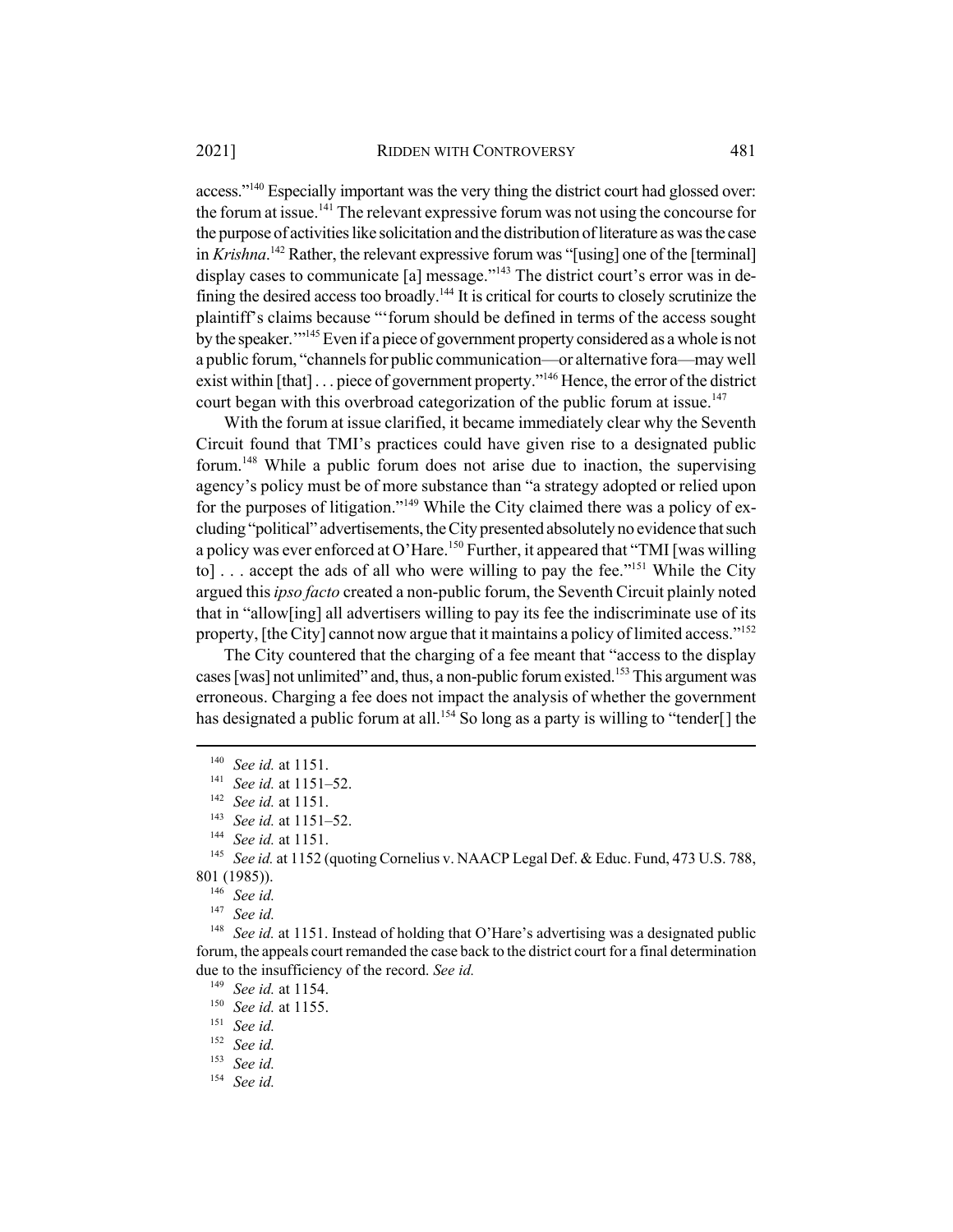same fee required of all other advertisers," it does not matter that a fee is in place in order to generate revenue.<sup>155</sup> This point raises an important consideration, as most public transit systems charge a fee to advertisers, even if it is nominal (i.e., covers the cost of posting the advertisement sans profit).<sup>156</sup>

It is critical that courts look closely at the facts of the case to determine the relevant forum at issue and the type of access for expressive activity demanded by the public.157 The comparison between the district court and Seventh Circuit opinions demonstrates the peril of discounting out of hand a plaintiff's argument that a public forum exists.<sup>158</sup> Even if there appears to be Supreme Court precedent on point, a full analysis must always be conducted.<sup>159</sup>

*E.* Christ's Bride Ministries, Inc. v. Southeastern Pennsylvania Transportation Authority<sup>160</sup>

The facts of this Third Circuit case push the boundaries of what might be considered controversial but benign advertising. However, the First Amendment does not discriminate.<sup>161</sup> The Southeastern Pennsylvania Transportation Authority (SEPTA) contracted with Transportation Display's Inc. (TDI) for the construction and sale of advertising space in its stations, and in and on its vehicles.<sup>162</sup> Christ's Bride Ministries (CBM) sought to display a factually untrue advertisement<sup>163</sup> stating that "Women Who Choose Abortion Suffer More & Deadlier Breast Cancer."164 TDI

<sup>155</sup> *See id.*

<sup>156</sup> *See, e.g.*, Planned Parenthood Ass'n/Chi. Area v. Chicago Transit Auth., 767 F.2d 1225, 1227 (7th Cir. 1985).

<sup>157</sup> *See, e.g.*, Int'l Soc'y for Krishna Consciousness, Inc. v. N.J. Sports & Exposition Auth., 691 F.2d 155, 158–60 (3d Cir. 1982) (racetrack was not a public forum); Stewart v. D.C. Armory Bd., 863 F.2d 1013, 1014 (D.C. Cir. 1988) (stadium could be a public forum but remanded for further factual investigation); United States v. Grace, 461 U.S. 171, 172 (D.C. Cir. 1983) (sidewalk outside the United States Supreme Court Building was a public forum); Ysleta Fed'n of Tchrs. v. Ysleta Ind. Sch. Dist., 720 F.2d 1429, 1429 (5th Cir. 1983) (an internal school mail system became a public forum once the school "opened [the] mail system to all employee organizations without distinction").

<sup>158</sup> *See Air Line Pilots Ass'n*, 45 F.3d at 1152.

<sup>159</sup> *See* discussion *supra* Section II.D.

<sup>160</sup> 937 F. Supp. 425 (E.D. Pa. 1996), *rev'd*, 148 F.3d 242 (3d. Cir. 1998).

<sup>&</sup>lt;sup>161</sup> *See generally* Cohen v. California, 403 U.S. 15, 15 (1971) (overturning the conviction of a man who wore a jacket emblazoned with "Fuck the Draft" in a courthouse); Ronald J. Krotoszynski, Jr., Cohen v. California*: "Inconsequential" Cases and Larger Principles*, 74 TEX. L. REV. 1251 (1995).

<sup>162</sup> *See Christ's Bride Ministries*, 148 F.3d at 244.

<sup>163</sup> *See* PLANNED PARENTHOOD, MYTHS ABOUT ABORTION AND BREAST CANCER (2013), https://www.plannedparenthood.org/uploads/filer\_public/af/1a/af1ae95f-de81-43dd-91a3-47 0043b06dce/myths\_about\_abortion\_and\_breast\_cancer.pdf [https://perma.cc/9C4W-739J]; *Christ's Bride Ministries*, 148 F.3d at 245.

<sup>164</sup> *See Christ's Bride Ministries*, 148 F.3d at 245 (the advertisement was graphically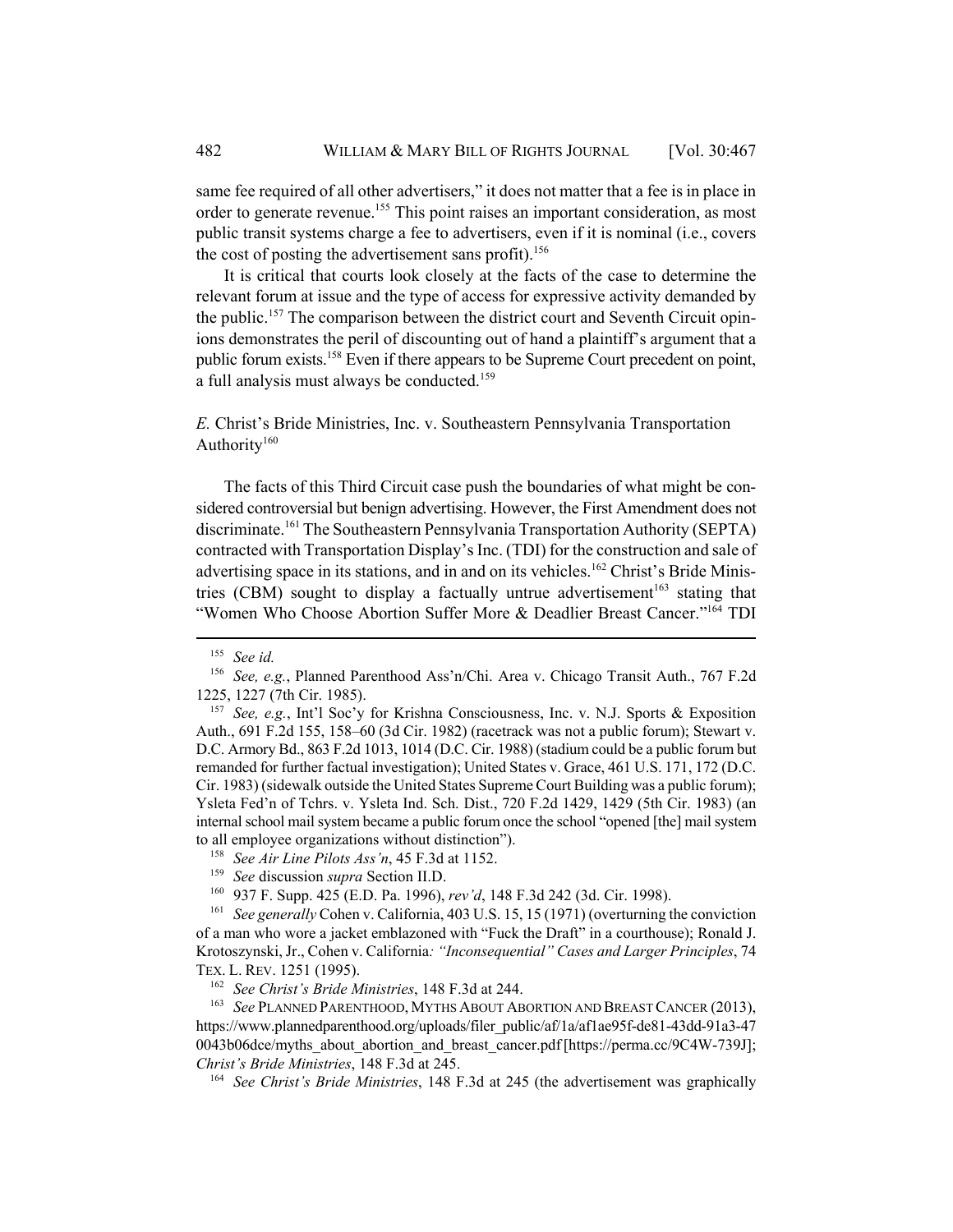initially accepted the advertisement, to be run for one year at a cost of \$3,042.60 per month.<sup>165</sup> The terms and conditions of the contract between CBM and TDI included a clause that "if the Transportation Facility concerned should deem such advertising objectionable for any reason, TDI shall have the right to terminate the contract and discontinue the service without notice."<sup>166</sup> After the advertisements were posted, SEPTA received numerous complaints, "including 'rider protest' and 'criticism' by 'women's health organizations' and 'local government officials.'"167 Under pressure from then–Assistant Secretary of Health Dr. Phillip Lee, SEPTA removed the advertisements.<sup>168</sup> CBM then brought suit, alleging a violation of its First and Fourteenth Amendment rights.<sup>169</sup>

## *F. Fire and Brimstone: Taking It Too Far for SEPTA?*

The district court—in a manner similar to the district court in *Air Line Pilots Association*—dismissed CBM's claims without a proper forum analysis.170 An analysis must begin with a determination of "the nature of the property and the extent of its use for speech."<sup>171</sup> The forum here was relatively broad, but described by the district court as "'the stations in a public transit system,' a 'public transportation system,' and 'SEPTA's subway and rail stations and their advertising space.'"172 While the space at issue was not a "traditional public forum," that did not preclude classification as a designated public forum.<sup>173</sup> The key factor is intent.<sup>174</sup> SEPTA and TDI primarily intended the advertisements to be an additional source of revenue (comprising about  $0.5\%$  of SETPA's budget).<sup>175</sup> A secondary goal was to promote "awareness" of social issues and "provid[e] a catalyst for change" by subsidizing the cost

designed with bold white lettering on a background of black and bright red, with the word "deadlier" written in red).

<sup>165</sup> *See id.*

<sup>166</sup> *See id.*

<sup>167</sup> *See id.*

<sup>168</sup> *See id.* at 245–46.

<sup>169</sup> *Id.* at 246.

<sup>170</sup> *Compare id.* at 244, *with* Air Line Pilots Ass'n v. Dep't of Aviation of Chi., 45 F.3d 1144, 1160 (7th Cir. 1995).

<sup>171</sup> *Christ's Bride Ministries*, 45 F.3d at 247–48.

<sup>172</sup> *See id.* at 248; *cf. Air Line Pilots Ass'n*, 45 F.3d at 1151 (holding that display diorama in airport, not entire concourse, constituted the relevant forum); Lebron v. Nat'l R.R. Passenger Corp., 69 F.3d 650, 655 (holding that one billboard was the relevant forum, not the entirety of Penn Station); New York Magazine v. Metro. Transp. Auth., 136 F.3d 123, 123, 130 (2d Cir. 1998) (holding that because MTA allowed both commercial and political speech, the outside walls of MTA buses constituted a designated public forum).

<sup>173</sup> *See Christ's Bride Ministries*, 148 F.3d at 248.

<sup>174</sup> *See id.*

<sup>175</sup> *See id.* at 249.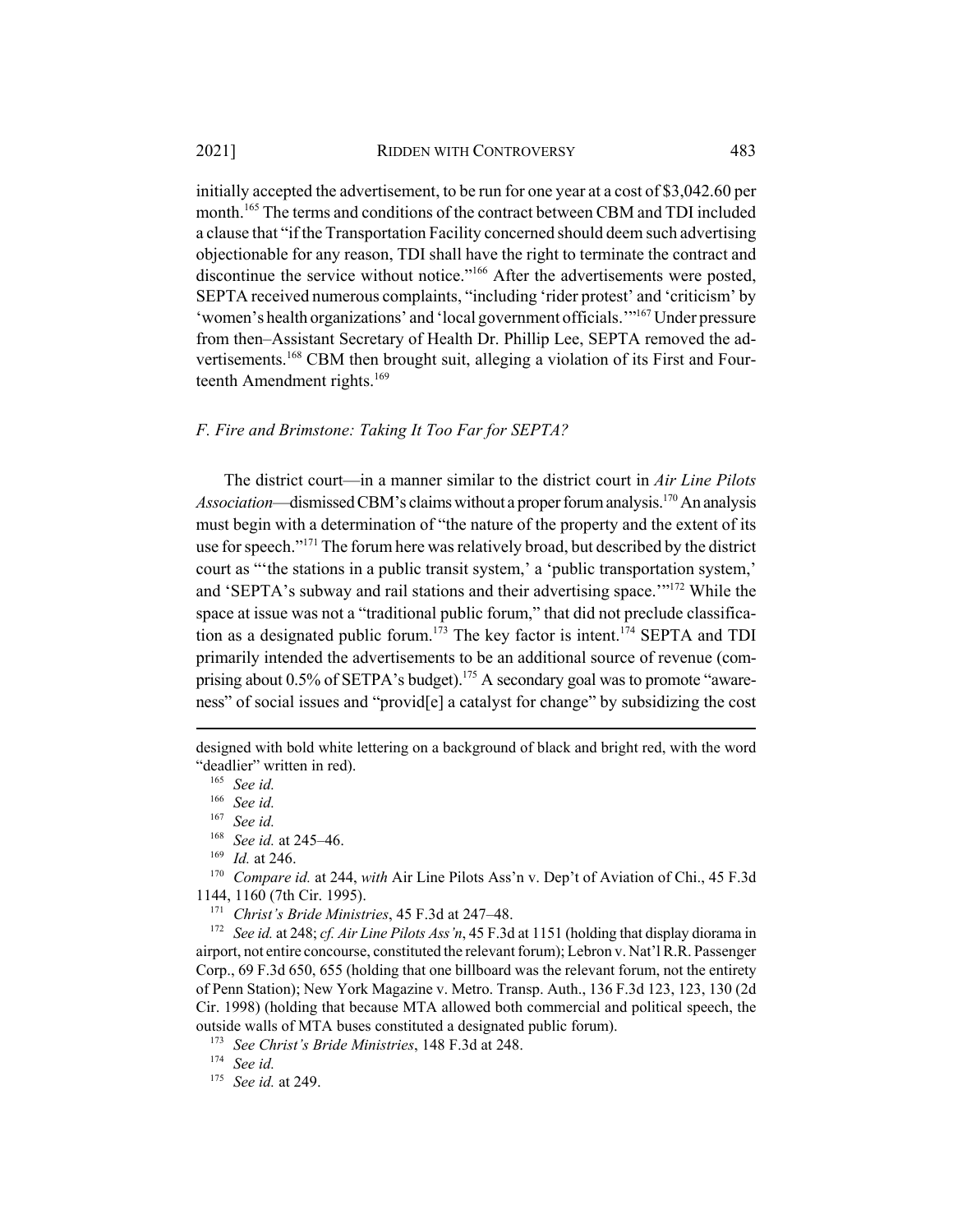of advertisements addressing issues of public concern.176 The advertising space generated a profit through expressive activity, suggesting "that the government dedicated the space to expression in the form of paid advertisements."<sup>177</sup>

On appeal, the Third Circuit dismissed SEPTA's argument that because it retained the right in its sole discretion to reject or to remove any advertisement that it deemed objectionable, the forum was non-public.<sup>178</sup> The Third Circuit emphasized that courts should not rely on "the authority's own statement of its intent" because such statements are frequently at odds with the factual nature of the inquiry.<sup>179</sup> Additionally, reserving a right to reject advertisements "for any reason at all" does not signify that no designated public forum has been created.<sup>180</sup> While arguably arbitrary, if the category of a designated public forum is to mean anything at all, "standards for inclusion and exclusion' in a limited public forum 'must be unambiguous and definite.  $\ldots$ <sup>"181</sup>

SEPTA did have some restrictions in place, notably "alcohol and tobacco advertising beyond a specified limit and ads deemed libelous or obscene."<sup>182</sup> However, restrictions in a designated public forum are permissible so long as they are narrowly tailored to serve a compelling government interest.<sup>183</sup> Generally, courts will gloss over boilerplate restrictions, considering them as a class to be "reasonable" by default.<sup>184</sup> Despite the "reasonable" restrictions in place, the viewpointneutral regulations did not suddenly give rise to a non-public forum.<sup>185</sup> Courts must cast a skeptical eye at the transit agency's content policy and the types of content it permits in order to be able to accurately determine the type of forum created.<sup>186</sup>

<sup>179</sup> *See id.*; *see also* Air Line Pilots Ass'n v. Dep't of Aviation of Chi., 45 F.3d 1144, 1153–54 (7th Cir. 1995); Stewart v. D.C. Armory Bd., 863 F.2d 1013, 1016–17 (D.C. Cir. 1988).

<sup>180</sup> *See Christ's Bride Ministries*, 148 F.3d at 251; *see also* Gregoire v. Centennial Sch. Dist., 907 F.2d 1366, 1374 (3d Cir. 1990) ("[I]ntent, as evidenced by a government's statements, is a factor to be considered . . . [but] the forum inquiry does not end with the government's statement of intent.").

<sup>181</sup> *See Christ's Bride Ministries*, 148 F.3d at 251 (internal quotations omitted) (quoting *Gregoire*, 907 F.2d at 1375); *see also* Denver Area Educ. Telecomms. Consortium v. Fed. Commc'ns Comm'n, 518 U.S. 727, 801 (1996) (Kennedy, J., concurring in part and dissenting in part) ("The power to limit or redefine fora for a specific legitimate purpose does not allow the government to exclude certain speech or speakers from them for any reason at all.").

<sup>176</sup> *See id.*

<sup>177</sup> *See id.* at 250; *see also* Se. Promotions, Ltd. v. Conrad, 420 U.S. 546, 555 (1975) (holding municipal theaters were "public forums designed for and dedicated to expressive activities").

<sup>178</sup> *See id.* at 251.

<sup>182</sup> *See Christ's Bride Ministries*, 148 F.3d at 251.

<sup>183</sup> *See* Post, *supra* note 21, at 1748.

<sup>184</sup> *Id.* at 1749; *Christ's Bride Ministries*, 148 F.3d at 247–48.

<sup>185</sup> *See Christ's Bride Ministries*, 148 F.3d at 251.

<sup>186</sup> *See* discussion *supra* Section II.B.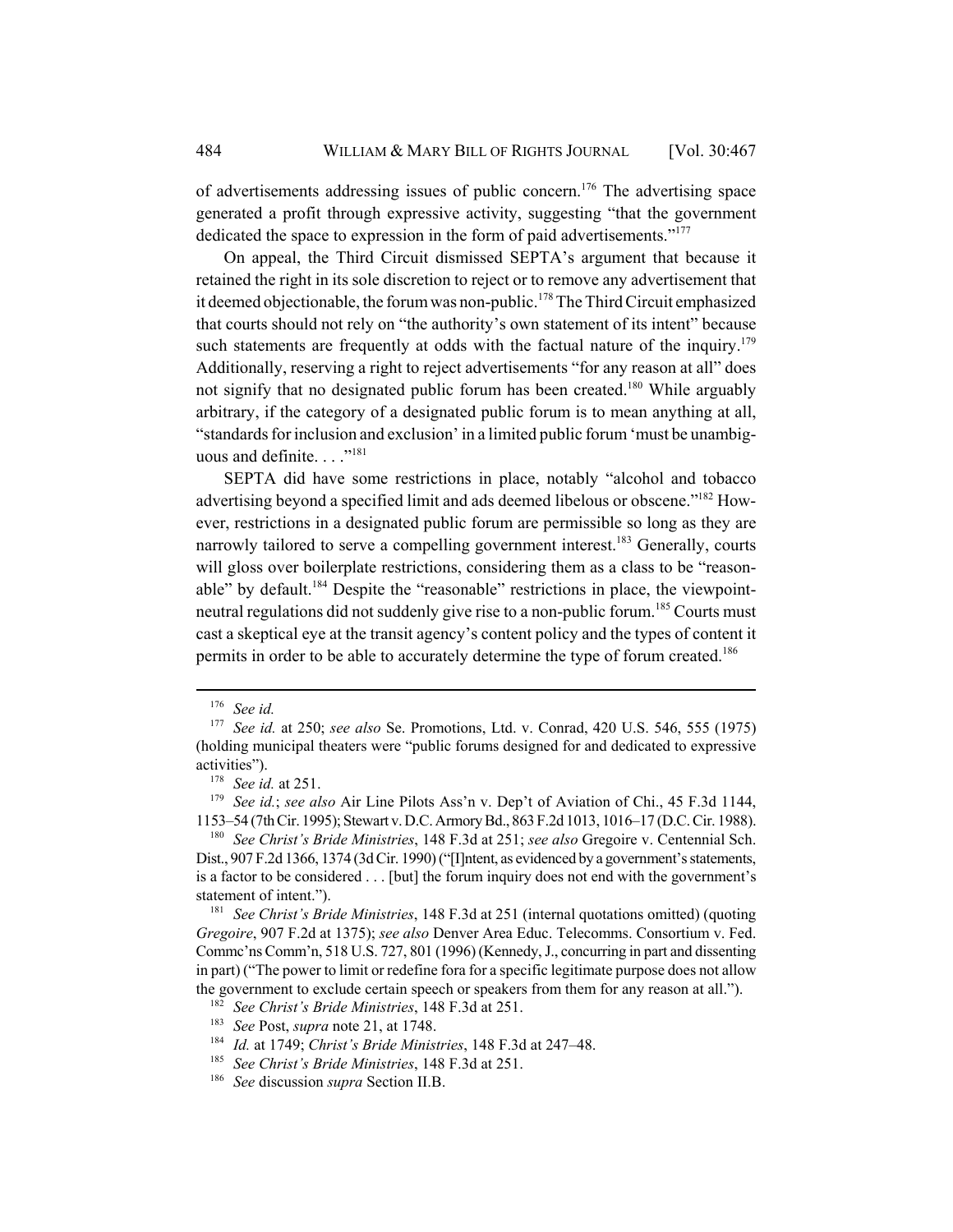## *G. Four Steps to Success: The Amalgamated Majority Approach*

The majority circuit approach is a four-step process.<sup>187</sup> Through the application of the majority approach, it is clear that public transit advertising is, in most cases, a designated public forum.<sup>188</sup> The majority approach acknowledges that public transit agencies frequently do not regulate advertising in a manner consistent with a non-public forum.<sup>189</sup> The most common approach is essentially that mentioned by the Seventh Circuit: public transit agencies take "the ads of all who were willing to pay the fee."<sup>190</sup>

First in a court's consideration is determining which type of forum the public transit agency and associated advertising contractor intended to create.<sup>191</sup> The agency's intent, if clear, is controlling.<sup>192</sup> To determine the agency's intent, courts should first look to the government entity's prior practices.<sup>193</sup> For instance, SETPA had previously accepted a wide range of controversial advertisements.<sup>194</sup> On the topic of abortion, SEPTA had previously accepted pro-choice advertisements.<sup>195</sup> SEPTA in its history had requested modification of only three advertisements, ultimately accepting all of them in their revised forms.<sup>196</sup> Acceptance is strong evidence that SEPTA had opened advertising on its property to the general public for expressive purposes.197

In another example, the record showed that the Chicago Transit Authority (CTA) had only twice recorded rejections of advertisements, both of which the CTA

<sup>192</sup> *See* United States v. Kokinda, 497 U.S. 720, 725–26 (1990) (plurality opinion) (quoting Lehman v. City of Shaker Heights, 418 U.S. 298, 303 (1974)).

<sup>193</sup> *See* Christ's Bride Ministries, Inc. v. Se. Pa. Transp. Auth., 148 F.3d 242, 251 (3d. Cir. 1998).

<sup>194</sup> *See id.* (SEPTA allowed religious messages, such as "Follow this bus to FREEDOM, Christian Bible Fellowship Church"; explicitly worded advertisements such as "Safe Sex Isn't" and an advertisement urging readers that "Virginity—It's cool to keep.").

<sup>195</sup> See id. at 252 ("When Abortion Was Illegal, Women Died. My Mother Was One of Them. Keep Abortion Legal and Safe. Support the Clara Bell Duvall Education Fund.").

<sup>196</sup> *See id.* ("One was the large wrap-around bus ad for Haynes hosiery, which would have covered the entire bus with the picture of a 'scantily clad' woman . . . . The same ad was accepted as a smaller 'poster' ad on the sides of buses. SEPTA also asked for modification of an ad depicting a gun with a condom stretched over it. The text of the ad, 'Safe Sex Isn't,' ultimately ran without the graphics. SEPTA also requested that an advertisement for a personal injury law firm delete references to rail accidents.").

<sup>197</sup> *See id.*

<sup>187</sup> *See* discussion *infra* Section II.G.

<sup>188</sup> *See* discussion *supra* Section II.B.

<sup>189</sup> *See* discussion *supra* Section II.B.

<sup>190</sup> *See* Air Line Pilots Ass'n v. Dep't of Aviation of Chi., 45 F.3d 1144, 1155 (7th Cir. 1995).

<sup>191</sup> *See id.* at 1151.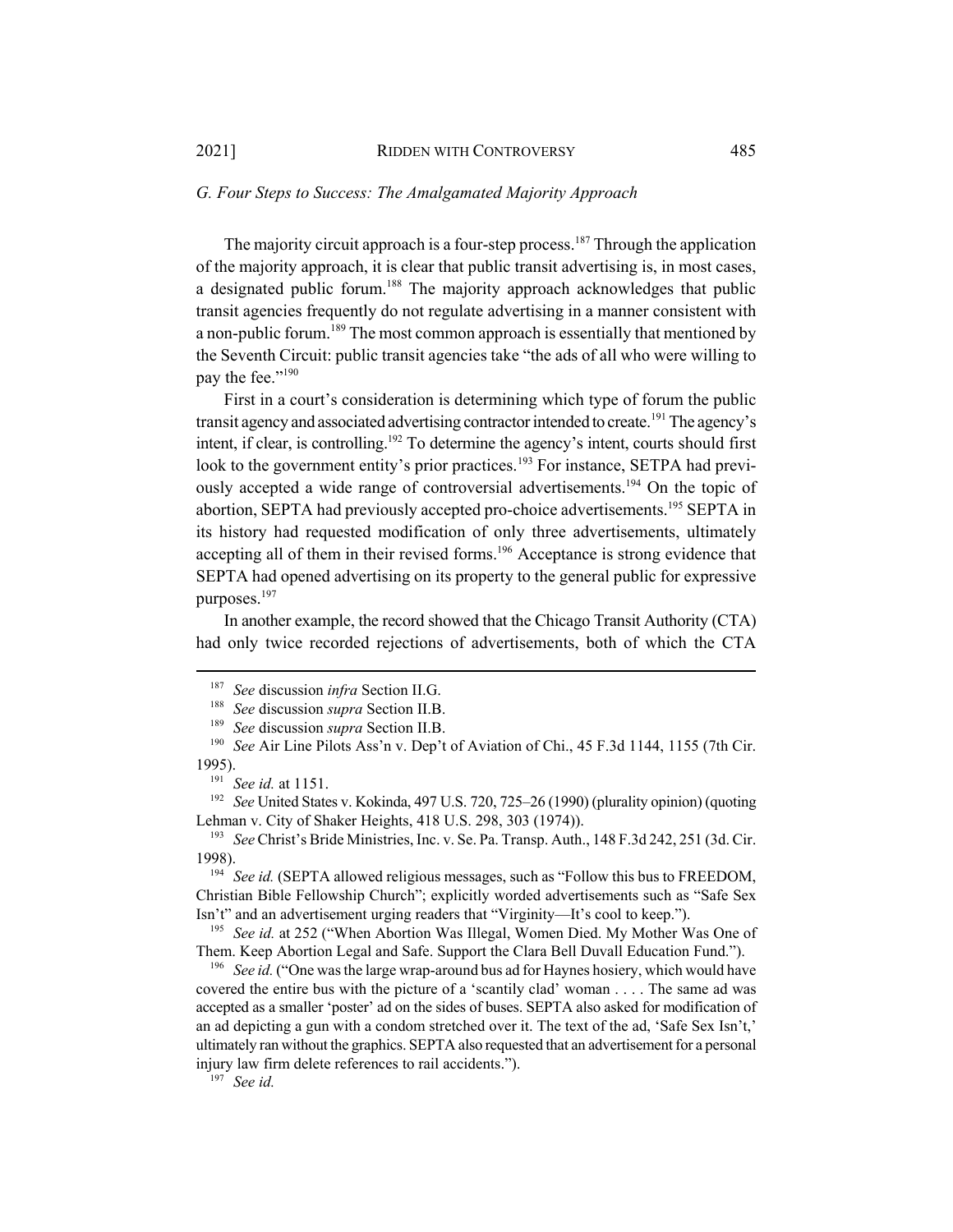ultimately ran once confronted with legal pressure.<sup>198</sup> The same policy—or lack thereof—also was applied to municipal airport terminals.<sup>199</sup> The Chicago Department of Aviation appeared willing to accept advertisements from any party "willing to pay the fee. $1200$  There was no evidence in the record that any content policy whatsoever was considered in choosing which advertisements to accept for publication.<sup>201</sup> Still, it is important to keep in mind that any written policy statements by the agency are not in and of themselves determinative, and the primary factor should be the agency's actual practices.<sup>202</sup>

Second, the types of restrictions imposed by the public transit agency and associated advertising contractor ought to be considered. A transit agency's policy of permitting almost unlimited access to the forum by anyone willing to pay a specified fee is substantial evidence that it creates a designated public forum.<sup>203</sup> Just because a government entity exercises "some restrictions" does not mean that a designated public forum does not exist.<sup>204</sup> Certain types of restrictions can be imposed if they are narrowly drawn to meet a "compelling state interest."205 Content-neutral regulations are permissible if they are "reasonable," but the state actor cannot engage in viewpoint discrimination.<sup>206</sup>

Generally speaking, a state actor can reasonably refuse to accept advertisements that are plainly obscene, graphic, or impede the purpose of public transit advertising or the transit agency itself.<sup>207</sup> Allowing controversial advertising does not prevent the transit agency from imposing certain restrictions on content that appear outside the ambit of mere "controversy."208 In practice, this generally means courts will not weigh restrictions of alcohol, tobacco, and pornographic advertising as strong evidence against the creation of a designated public forum.<sup>209</sup>

<sup>198</sup> *See* Planned Parenthood Ass'n/Chi. Area v. Chicago Transit Auth., 767 F.2d 1225, 1230 (7th Cir. 1985).

<sup>199</sup> *See* Air Line Pilots Ass'n v. Dep't of Aviation of Chi., 45 F.3d 1144, 1155 (7th Cir. 1995).

 $\frac{200}{201}$  See id.

See id.

<sup>202</sup> *See id.* at 1153. *But see* AIDS Action Comm. of Mass. v. Mass. Bay Transp. Auth., 849 F. Supp. 79, 83 (D. Mass. 1994) (suggesting, though not holding, that the very existence of a written policy may be a sufficient basis for finding that car interiors are not public fora).

<sup>203</sup> *See* Christ's Bride Ministries, Inc. v. Se. Pa. Transp. Auth., 148 F.3d 242, 253 (3d Cir. 1998).

 $\frac{204}{205}$  *See id.* 

<sup>205</sup> *See* Post, *supra* note 21, at 1748 (quoting Widmar v. Vincent, 454 U.S. 263, 270 (1981)).

<sup>206</sup> *See id.* at 1750.

<sup>207</sup> *See* discussion *infra* Section III.B.

<sup>208</sup> *See generally* discussion *infra* Part III.

<sup>209</sup> *See* generally Am. Freedom Def. Initiative v. Mass. Bay Transp. Auth., 781 F. 3d 571, 580 (1st Cir. 2015); Ridley v. Mass. Bay Transp. Auth., 390 F.3d 65 (1st Cir. 2004).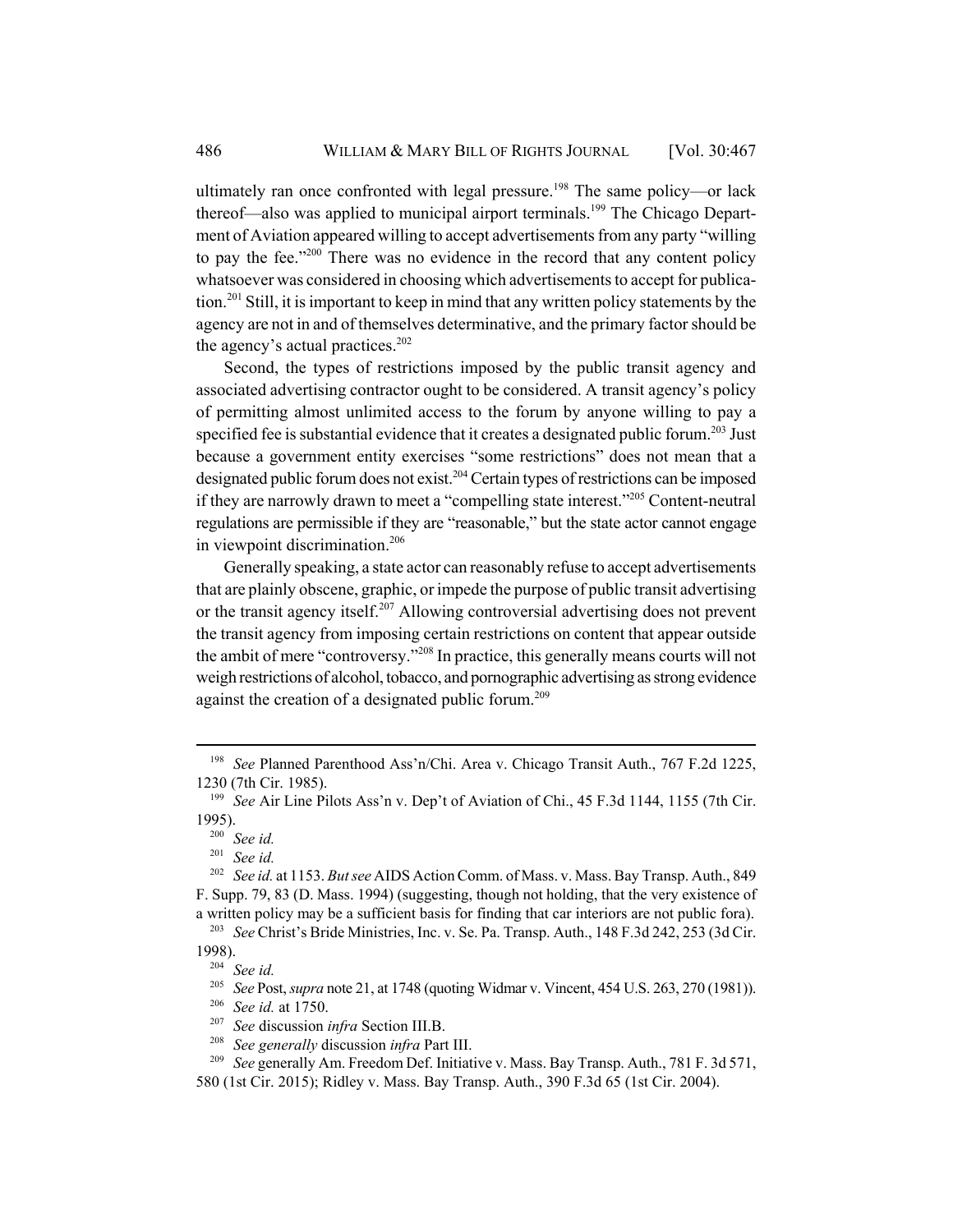#### 2021] RIDDEN WITH CONTROVERSY 487

Third, the nature of the access demanded for expressive purposes must be analyzed, taking special care not to draw the forum at issue too broadly. It is especially important to distinguish prior Supreme Court cases about the forum at issue if they involve a meaningful difference in expressive conduct.210 As in *Air Line Pilots Ass'n*, even when a particular place is not a quintessential public forum, it may become a designated public forum for a particular expressive purpose.<sup>211</sup> If the type of access requested is limited to commercial advertisements, then what matters is the state actor's acceptance of a broad array of commercial advertisements without any "real" content policy.<sup>212</sup> If that requirement is satisfied, a designated public forum will be created for that limited purpose.<sup>213</sup> Therefore, even if a court held that a public transit system could be a non-public forum (i.e., for the purpose of collecting signatures or distributing pamphlets), advertisements run on buses and trains may well be because they involve an entirely different set of considerations.<sup>214</sup>

Fourth, the court must undertake a holistic analysis of the prior factors. Based on those facts, if the agency appears to have accepted almost anyone willing to pay the fee—which is fairly often the case—a designated public forum has been created.<sup>215</sup> If the transit agency has seriously restricted most or all controversial advertising consistently, then a designated public forum will not have been created.<sup>216</sup> While this is inevitably somewhat subjective, often the record on appeal can be defective in certain critical respects. The intuitive judgments of the bench can often be useful in directing lower courts on remand, especially as to whether a content policy truly existed, or whether, as is often the case, it is a 'self-serving' policy created in anticipation of litigation.217 As the Supreme Court has wryly observed, "common sense often makes good law."218

Most cases also have a public policy rationale behind classifying public transit advertising as a designated public forum.<sup>219</sup> Public transit advertising remains a hot

<sup>210</sup> *See* Air Line Pilots Ass'n v. Dep't of Aviation of Chi., 45 F.3d 1144, 1151–52 (7th Cir. 1995) (noting the critical difference between using an airport terminal for solicitation and the distribution of literature and using an airport terminal to display advertisements on issues of public concern).

<sup>211</sup> *See id.* at 1152 (citing Perry Educ. Ass'n v. Perry Loc. Educators' Ass'n, 460 U.S. 37, 45 (1983)).

<sup>212</sup> *See id.* at 1155; *see also* Christ's Bride Ministries, Inc. v. Se. Pa. Transp. Auth., 148 F.3d 242, 251 (3d. Cir. 1998); Planned Parenthood Ass'n/Chi. Area v. Chicago Transit Auth., 767 F.2d 1225, 1232 (7th Cir. 1985).

<sup>213</sup> S*ee Planned Parenthood Ass'n*, 767 F.2d at 1231–32.

<sup>214</sup> *See* discussion *infra* Section III.E.

<sup>215</sup> *See* discussion *supra* Part II.

<sup>216</sup> *See* discussion *supra* Section II.D.

<sup>217</sup> *See* Air Line Pilots Ass'n v. Dep't of Aviation of Chi., 45 F.3d 1144, 1154 (7th Cir. 1995).

<sup>218</sup> *See* Peak v. United States, 353 U.S. 43, 46 (1957).

<sup>219</sup> *See generally* Roberts v. United States Jaycees, 468 U.S. 609 (1984) (in the context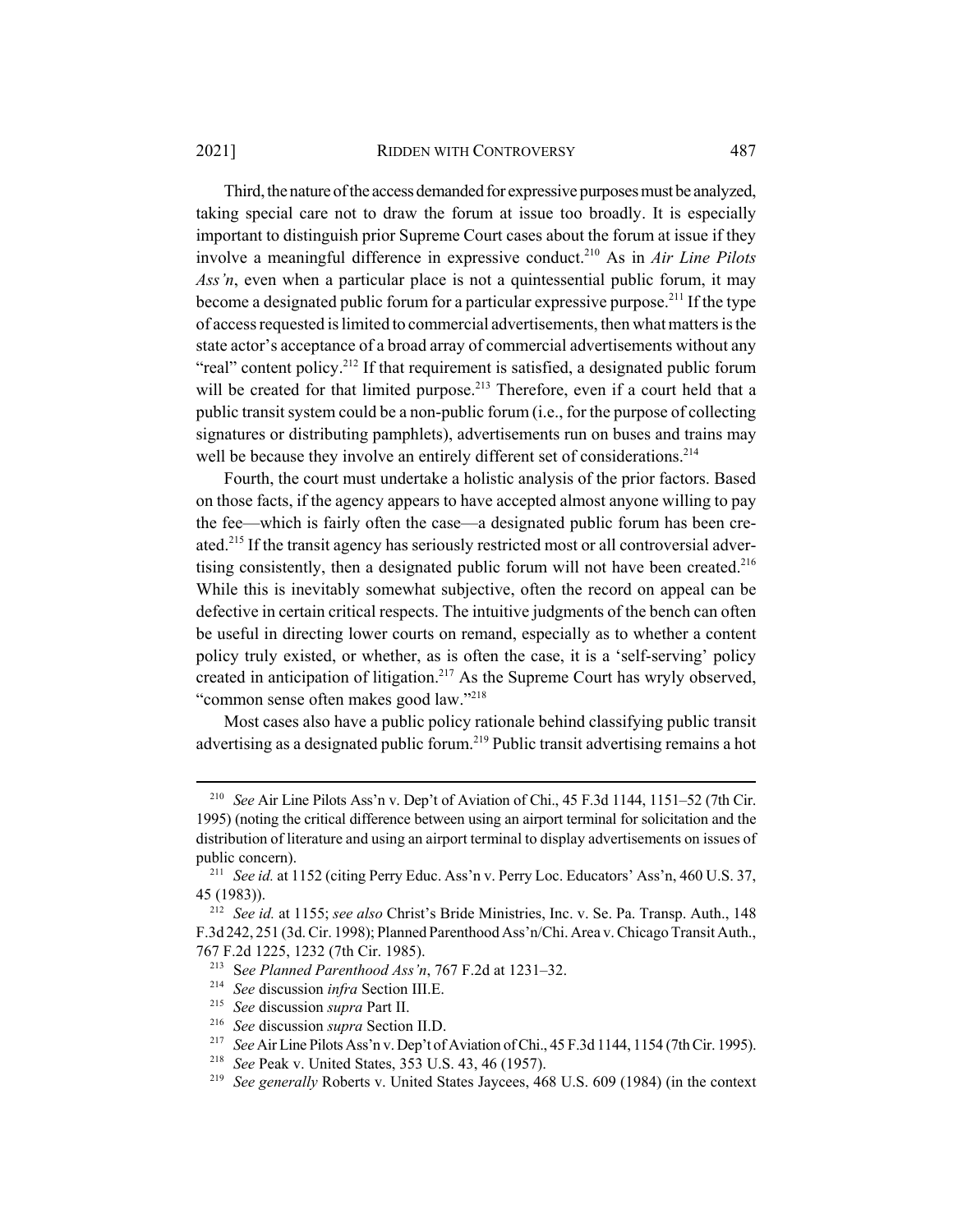commodity.220 Controversial advertising frequently triggers an emotional response in viewers.<sup>221</sup> The aim is not "to polarize an audience"; rather, it is to use the controversy as "an attention-grabbing technique . . . to spark conversations about certain moral values."<sup>222</sup> Such advertisements are especially useful when they speak to a company's values.223 One recent example occurred when Nike partnered with athlete Colin Kaepernick after Kaepernick was released from his National Football League contract for kneeling during the National Anthem.<sup>224</sup> Nike's campaign was extremely successful despite its controversial nature, receiving high approval ratings from Nike's target audience.<sup>225</sup> Making public transit a designated public forum allows companies to engage actively with audiences, even when that engagement may offend those outside the target demographics. $226$ 

## III. THE MINORITY CIRCUIT APPROACH

In the minority circuits, "a transit agency's decision to allow the display of controversial advertising does not in and of itself establish a designated public forum."<sup>227</sup> This perspective gives the transit agency "far more leeway to restrict speech,"228 resulting in content policies that may ban advertisements for a variety of reasons that

of large impersonal organizations, promoting gender equality was a compelling governmental interest that justified restricting freedom of association); Grutter v. Bollinger, 539 U.S. 306 (2003) (achieving a diverse student body in a public law school justified the government's considering of race in admissions decisions).

<sup>220</sup> *See* Nicole Perrin & Andrew Lipsman, *The Renaissance of Somewhat Controversial Public Transit Ads*, EMARKETER (Sept. 9, 2019), https://www.emarketer.com/content/podcast -the-renaissance-of-somewhat-controversial-public-transit-ads [https://perma.cc/X27P-ZR2E]; J.R. Thorpe, *The 7 Most Notable Subway Ad Controversies*, BUSTLE (Nov. 16, 2015), https:// www.bustle.com/articles/123328-the-7-most-notable-subway-advertisement-controversies [https://perma.cc/E5P6-UGY3].

<sup>221</sup> *See* Tom Salvat, *When (and How) to Effectively Use Controversial Advertising*, CON-CURED (Feb. 25, 2019), https://www.concured.com/blog/when-and-how-to-effectively-use -controversial-advertising [https://perma.cc/BP3M-96LU].

<sup>222</sup> *See id.*

<sup>223</sup> *See id.*

<sup>224</sup> *See* E. J. Schultz, *New Poll Lends More Evidence that Nike Scored with Kaepernick Ad*, ADAGE (Sept. 13, 2018), https://adage.com/article/cmo-strategy/poll-shows-approval -nike-s-kaepernick-ad/314924 [https://perma.cc/WCL6-5BY6].

<sup>225</sup> *Id.*

<sup>226</sup> *See* discussion *supra* Section II.D.

<sup>227</sup> *See* Am. Freedom Def. Initiative v. Mass. Bay Transp. Auth., 781 F. 3d 571, 580 (1st Cir. 2015).

<sup>228</sup> *See* Am. Freedom Def. Initiative v. King Cnty., 136 S. Ct. 1022, 1025 (2016) (Thomas, J., dissenting from denial of *certiorari*).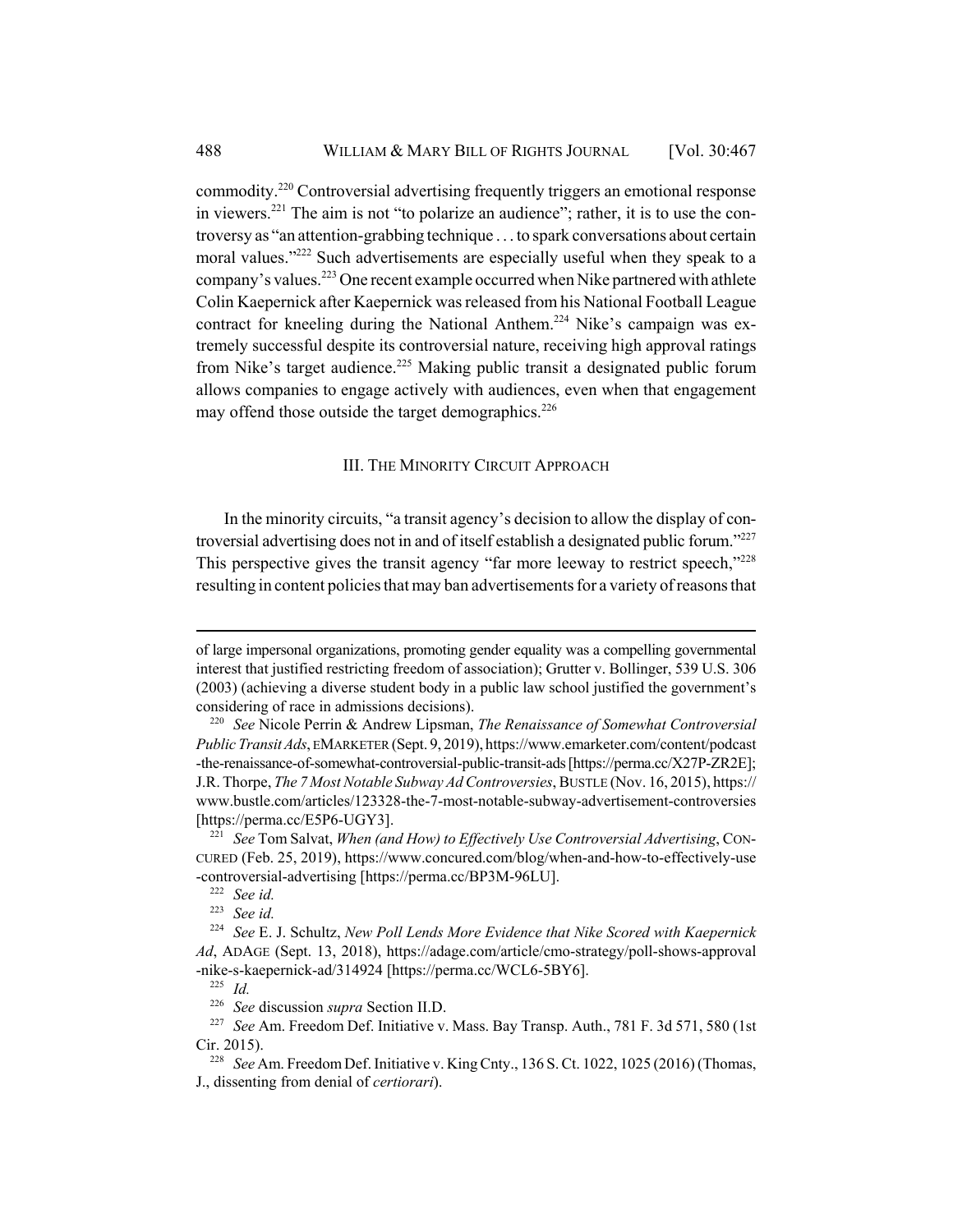could be deemed subjective.<sup>229</sup> The result is that, much like a private landowner, a public transit system may permit or deny applications for advertising in any manner it sees fit, so long as the regulation is "reasonable" and not an arbitrary suppression of a speaker's viewpoint.<sup>230</sup> Cases from the First Circuit will be used to demonstrate the weaknesses of the minority circuit approach.

A. Ridley v. Massachusetts Bay Transportation Authority<sup>231</sup>

The *Ridley* case involved a consolidation of two appeals, the *Change the Climate* appeal<sup>232</sup> and the *Ridley* appeal.<sup>233</sup> Both appeals involved controversial advertisements rejected by the Massachusetts Bay Transportation Authority (MBTA).<sup>234</sup> Similar to other public transit systems, the "principal purpose" of the MBTA advertising program was to generate and maximize revenue, and the MBTA was directed to "provide for the maximization of non-transportation revenues from all sources."<sup>235</sup> In pursuit of this goal, the MBTA contracted with Viacom Outdoor of Braintree (Viacom) to sell advertising space consisting of interior "car card" displays in buses, trains, and trolleys.236 The *Change the Climate* campaign involved three distinct advertisements, run as part of a "provocative advertising campaign[] in order to generate debate about the laws criminalizing the use of marijuana. $1237$ The *Ridley* ad involved a text display which stated in part "The Bible says in Rev 12:9 'And Satan which deceiveth the whole world.' . . . There is only one true religion. All the rest are false."<sup>238</sup> In 1992, the MBTA first adopted guidelines in an attempt to limit the types of advertisements it would accept.<sup>239</sup> Both advertisements eventually were rejected under the MBTA's  $2003$  guidelines.<sup>240</sup>

<sup>229</sup> *See* Am. Freedom Def. Initiative v. King Cnty., No. C13-1804RAJ, 2014 U.S. Dist. LEXIS 11982, at \*5 (W.D. Wash. 2014), *aff'd*, 2015 U.S. App. LEXIS 14098 (9th Cir. 2015).

<sup>230</sup> *See* Post, *supra* note 21, at 1750.

<sup>231</sup> 390 F.3d 65 (1st Cir. 2004).

<sup>232</sup> *See generally* Change the Climate, Inc. v. Mass. Bay Transp. Auth., 214 F. Supp. 2d 125 (D. Mass. 2002).

<sup>233</sup> *See Ridley*, 390 F.3d at 70 (*Ridley* noted that the outcome of the forum issue in *Change the Climate* would govern the *Ridley* case; additionally, common issues of fact and law were present and the same lawyers represented both plaintiffs).

<sup>234</sup> *See id.* at 69.

<sup>235</sup> *See id.* at 72.

<sup>236</sup> *See id.*

<sup>237</sup> *See id.* at 72–73 (for instance, "[t]he first advertisement, (the 'Teen Ad'), was a color photograph of a teenage girl with a baseball cap on backwards, with a caption saying: 'Smoking pot is not cool, but we're not stupid, ya know. Marijuana is *NOT* cocaine or heroin. Tell *us* the truth . . . .'").

<sup>238</sup> *See id.* at 74.

<sup>239</sup> *See id.* at 72.

<sup>240</sup> *See id.* at 75.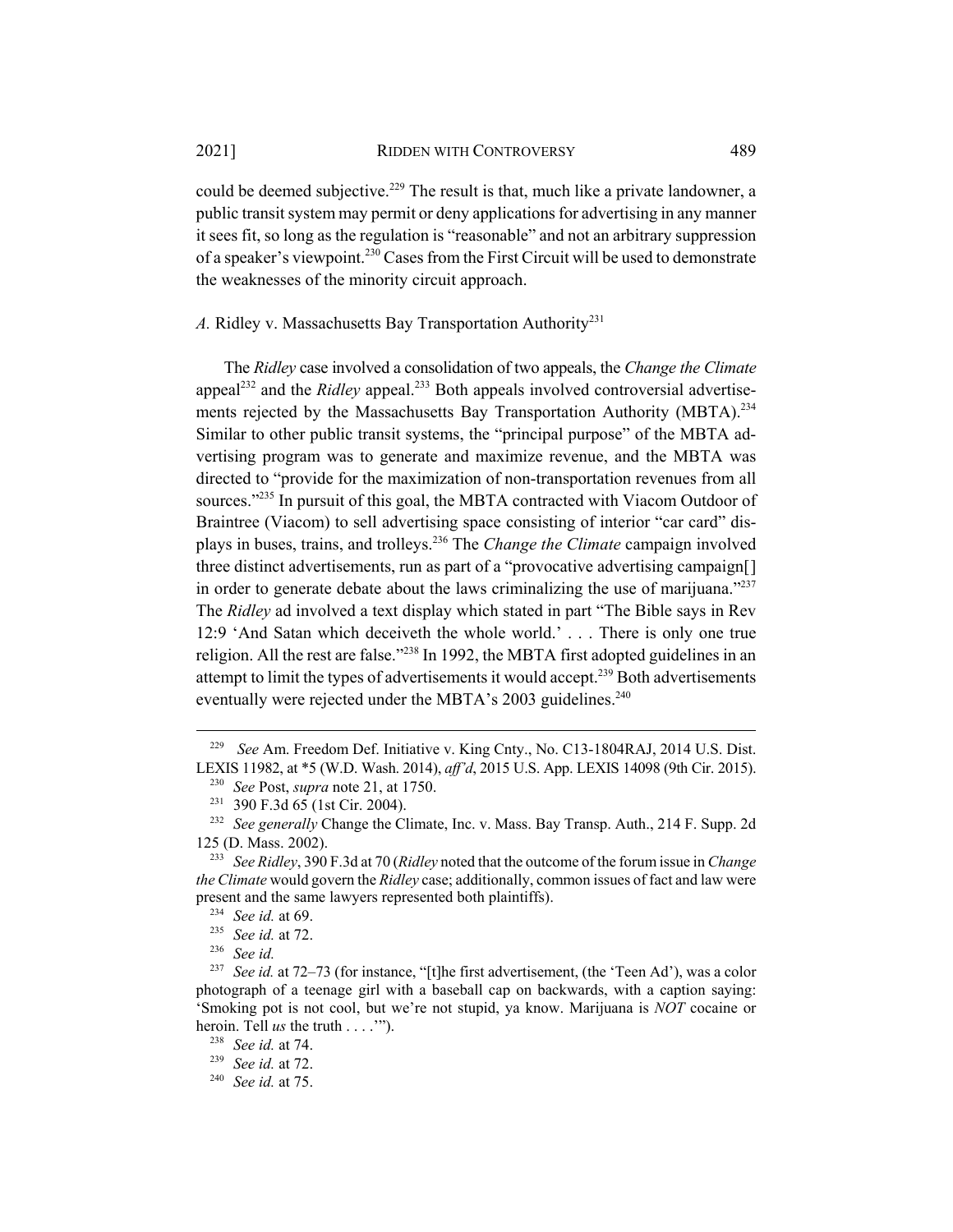### *B. A Double Hitter: The MBTA Versus Shock Advertising*

The First Circuit has adopted an approach distinct from that of other circuits in determining that public transit advertising is a non-public forum.<sup>241</sup> The MBTA's 2003 guidelines stated that the MBTA intended that its facilities constituted nonpublic forums that are "subject to . . . viewpoint-neutral restrictions."<sup>242</sup> However, it must be noted that a policy statement by the agency is not determinative of the forum analysis.243 The MBTA's initial content policy prohibited all tobacco advertisements, as well as all libelous, slanderous, or obscene ads.<sup>244</sup> After a revision in 1992, other restrictions were implemented by the MBTA, mostly related to depictions of violence, unlawful activity, or the denigration of protected classes of people.<sup>245</sup> The First Circuit noted that "[b]y refusing to limit the advertising program solely to commercial advertising, the MBTA was, thus, not evidencing an intent to open the forum to *all* public discourse," and held the MBTA had created a non-public forum.<sup>246</sup>

It is unclear why First Circuit assumed that the MBTA's narrow restrictions on the types of content it would accept were decisive evidence of an intent to create a non-public forum. Obscenity,<sup>247</sup> libel,<sup>248</sup> and slander<sup>249</sup> already are *de jure* outside the ambit of First Amendment protection and, thus, prohibitions on them would not be relevant to the forum analysis at all. Additionally, restrictions on the promotion of violent speech are permitted in limited circumstances without running afoul of the First Amendment.<sup>250</sup> As in *Lehman*, the public transit agency could place some "reasonable" viewpoint-neutral restrictions on the types of content it was willing to accept without necessarily creating a non-public forum.<sup>251</sup>

<sup>246</sup> *See id.* at 81.

<sup>&</sup>lt;sup>241</sup> *See id.* at 82; Am. Freedom Def. Initiative v. Mass. Bay Transp. Auth., 781 F.3d 571, 582 (1st Cir. 2015).

<sup>242</sup> *See Ridley*, 390 F.3d at 77.

<sup>243</sup> *See id.*; *see also* Christ's Bride Ministries, Inc. v. Se. Pa. Transp. Auth., 148 F.3d 242, 249 (3d Cir. 1998).

<sup>244</sup> *See Ridley*, 390 F.3d at 77.

<sup>245</sup> *See id.* at 77–78.

See generally Roth v. United States, 354 U.S. 476 (1957).

<sup>248</sup> *See* N.Y. Times Co. v. Sullivan, 376 U.S. 254, 279–80 (1964) (placing libel outside the protection of the First Amendment in cases involving public figures when "actual malice" is shown); Gertz v. Robert Welch, Inc., 418 U.S. 323, 350 (1974) (allowing state law to govern libel cases if the plaintiff is a private person, with "actual malice" not required). *See generally* Chaplinsky v. New Hampshire, 315 U.S. 568 (1942).

<sup>249</sup> *See Gertz*, 418 U.S. at 342 (interpreting the central holding from *New York Times Co.*).

<sup>250</sup> *See generally* Brandenburg v. Ohio, 395 U.S. 444 (1969) (holding that speech which promotes "imminent lawless action" is not constitutionally protected); Hess v. Indiana, 414 U.S. 105, 108 (1973) (per curiam) (affirming *Brandenburg* by refusing to punish speech that advocated illegal action which may take place in the unforeseeable future).

<sup>251</sup> *See* Planned Parenthood Ass'n/Chi. Area v. Chicago Transit Auth., 767 F.2d 1225, 1227, 1233 (7th Cir. 1985).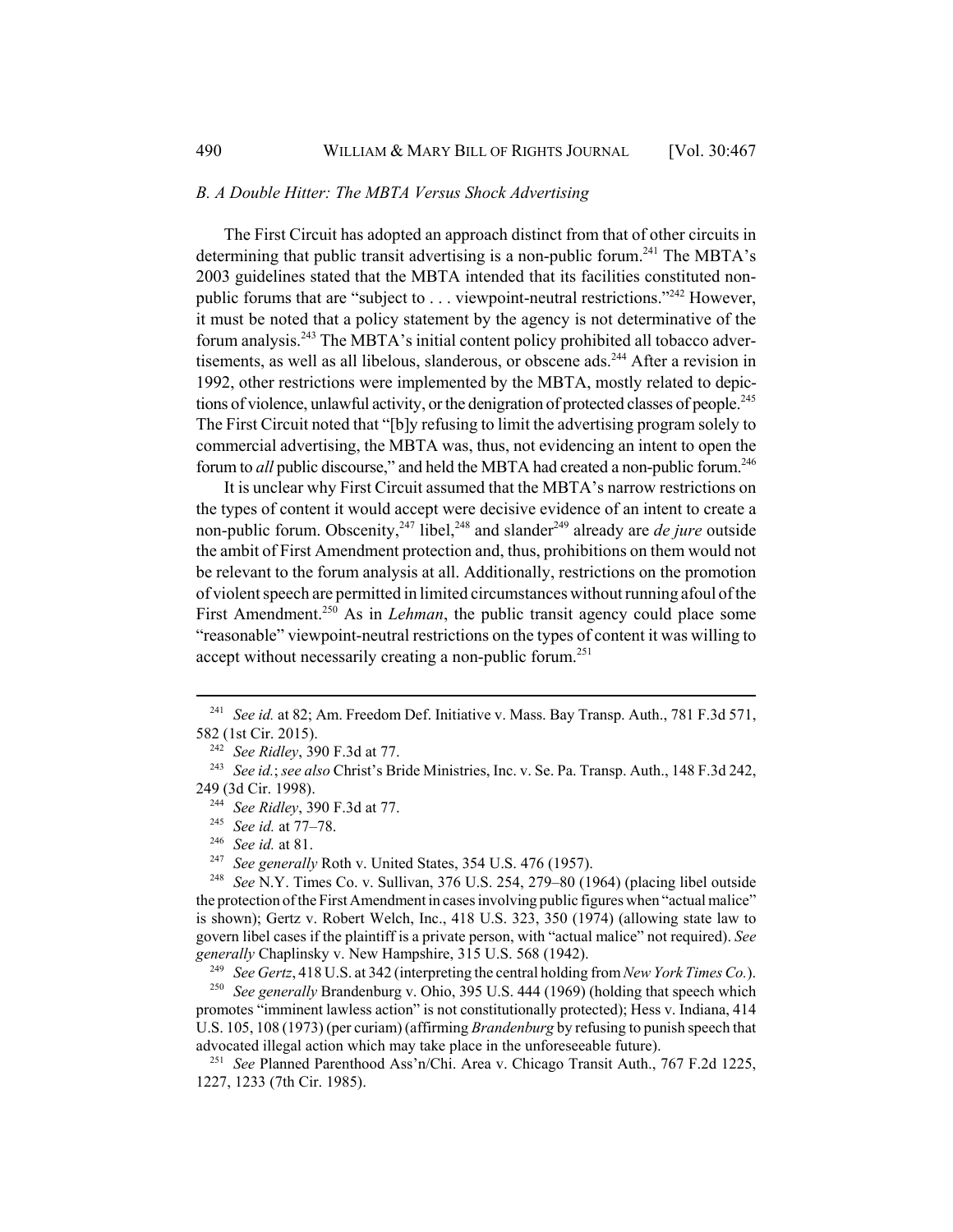#### 2021] RIDDEN WITH CONTROVERSY 491

The First Circuit seemed to misread *Lehman* by stating that it is "indistinguishable" from *Ridley*. <sup>252</sup> *Lehman* involved a categorical choice "to limit car card space to innocuous and less controversial commercial and service oriented advertising" by excluding all public interest advertising.<sup>253</sup> In *Ridley*, an "erratically enforced"<sup>254</sup> written policy was used only seventeen times total in the years prior to litigation, in a manner that was at times contradictory.<sup>255</sup> The limitations did not appear to be "unambiguous and definite."256 Additionally, the MBTA explicitly refused to limit the forum solely to commercial advertising.257 The General Manager of MBTA noted that "we . . . are performing a public service in another flavor rather than [solely being a] transportation service. We're letting [the public] know about government services or social services or not-for-profit services that might have a direct impact on their quality of life."<sup>258</sup> This is the exact kind of advertising limited by the City of Shaker Heights in the *Lehman* case, making the circumstances facially distinguishable.<sup>259</sup>

As noted by the dissent in *Ridley*, much of the MBTA's justification for refusing to accept the plaintiffs' advertisements relied on an extremely nebulous "prevailing community standard" for demeaning or disparaging expression.<sup>260</sup> The written policy as applied to advertisements was simply not the type of "unambiguous and definite" policy that defines a non-public forum.<sup>261</sup> While the "erratic enforcement of a policy would not matter" if a government had not intentionally opened a forum to public discourse, the evidence in the record showed—despite the MBTA's stated policy—that the MBTA had intentionally opened the forum to the general public for expressive purposes, including public interest advertising.<sup>262</sup> While convincingly

<sup>252</sup> *See* Ridley v. Mass. Bay Transp. Auth., 390 F.3d 65, 78 (1st Cir. 2004).

<sup>253</sup> *See* Lehman v. City of Shaker Heights, 418 U.S. 298, 304 (1974).

<sup>254</sup> *See Ridley*, 390 F.3d at 78.

<sup>&</sup>lt;sup>255</sup> *See id.* at 78 n.5 (For instance, the MBTA refused to accept an advisement depicting a couple smoking and encouraging the responsible disposal of cigarette butts, citing its guidelines on tobacco use. Despite this, the MBTA later accepted an advertisement for the airline Al Italia which contained a picture of a woman on a motorcycle with a cigarette in one hand.).

<sup>256</sup> *See* Christ's Bride Ministries, Inc. v. Se. Pa. Transp. Auth., 148 F.3d 242, 251 (3d. Cir. 1998). *See generally* Denver Area Educ. Telecomm. Consortium, Inc. v. FCC, 518 U.S. 727 (1996) (Kennedy, J., concurring in part and dissenting in part).

<sup>257</sup> *See Ridley*, 390 F.3d at 78–79.

<sup>258</sup> *See id.* at 81.

<sup>259</sup> *See* Lehman v. City of Shaker Heights, 418 U.S. 298, 299–300 (1974) (limiting political advertising).

<sup>260</sup> *See Ridley*, 390 F.3d at 98 (Torruella, J., concurring in part and dissenting in part).

<sup>261</sup> *See Christ's Bride Ministries*, 148 F.3d at 251 (quoting Gregoire v. Centennial Sch. Dist., 907 F.2d 1366, 1375 (3d Cir. 1990)).

<sup>262</sup> *See Ridley*, 390 F.3d at 82 (The court still found to the contrary in analyzing the circumstances, stating that "the MBTA's policy clearly evinced an intent to maintain control over the forum, and thus the MBTA *did not create a designated public forum*. As a result, the standard of review is not strict scrutiny.") (emphasis added).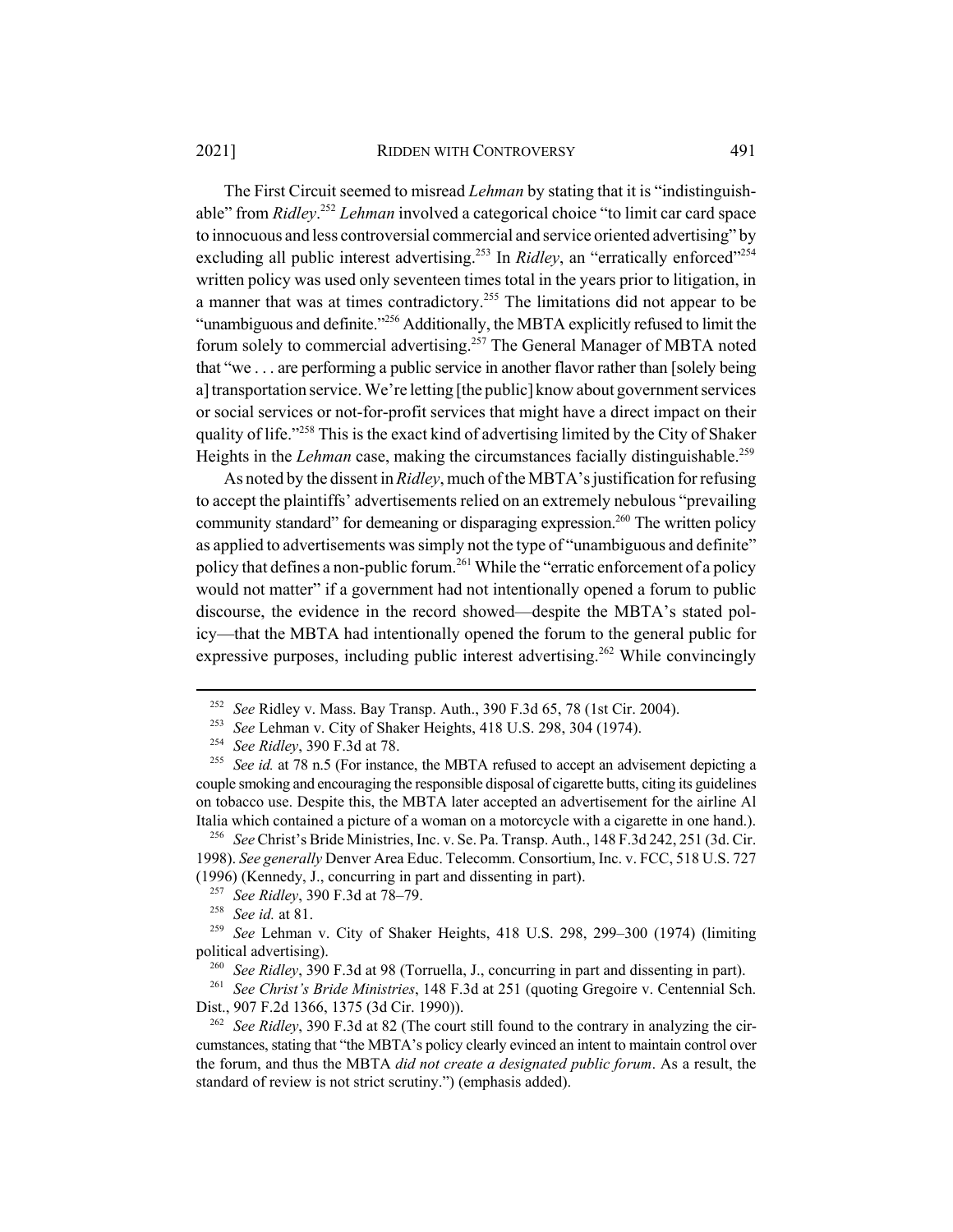written, the First Circuit decision failed to properly distinguish *Lehman*, and in doing so came to an incorrect conclusion.<sup>263</sup>

*C.* American Freedom Defense Initiative v. Massachusetts Bay Transportation Authority<sup>264</sup>

In the follow-up case to *Ridley*, the First Circuit affirmed *Ridley* and doubled down on the premise that the MBTA's advertising was a non-public forum.<sup>265</sup> The dispute revolved around a pair of advertisements, one offered by the Committee for Peace in Israel and Palestine (Committee for Peace) in support of the Palestinian position,266 and another offered by the American Freedom Defense Initiative (AFDI) in support of the Israeli position.<sup>267</sup> The AFDI ran its advertisement in response to the MBTA accepting the Committee for Peace's advertisement.<sup>268</sup> Another pro-Israel advertisement was accepted for publication at roughly the same time.<sup>269</sup> The MBTA had not made substantial substantive changes since the *Ridley* case, and accepted the Committee for Peace's advertisement at the standard commercial rate.<sup>270</sup> However, citing the MBTA's prohibition on "'advertisement[s] contain[ing] material that demeans or disparages an individual or group of individuals,'" the MBTA declined to run the AFDI's responsive advertisement. $271$ 

## *D. Back for Round Two: The MBTA Doubles Down*

The First Circuit, relying on the premise that a governmental proprietor creates a designated public forum "'only by intentionally opening a nontraditional forum for public discourse,'" reaffirmed *Ridley* and struck down the AFDI's constitutional

<sup>263</sup> *See id.* at 78.

<sup>264</sup> 781 F.3d 571 (1st Cir. 2015).

<sup>265</sup> *See id.* at 579.

<sup>&</sup>lt;sup>266</sup> See id. at 574 ("The advertisement depicted four maps reflecting different points in time with the caption, 'Palestinian Loss of Land—1946 to 2010.' The advertisement also contained bold text to the right of the maps stating that '4.7 Million Palestinians are Classified by the U.N. as Refugees.'").

<sup>267</sup> *See id.* at 575 (The advertisement, a modified version of a quotation from the political theorist and novelist Ayn Rand, stated: "In any war between the civilized man and the savage, support the civilized man. Support Israel. Defeat jihad.").

<sup>268</sup> *See id.* at 575–76.

<sup>269</sup> *See* Am. Freedom Def. Initiative v. Mass. Bay Transp. Auth., 989 F. Supp. 2d 182, 185 (D. Mass. 2013) (An advertisement offered by the organization Stand With Us stated that "'Jews are Indigenous to Israel' and depict[ing] a series of maps that indicate[d] that Israel is geographically smaller than the 'ancient Jewish Kingdom' or the 'internationally recognized Jewish homeland' as of 1920.").

<sup>270</sup> *See Am. Freedom Def. Initiative*, 781 F.3d at 574–75.

<sup>271</sup> *See id.* (alterations in original).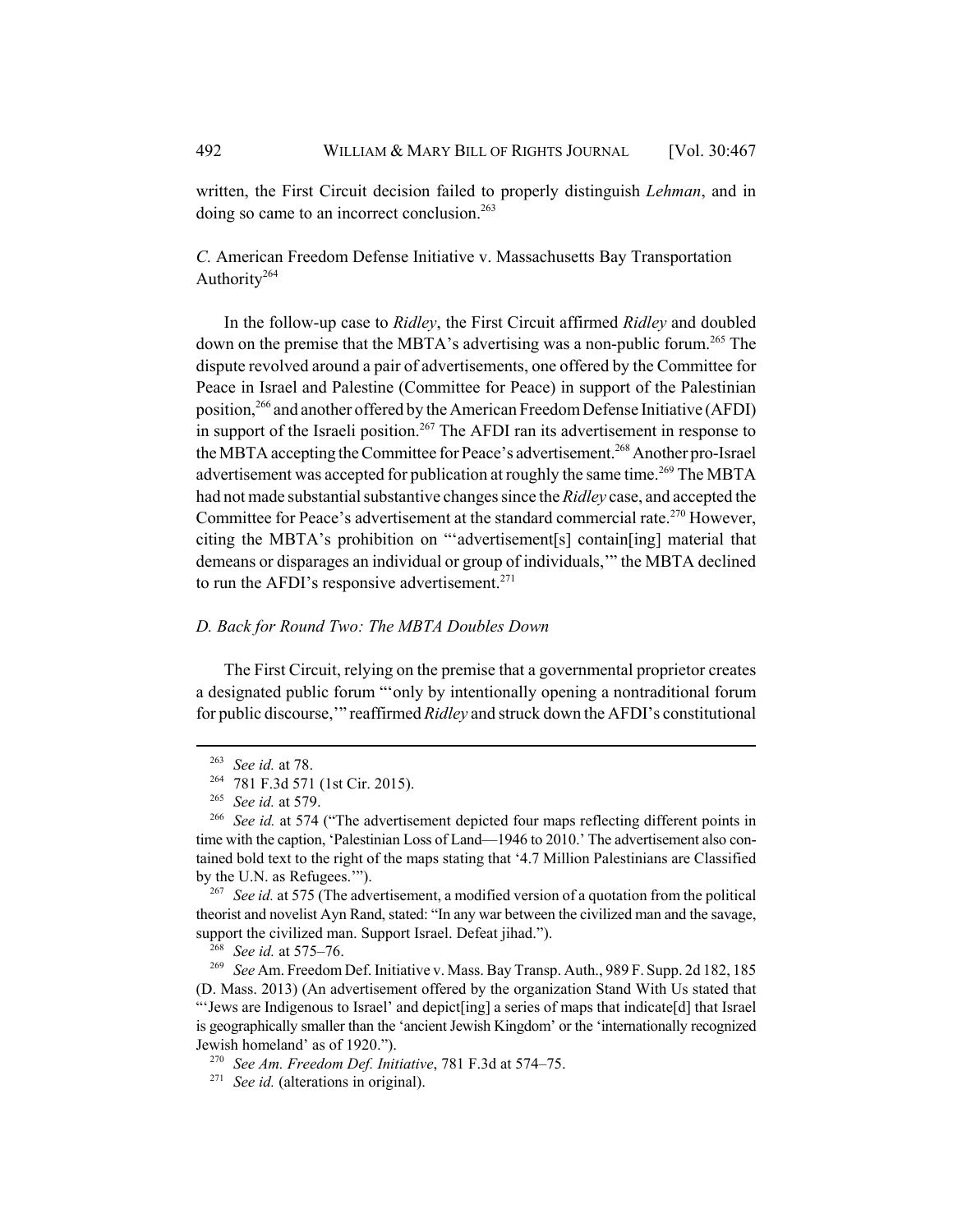claims.272 However, the rationale for taking the position that the MBTA created a non-public forum was even more questionable given the unflattering facts of this particular case.<sup>273</sup> As noted in the dissent, "[b]y opening up its advertising facilities to controversial topics of the gravest political issues of our day, the MBTA has created a designated public forum for speech, not a nonpublic forum."274

Relying heavily on the precedent set by *Ridley*, the First Circuit stated that "the display of controversial advertising does not in and of itself establish a designated public forum."275 However, whether or not the advertisements were controversial was not the relevant issue.<sup>276</sup> The relevant issue was instead whether the MBTA accepted other types of political advertising, which it clearly did.<sup>277</sup> The MBTA, while accepting other controversial advertisements on the Israel-Palestine issue, decided by fiat that the advertisement the AFDI sought to run was simply too controversial despite being willing previously to run a functionally identical advertisement—just on the other side of the debate.<sup>278</sup> While the MBTA may claim to have created a non-public forum, the existence of "some restrictions" does not mean that a designated public forum does not exist.<sup>279</sup> In *Lehman*, Shaker Heights had not opened up its transit vehicles to "any exchange or presentation of ideas, political or otherwise," which was essentially a ban on all political speech.<sup>280</sup> The MBTA wanted to have its cake and eat it too, which is not how public forum doctrine functions.<sup>281</sup>

The MBTA made its facilities the "modern analogue" to traditional public forum through largely hands-off content policies.<sup>282</sup> The First Circuit fell into a wellcriticized trap of public-forum doctrine in that it allowed the government's own selfserving statements about its intended use for a public place to "outweigh the forum's inherent attributes."<sup>283</sup> By giving too much weight to the government's "defined

<sup>279</sup> *See* Christ's Bride Ministries, Inc. v. Se. Pa. Transp. Auth., 148 F.3d 242, 253 (3d. Cir. 1998).

<sup>280</sup> *See Lehman v. City of Shaker Heights, N.E.2d 683, 685 (Ohio 1973).* 

<sup>281</sup> *See* Lidsky, *supra* note 43, at 4; *see also* Perry Educ. Ass'n v. Perry Loc. Educators' Ass'n, 460 U.S. 37, 46 (1983).

<sup>282</sup> *See* Ridley v. Mass. Bay Transp. Auth., 390 F.3d 65, 108 (1st Cir. 2004) (Torruella, J., concurring in part and dissenting in part).

<sup>283</sup> *See Am. Freedom Def. Initiative*, 781 F.3d at 592 (Stahl, J., dissenting). *See generally* Farber & Nowak, *supra* note 57.

<sup>272</sup> *See id.* at 579–80 (quoting Cornelius v. NAACP Legal Def. & Educ. Fund, 473 U.S. 788, 802 (1985)).

<sup>273</sup> *See id.* at 589 (Stahl, J., dissenting).

<sup>274</sup> *See id.* (Stahl, J., dissenting).

<sup>275</sup> *See id.* at 580 (citing Ridley v. Mass. Bay Transp. Auth., 390 F.3d 65, 81–82 (1st Cir. 2004)).

<sup>276</sup> *See id.* at 581.

<sup>277</sup> *See id.* at 574–76.

<sup>&</sup>lt;sup>278</sup> *See id.* at 576 (A revised version of the AFDI ad the MBTA was willing to run stated: "In any war between the civilized man and those engaged in savage acts, support the civilized man. Defeat violent jihad. Support Israel.").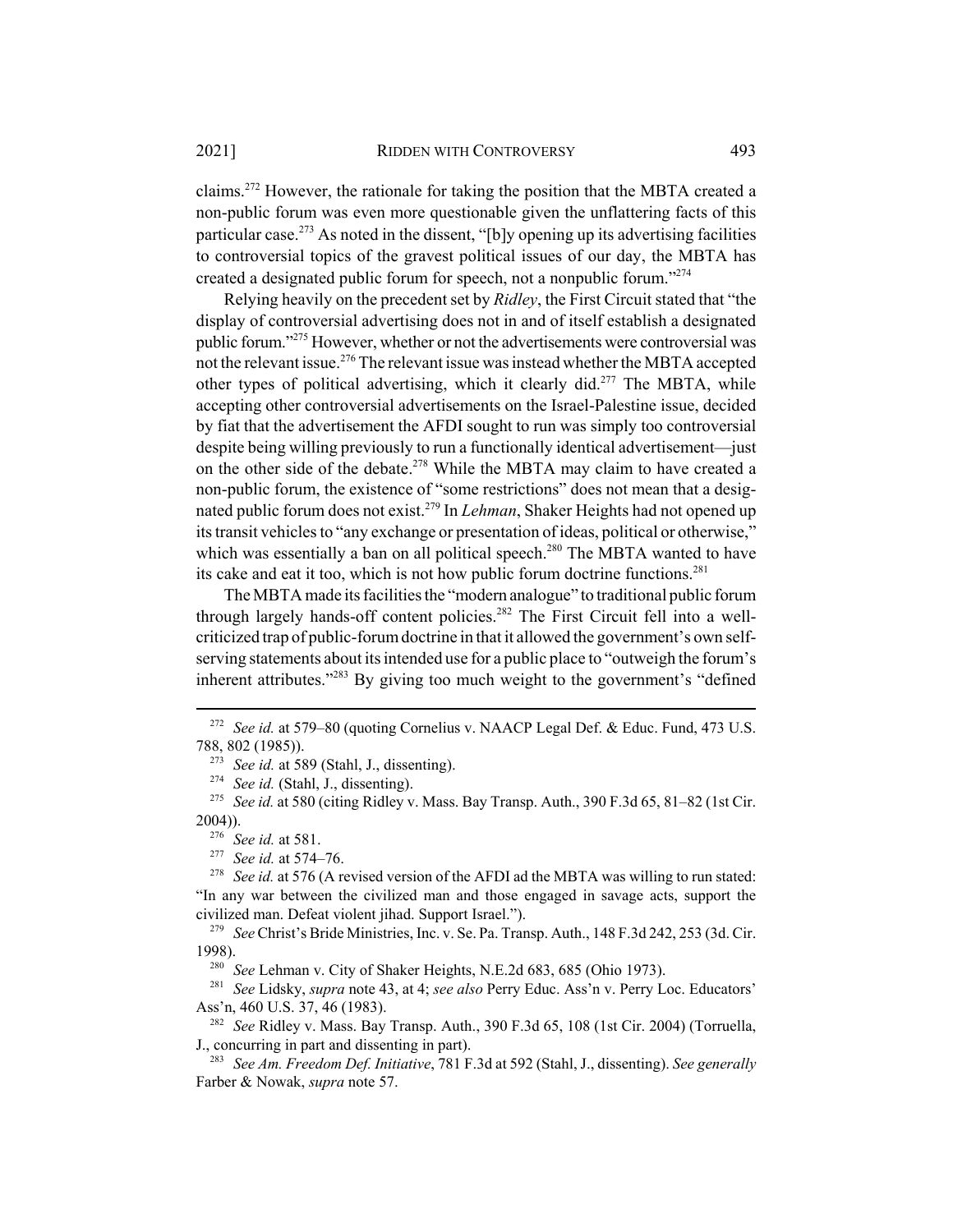purpose" for the property, the First Circuit left the MBTA "with almost unlimited authority to restrict speech on its property by doing nothing more than articulating a non-speech-related purpose for the area.  $\ldots$ <sup>284</sup> Similar to the airport at issue in *Lee*, a public transit system is "one of the few government-owned spaces where many persons have extensive contact with other members of the public," and this important avenue for speech should not be closed off to the general public on the whim of a public official. $285$ 

## *E. Fundamentally Inconsistent: The Amalgamated Minority Approach*

The rationale underlying the minority approach seems to be that because a public transit system has, in the past, exercised some limited amount of control over the types of advertising content accepted for publication, this *ipso facto* gives rise to a non-public forum.<sup>286</sup> The minority approach focuses on the principle of "selective access," ignoring the issue that access does not appear to be particularly selective.<sup>287</sup> The MBTA's guidelines appeared primarily targeted at types of content already beyond the protection of the First Amendment, or content which reasonably would impair the core goal of the forum (expression in the form of paid advertisements).<sup>288</sup> As noted repeatedly by the dissent in *American Freedom Defense Initiative*, a designated public forum arises when "the governmental entity affirmatively opens up its facilities to advertisements concerning civic or political issues.  $\ldots$ <sup>289</sup> While it is understandable why public transit systems are covetous of the ability to freely pick-and-choose the advertisements they accept, the First Amendment holds them to a high standard.<sup>290</sup> Once the floodgates of public interest advertising are open, the public transit agency can no longer attempt to channel the floodwaters.<sup>291</sup>

## IV. GOVERNMENT SPEECH

## *A. Government Speech Generally*

Public transit systems are owned by the government, and thus naturally the advertising the transit system carries must be evaluated in the context of the government

<sup>284</sup> *See* Int'l Soc'y for Krishna Consciousness, Inc. v. Lee, 505 U.S. 672, 695 (1992) (Kennedy, J., concurring in the judgment).

<sup>&</sup>lt;sup>285</sup> *Id.* at 698 (Kennedy, J., concurring in the judgment).

<sup>286</sup> *See Ridley*, 390 F.3d at 102.

<sup>287</sup> *See Am. Freedom Def. Initiative*, 781 F.3d at 581.

<sup>288</sup> *See id.* at 583.

<sup>&</sup>lt;sup>289</sup> *See id.* at 592 (Stahl, J., dissenting).

<sup>290</sup> *See* discussion *infra* Part IV.

<sup>291</sup> *See* discussion *infra* Section IV.B.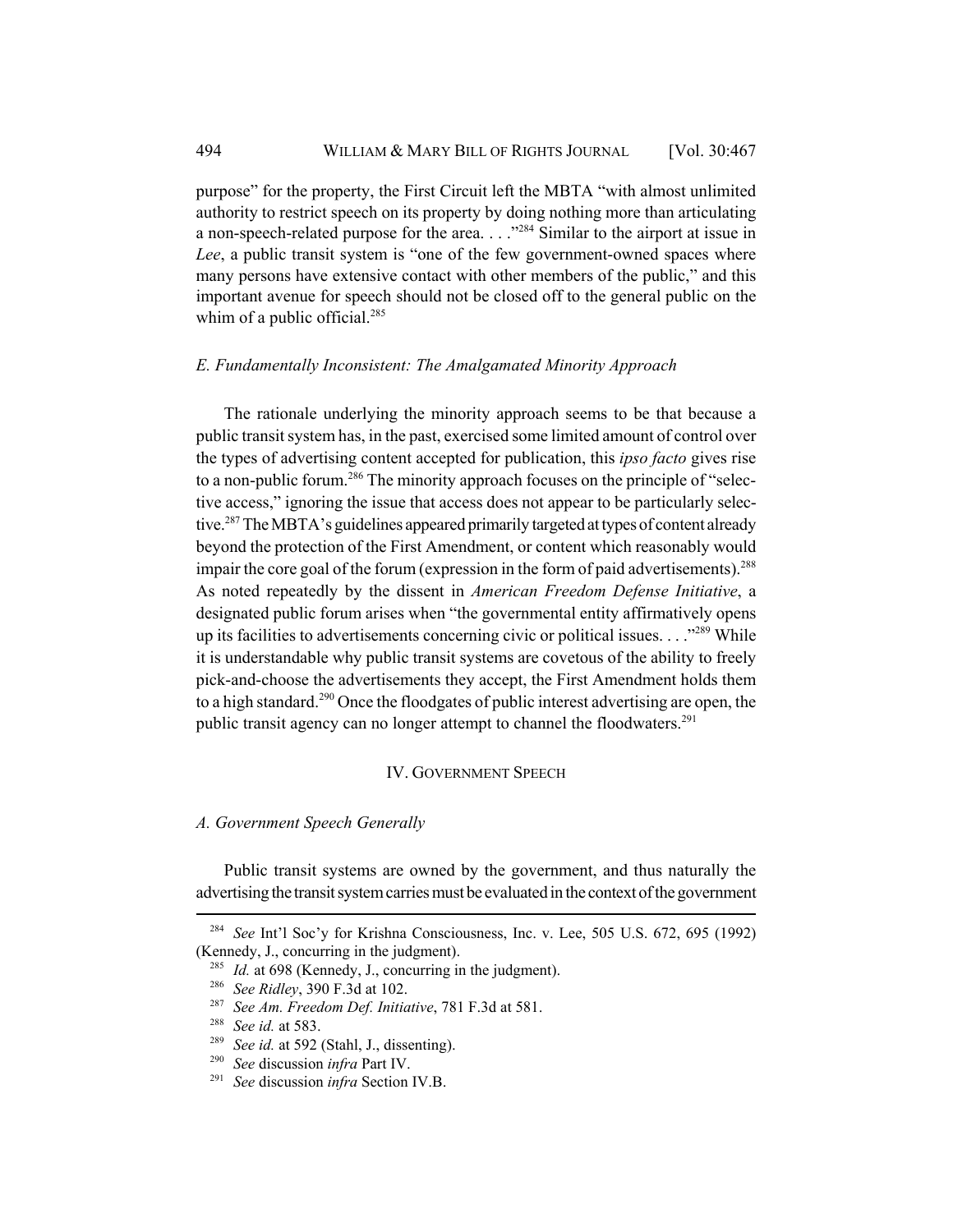speech doctrine.<sup>292</sup> The government speech doctrine is a body of precedent that "generally shields the government's own expression from Free Speech Clause challenge[s] by those who object to the government's views."293 "Government speech" can be categorized broadly, but includes the collective speech of a government agency, its representatives (like the Secretary of Defense), or an individual speaking while backed by the government's power (like a Child Protective Services caseworker speaking to a parent).<sup>294</sup> The general public has relatively little recourse when unhappy with their government's speech; courts have deemed the ballot box the primary remedy.<sup>295</sup> Therefore, if the government speech doctrine were applicable to public transit advertising, there might arise a potential issue preventing plaintiffs from reaching the meat of the First Amendment issues present in any given case.<sup>296</sup>

As early as 1973, it was recognized by the Supreme Court that "[g]overnment is not restrained by the First Amendment from controlling its own expression.<sup> $297$ </sup> In 1990, the Supreme Court further observed that "[i]f every citizen were to have a right to insist that no one paid by public funds express a view with which he disagreed, debate over issues of great concern to the public would be limited to those in the private sector. . . ."298 By 2005, in *Johanns v. Livestock Marketing Association*, the Supreme Court rejected a private party's First Amendment claim expressly on the grounds that the contested speech was actually the government's.299 *Johanns* was then affirmed unanimously in the 2009 decision *Pleasant Grove City v. Summum*. <sup>300</sup> *Summum* involved an attempt by the Summum religious group to erect a privately funded stone monument inscribed with the Seven Aphorisms of Summum in a public park.<sup>301</sup> The city of Pleasant Grove, Utah, denied the monument because of a desire to limit monuments in the park to those that either directly related to the history of Pleasant Grove or were donated by groups with long-standing ties to the Pleasant Grove community.<sup>302</sup> Because permanent monuments displayed on public

<sup>294</sup> *See* NORTON, THE GOVERNMENT'S SPEECH AND THE CONSTITUTION, *supra* note 293, at 3.

<sup>&</sup>lt;sup>292</sup> *See* Coleman v. Ann Arbor Transp. Auth., 904 F. Supp. 2d 670, 696 (E.D. Mich. 2012).<br><sup>293</sup> See HELEN NORTON, THE GOVERNMENT'S SPEECH AND THE CONSTITUTION 5 (2019). See

<sup>293</sup> *See* HELEN NORTON,THE GOVERNMENT'S SPEECH AND THE CONSTITUTION 5 (2019). *See generally* Helen Norton, *The Measure of Government Speech: Identifying Expression's Source*, 88 B.U. L. REV. 587 (2008); Helen Norton, *Constraining Public Employee Speech: Government's Control of Its Workers' Speech to Protect Its Own Expression*, 59 DUKE L.J. 1 (2009).

<sup>295</sup> *See id.* at 6.

<sup>296</sup> *See generally id.*

<sup>297</sup> *See* CBS, Inc. v. Democratic Nat'l Comm., 412 U.S. 94, 140 n.7 (1973) (Stewart, J., concurring).

<sup>298</sup> *See* Keller v. State Bar of Cal., 496 U.S. 1, 12–13 (1990).

<sup>299</sup> *See* 544 U.S. 550, 550 (2005).

<sup>300</sup> *See* 555 U.S. 460, 460 (2009).

<sup>301</sup> *See id.* at 465.

<sup>&</sup>lt;sup>302</sup> *See id.* at 464–65 (The park at issue in the case contained, at the time of litigation, fifteen permanent displays, at least eleven of which were donated by private groups or individuals.).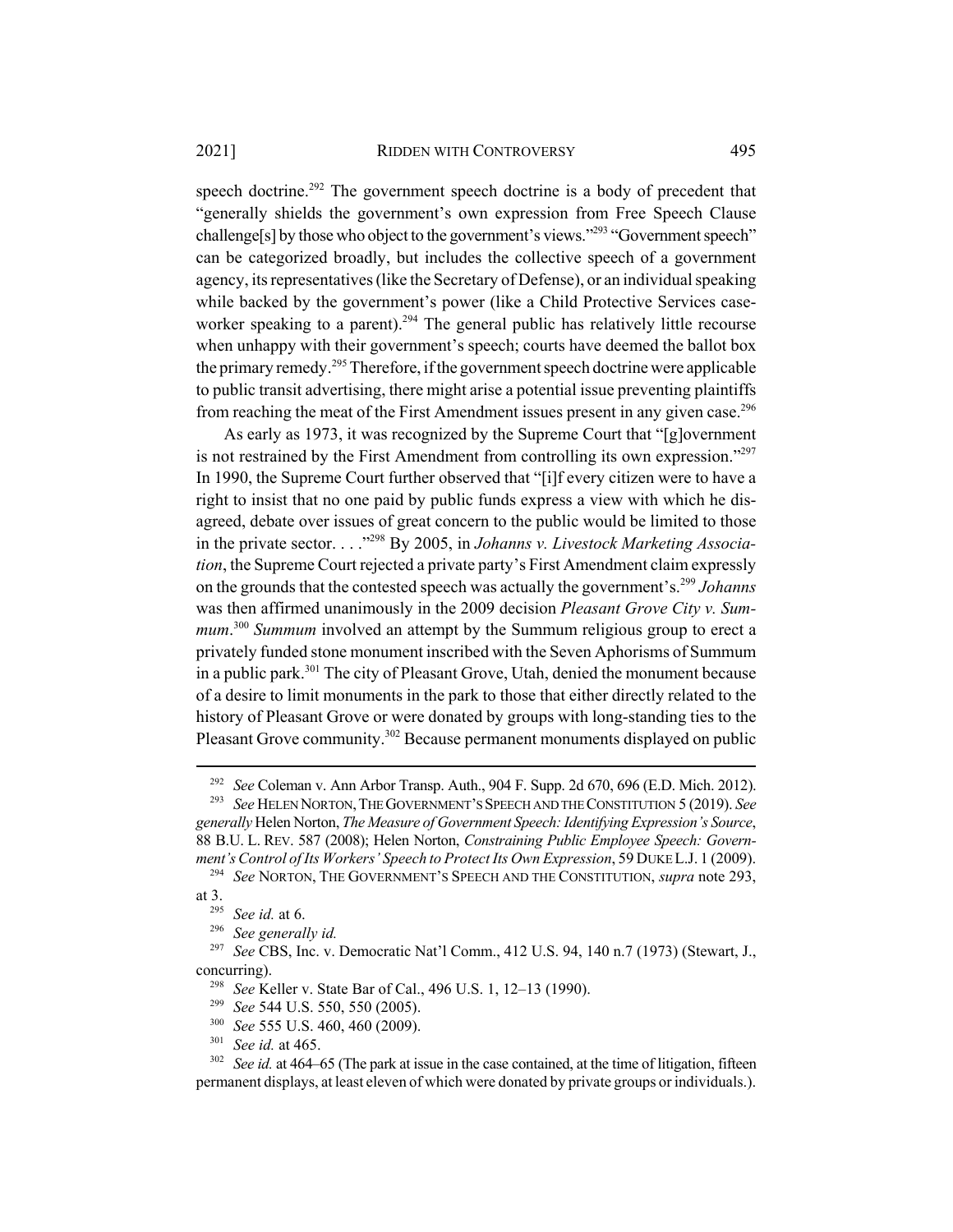property typically represent government speech, the Supreme Court recognized that Pleasant Grove could exercise discretion in accepting monuments for display in the park and reject the display offered by Summum.<sup>303</sup>

## *B. Government Speech and Public Transit Advertising*

Applying *Summum*, the Court held in the 2015 case of *Walker v. Texas Division, Sons of Confederate Veterans* that forum analysis is inappropriate in government speech cases.<sup>304</sup> "A government entity may exercise [its] freedom to express its views' even 'when it receives assistance from private sources for the purpose of delivering a government-controlled message.'"305 Because of the nature of the state-issued license plates at issue in *Walker*, it was reasonable to assume the message on the plate would be interpreted as being "'convey[ed] . . . on the [issuer's] behalf.""306 Therefore, Texas offering plates emblazoned with "Fight Terrorism" does not obligate Texas to also issue plates promoting al-Qaida or the Muslim Brotherhood as a form of 'balancing' speech.<sup>307</sup> However, government speech should not be read too broadly. The First Circuit noted in *In re Tam* that, in striking down the anti-disparagement clause of the Lanham Act, "the only message [trademark registration] conveys is that a mark is registered."308 Thus, it is important to evaluate the following factors when evaluating whether speech is government speech in the context of the public forum: (1) whether the speech has the intent and effect of delivering the government's message; (2) whether the contested speech is closely identified with the government by the public; (3) whether the government had historically used the speech in question for its own expressive purposes; and (4) the practical implications of denying the government the power to control the contested speech.<sup>309</sup>

The government speech doctrine becomes relevant to the discussion of public transit systems because most systems operate as some form of government agency or public-private partnership.<sup>310</sup> The existence of relationships between the public transit agencies and the advertising agencies that generally run the ads are the

<sup>310</sup> FEDERAL TRANSIT ADMIN., *Public Transit in the United States* (last updated in 2015), https://www.transit.dot.gov/regulations-and-guidance/environmental-programs/public-transit -united-states [https://perma.cc/B6YX-7CRZ] (last visited Dec. 13, 2021) ("Fare box revenues on average account for only 40 percent of system operating costs. Transit systems receive funds from the Federal, state, and local levels, and private sector sources, and it remains essentially a public service that is provided and managed locally.").

<sup>303</sup> *See id.* at 469–72.

<sup>304</sup> *See* 135 S. Ct. 2239, 2246–47 (2015).

<sup>305</sup> *See id.* at 2251 (quoting *Summum*, 555 U.S. at 468).

<sup>306</sup> *See id.* at 2249 (quoting *Summum*, 555 U.S. at 471).

<sup>307</sup> *See id.*

<sup>308</sup> 808 F.3d 1321, 1346 (1st Cir. 2015); *see also* Matal v. Tam, 137 S. Ct. 1744, 1758 (2017).

<sup>309</sup> *See generally* Norton, *The Measure of Government Speech: Identifying Expression's Source*, *supra* note 293, at 597–98.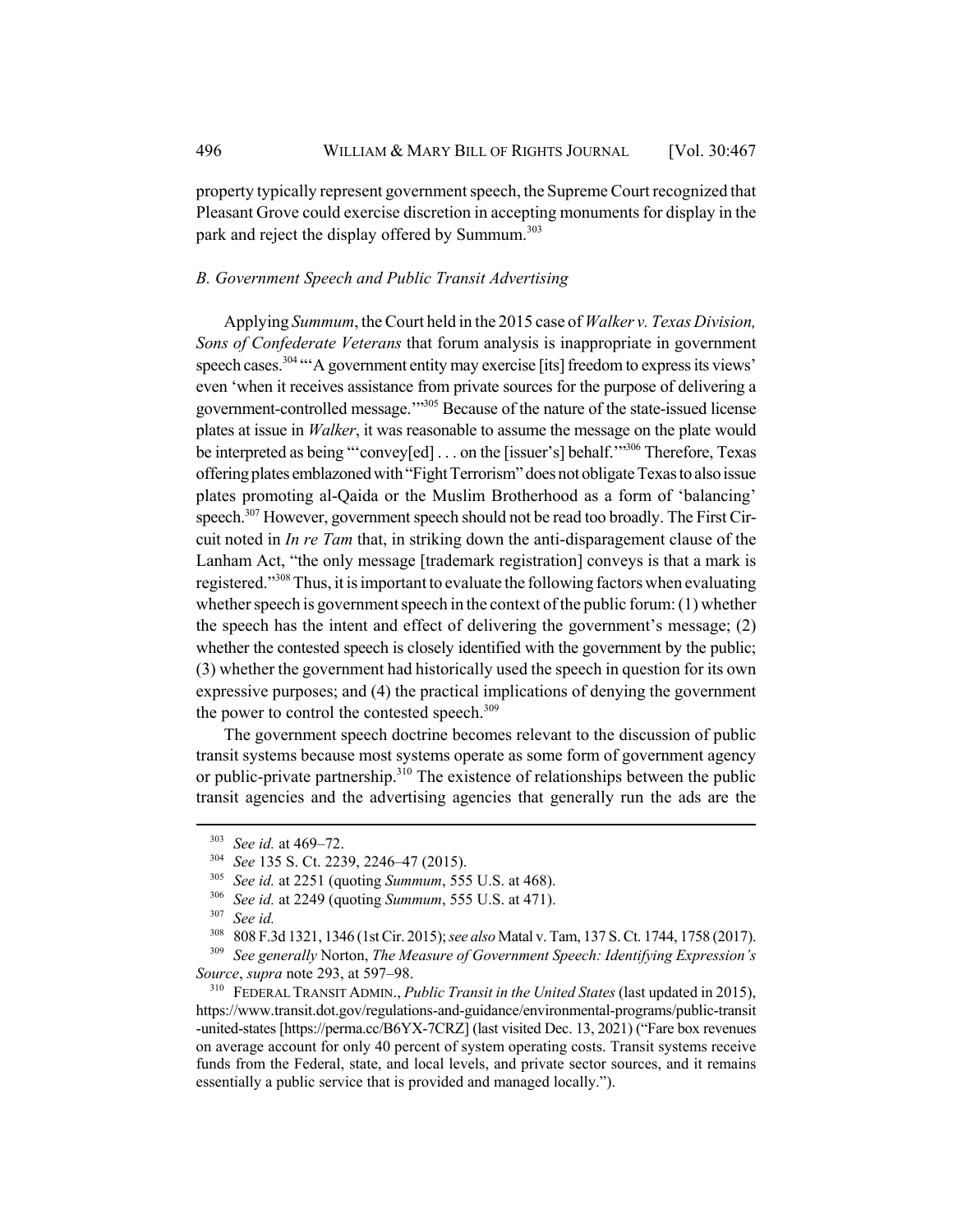quintessential "state participation" contemplated by cases such as *Burton v. Wilmington Parking Authority*. 311 An advertising agency may also be "entwined" with the government actor, another route through which state action applies.<sup>312</sup>

However, it is clear that public transit agency advertisements are not government speech in light of the general analysis for government speech proposed by Helen Norton.<sup>313</sup> The speech is not intended to deliver the government's message; it delivers the message of a private party.<sup>314</sup> The message is far more likely to be identified with the advertised company or brand than the government.<sup>315</sup> The government has not historically used public transit advertising to convey messages for its own purposes (outside of particular wartime advertisements that were distributed widely using every available means).<sup>316</sup> Finally, the implications of denying the government the power to control the speech seem to be limited, with existing First Amendment exceptions sufficient to deal with most dangers.<sup>317</sup>

A clear application of the government speech analysis can be seen in *Coleman v. Ann Arbor Transportation Authority*. 318 The case involved a plaintiff attempting to place an advertisement for display on the exterior of buses of the Ann Arbor Transportation Authority.<sup>319</sup> The court noted that there is a substantial difference between monuments located in public parks, and advertisements placed on public buses.320 There is no authority that indicates that "the speech in ads on transit authority buses [is] reasonably attributable to the transit authority."<sup>321</sup> Even if private speech takes place on government property, that does not automatically create government speech.<sup>322</sup> An additional element that could create government speech is a long tradition of the government using the private speech to "speak to the

<sup>&</sup>lt;sup>311</sup> *See generally* 365 U.S. 715 (1961) (explaining that when a state leases public property to a private entity and forms a relationship of interdependence with that entity, the private lessee becomes a state actor for purposes of applying constitutional law); Jackson v. Metro. Edison Co., 419 U.S. 345 (1974); Blum v. Yaretsky, 457 U.S. 991 (1982); Rendell-Baker v. Kohn, 457 U.S. 830 (1982).

<sup>312</sup> *See* Brentwood Acad. v. Tenn. Secondary Sch. Athletic Ass'n, 531 U.S. 288, 296 (2001). *See generally* Christopher W. Schmidt, *On Doctrinal Confusion: The Case of the State Action Doctrine*, 2016 BYU L. REV. 575 (2016).

<sup>313</sup> *See* Norton, *The Measure of Government Speech: Identifying Expression's Source*, *supra* note 293, at 597–98.

<sup>314</sup> *See id.*

<sup>315</sup> *See id.*

<sup>316</sup> *See id.*

<sup>317</sup> *See id.*

<sup>318</sup> *See generally* 904 F. Supp. 2d 670 (E.D. Mich. 2012).

<sup>319</sup> *See id.* at 675.

<sup>320</sup> *See id.* at 697.

<sup>321</sup> *See id.*

<sup>322</sup> *See id.* at 696–97; *see also* Miller v. City of Cincinnati, 622 F.3d 524, 536–37 (6th Cir. 2010) (evaluating the City of Cincinnati's activities using the Supreme Court's *Summum* analysis).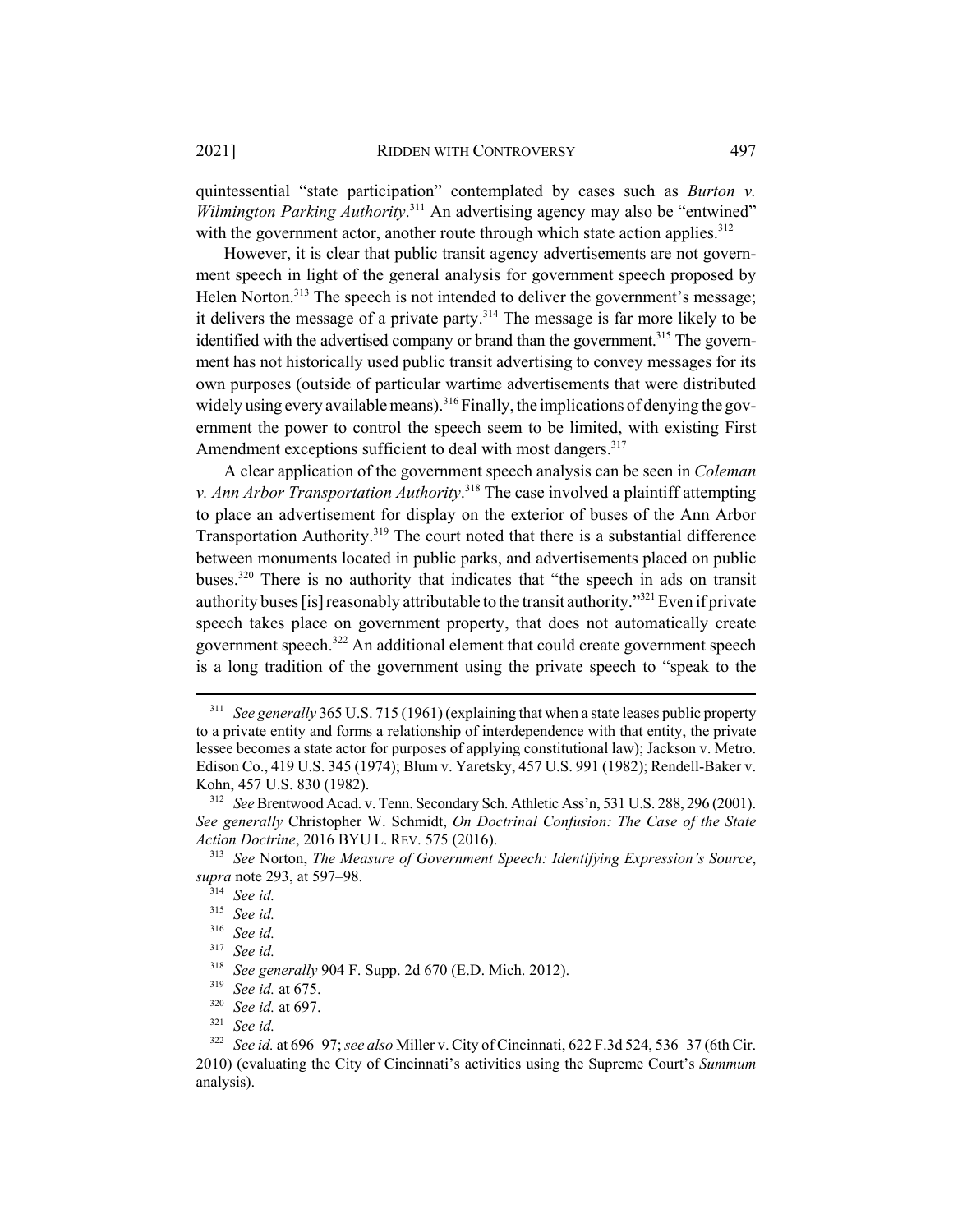public," or the government generally dictating the "overarching message" with the power to "approve every word."323 This phenomenon is not generally found in the context of public transit advertising.

Therefore, the government speech issue is inapplicable to public transit advertising.324 As a result, it will not bar the suits of plaintiffs aggrieved by decisions of public transit agencies regarding what types of content to accept in advertisements.<sup>325</sup>

## V. THE CAPTIVITY ISSUE

## *A. Captivity Generally*

Riding a bus, train, or trolley involves being stuck in a metal tube for the duration of one's journey. Naturally, courts will look to see whether those circumstances are sufficient to make transit riders a "captive audience."<sup>326</sup> The captive audience doctrine is designed to protect recipients against being held 'captive' to unwanted or offensive speech.<sup>327</sup> This doctrine has been most often applied in the context of private homes.<sup>328</sup> However, it also has been applied beyond the context of the home to certain situations where individuals are confined for an extended period of time.<sup>329</sup>

## *B. Captivity and Public Transit Advertising*

The driving concern behind the Supreme Court's decision in *Lehman v. City of Shaker Heights* was that streetcar riders constituted a captive audience.<sup>330</sup> This view is particularly prominent in the concurrence of Justice Douglas, who stated that "if we are to turn a bus or streetcar into either a newspaper or a park, we [must] take great liberties with people who because of necessity become commuters and at the

<sup>323</sup> *See Coleman*, 904 F. Supp. 2d at 697 (quoting ACLU of Tenn. v. Bredesen, 441 F.3d 370, 375 (6th Cir. 2006)).

<sup>324</sup> *See* discussion *supra* Section IV.B.

<sup>325</sup> *See* discussion *infra* Conclusion.

<sup>326</sup> *See* White Coat Waste Project v. Greater Richmond Transit Co., 463 F. Supp. 3d 661, 705–06 (E.D. Va. 2020); Orazio v. North Hempstead, 426 F. Supp. 1144, 1148 (E.D.N.Y. 1977).

<sup>327</sup> *See generally* Patrick Garry, *Captive Audience Doctrine in First Amendment Jurisprudence* (2006) (unpublished manuscript), https://papers.ssrn.com/sol3/papers.cfm?abstract \_id=2280740.

<sup>328</sup> *See, e.g.*, Kovacs v. Cooper, 336 U.S. 77 (1949) (upholding an ordinance prohibiting the use of sound trucks, stating that citizens in their homes should be protected from the invasion of loud and raucous noises beyond their control).

<sup>329</sup> *See* Pub. Utils. Comm'n v. Pollak, 343 U.S. 451, 468 (1952) (Douglas, J., dissenting) ("The streetcar audience is a captive audience. It is there as a matter of necessity, not of choice.").

<sup>330</sup> *See* 418 U.S. 298, 304 (1974).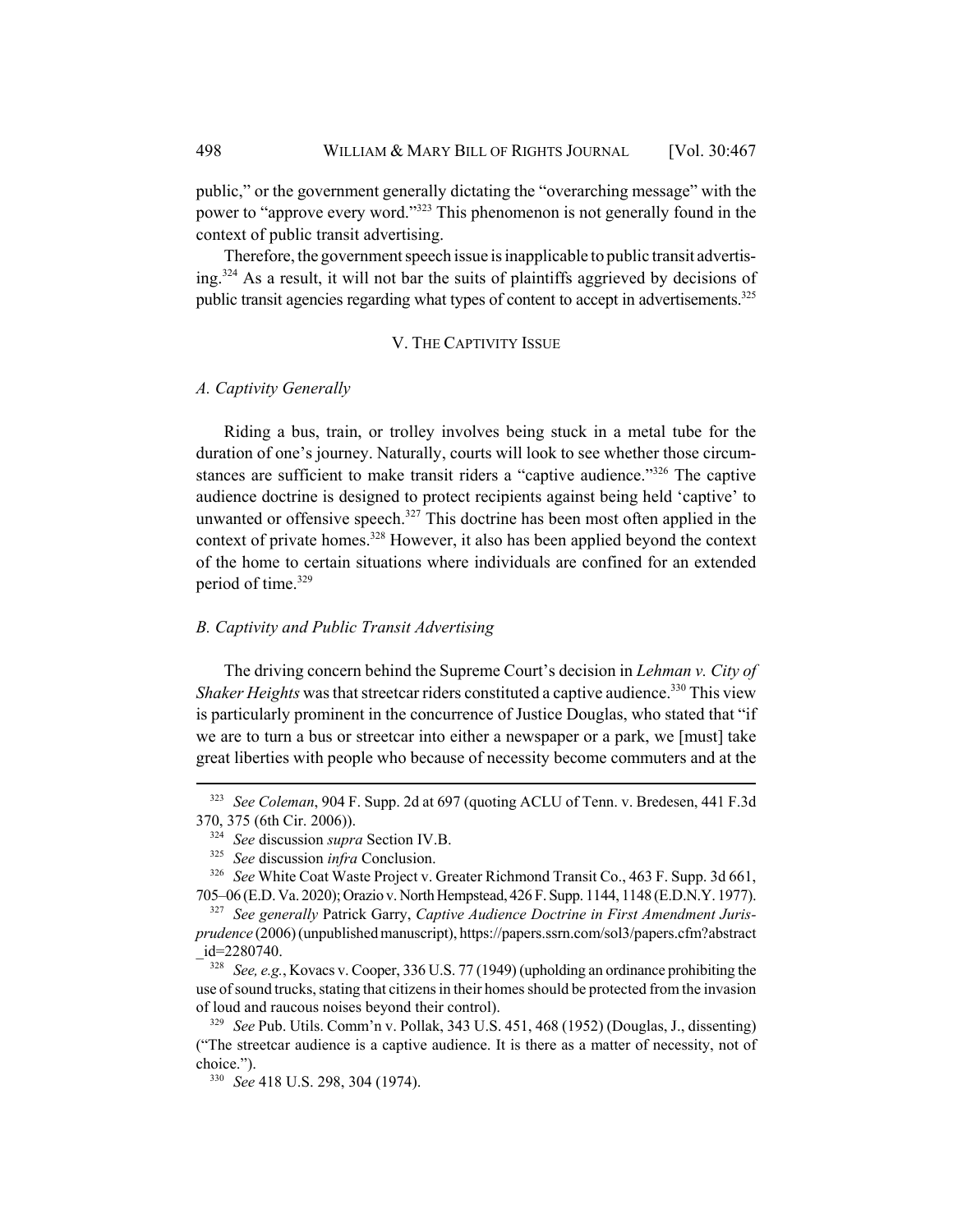2021] RIDDEN WITH CONTROVERSY 499

same time captive viewers or listeners."<sup>331</sup> Given the nature of the audience at issue—streetcar riders unable to feasibly choose other modes of transportation— Justice Douglas believed that an advertiser ought to have no right to "force his message upon an audience incapable of declining to receive it."332

*Lehman* necessarily stands for the proposition that the "right of the commuters to be free from forced intrusions on their privacy" prevents a city from deliberately using public transit as a "forum[] for the dissemination of ideas upon this captive audience."333 Ultimately, because streetcar riders are a captive audience, restrictions on political advertisements played over speaker systems in public transit vehicles were held to be constitutionally permissible.334 The *Lehman* decision has been cited in later cases involving advertising on public transit, notably by a district court in the First Circuit.335

As the Supreme Court has recognized previously, individuals riding public transportation are "captives" and, therefore, unable to avoid objectionable speech.<sup>336</sup> However, the Court has noted that members of the public "are often 'captives' outside the sanctuary of the home and subject to objectionable speech."337 Outside of the sacred curtilage of the home, "[t]he ability of government, consonant with the Constitution, to shut off discourse solely to protect others from hearing it is, in other words, dependent upon a showing that substantial privacy interests are being invaded in an essentially intolerable manner."<sup>338</sup> This important limitation prevents "empower[ing] a majority to silence dissidents simply as a matter of personal predilections."339

In the case of public transit advertising, controversial advertising need not necessarily run afoul of the captive audience doctrine.<sup>340</sup> As noted by the Court, the government cannot automatically "shut off discourse solely to protect others from hearing it."<sup>341</sup> Likewise, "a principal 'function of free speech . . . is to invite dispute."<sup>342</sup> Indeed, speech may "best serve its high purpose when it induces a condition of unrest, creates dissatisfaction with conditions as they are, or even stirs people to

<sup>331</sup> *See id.* at 306–07 (Douglas, J., concurring).

<sup>&</sup>lt;sup>332</sup> *See id.* at 307 (Douglas, J., concurring).

<sup>&</sup>lt;sup>333</sup> *See id.* (Douglas, J., concurring).

<sup>334</sup> *See id.* at 304.

<sup>335</sup> *See generally* Change the Climate, Inc. v. Mass. Bay Transp. Auth., 214 F. Supp. 2d 125 (D. Mass. 2002) (noting that it would be unacceptable to subject captive audiences to various sorts of graphic advertisements).

<sup>336</sup> *See Lehman*, 418 U.S. at 304.

<sup>337</sup> *See* Cohen v. California, 403 U.S. 15, 21 (1971).

<sup>338</sup> *See id.*

<sup>339</sup> *See id.*

<sup>340</sup> *See generally* Garry, *supra* note 327.

<sup>341</sup> *Cohen*, 403 U.S. at 21.

<sup>&</sup>lt;sup>342</sup> Texas v. Johnson, 491 U.S. 397, 408 (1989) (quoting Terminiello v. Chicago, 337 U.S. 1, 4 (1949)).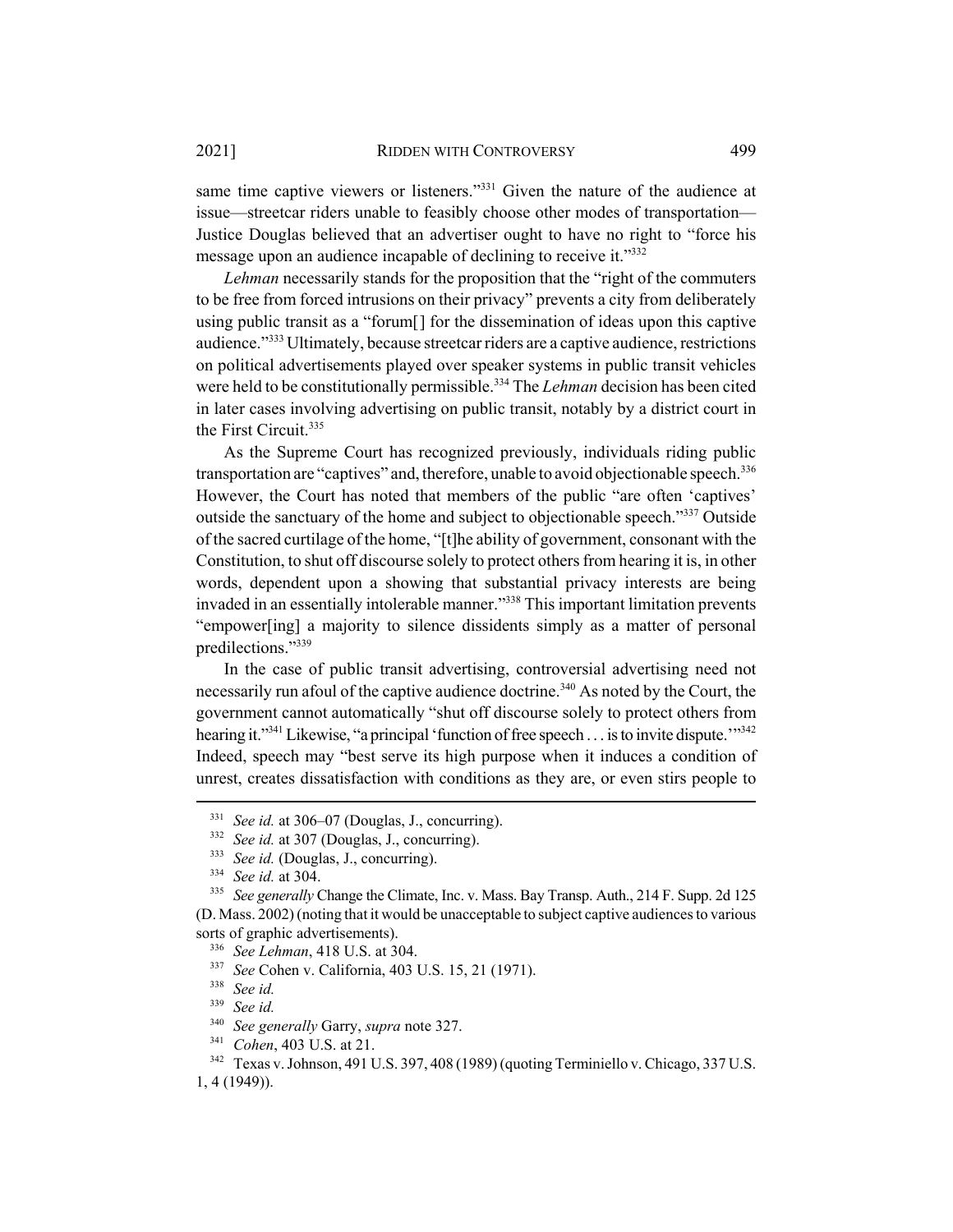anger."343 This is not to say that reasonable limits may not be imposed, as per *FCC v. Pacifica Foundation*, because the government's ability to regulate plainly obscene advertising in a public forum is not impeded.<sup>344</sup> If there is a certain threshold of controversy too great for a public transit agency's ridership to bear, nothing prevents a public transit agency from rejecting advertising in a matter that is narrowly tailored to serve a compelling government interest.<sup>345</sup>

The district court in *Planned Parenthood Association v. Chicago Transit Authority* touched on the pragmatic application of the captivity issue to public transit advertising.346 The standard employed is that the party asserting the captivity doctrine must show that the medium is "'so obtrusive as to make it impossible for an unwilling individual to avoid exposure to it."<sup>347</sup> While public transit vehicles are more confining than an ordinary public street, there is nothing about the medium of advertising via car cards and exterior advertisements that makes it impossible for an unwilling individual to avert their eyes.<sup>348</sup> This option to ignore content may be contrasted with the advertisements played over loudspeaker at issue in *Public Utilities Commission v. Pollak*, which were genuinely unavoidable without carrying earmuffs.<sup>349</sup> The court ultimately held that it was impossible for the CTA to justify its content-based regulation on the basis of the captivity doctrine because it was not impossible for CTA riders "to avert their eyes from the printed message PPA seeks to deliver."<sup>350</sup>

That is not to say the ambit of the public forum doctrine is unlimited. When a compelling state interest exists, restricting advertising obviously intended to inflame or offend may be justified to spare the riders of public transit from hateful content. Some balance must be struck to guard against advertisements designed simply to "troll" the viewer rather than spark a spirited and civil discussion. Free speech is a vital principle but does not occur in a vacuum. It must be balanced with other vital principles such as diversity, tolerance, and civic unity, particularly when that speech has the air of government sponsorship. As is said by some political commentators, "[f]ree speech doesn't mean speech free from all consequences."<sup>351</sup> How exactly to construe that line, however, is beyond the scope of this Note.

<sup>343</sup> *See id.* at 408–09.

<sup>344</sup> *See* 438 U.S. 726, 745 (1978) (holding that a broadcast of patently offensive words dealing with sex and excretion may be regulated because of its content).

<sup>345</sup> *See* Post, *supra* note 21, at 1750.

<sup>346</sup> 592 F. Supp. 544, 546 (N.D. Ill. 1984).

<sup>347</sup> *See id.* at 555 (quoting Erznoznik v. City of Jacksonville, 422 U.S. 205, 212 (1975)).

<sup>348</sup> *See Planned Parenthood Ass'n*, 592 F. Supp. at 555.

<sup>349</sup> *See generally* 343 U.S. 451 (1952).

<sup>350</sup> *See Planned Parenthood Ass'n*, 592 F. Supp. at 555.

<sup>351</sup> Scott Lemieux, *Free Speech Doesn't Mean Speech Free from All Consequences, Despite What Some Conservatives Argue*, NBCNEWS (July 6, 2019, 4:31 AM), https://www.nbcnews .com/think/opinion/free-speech-doesn-t-mean-speech-free-all-consequences-despite-nc na1026911 [https://perma.cc/PS83-LH4J].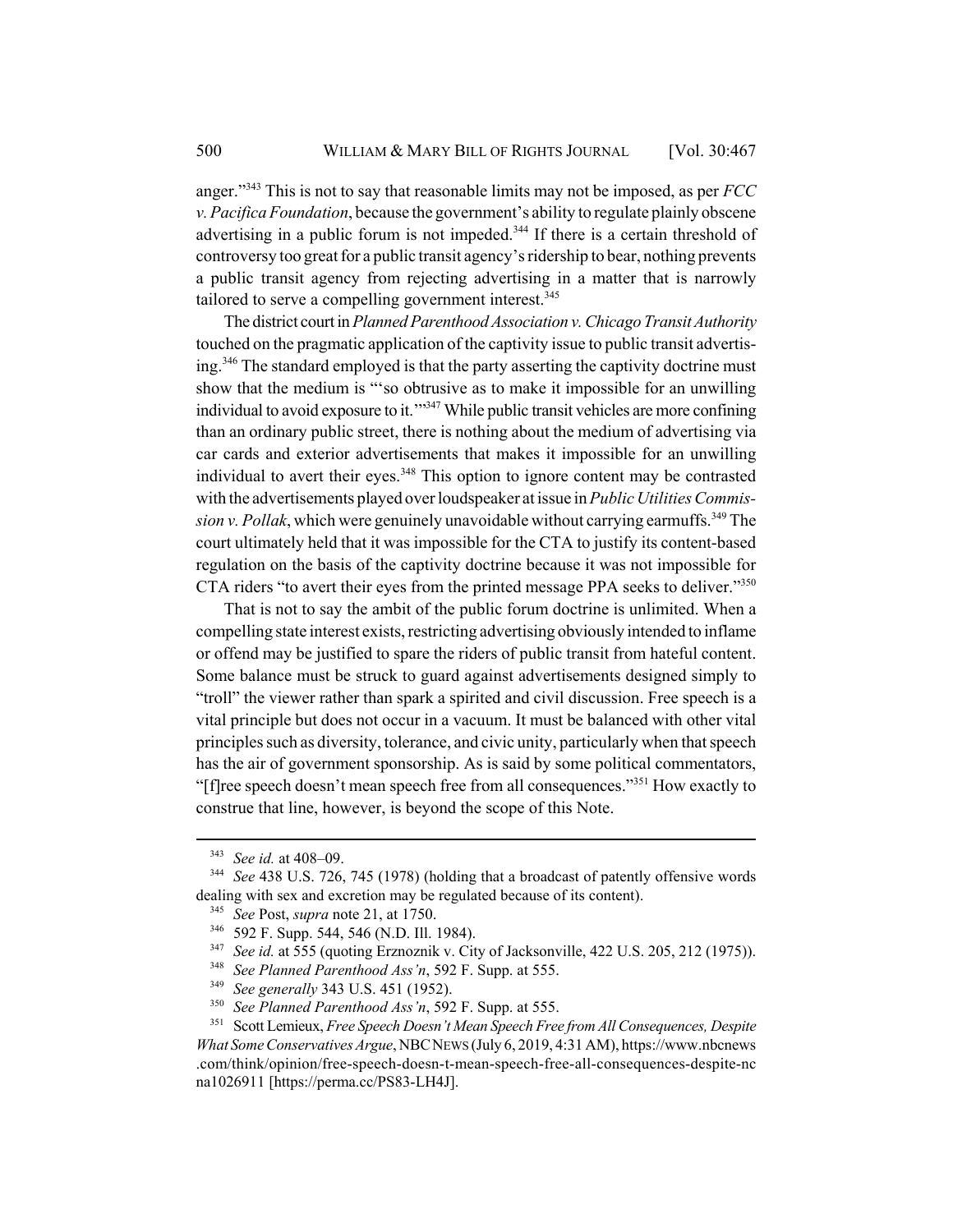## **CONCLUSION**

While the future of public transit ridership faces challenges due to the ongoing COVID-19 pandemic, there is a renewed focus on increased funding for public transit in communities across the United States.<sup>352</sup> This expectation that ad placements will increase means it is more important than ever to ensure that courts respect the principles of the First Amendment when evaluating the advertising polices of public transit agencies.<sup>353</sup> While many public transit agencies do have "self-serving" policies on the record, such policies often are enforced in inconsistent or contradictory manners against individuals whose speech is unpopular.<sup>354</sup> This pick-and-choose approach is plainly unconstitutional.<sup>355</sup> If public transit agencies allow some public interest advertising, they lose the ability to act arbitrarily as a gate keeper.<sup>356</sup> While this view may be harsh, the Constitution demands a higher standard.<sup>357</sup>

When public transit agencies do not have strictly enforced, written content policies deliberately excluding public interest and other types of "controversial" advertising, they create a designated public forum. In doing so, the agency loses the ability to impose restrictions other than those that are content-neutral and are "reasonably" tailored to a compelling government interest. That is the view of the majority of circuit courts in the United States, and it should eventually be adopted by the Supreme Court should an opportunity for *certiorari* again present itself.

The majority circuit approach is best described as a four-part analysis.<sup>358</sup> First, the nature of the public forum at issue must be considered, with extreme care taken to precisely define the scope so that it is not overbroad.<sup>359</sup> Second, the type of access requested by the general public should be closely scrutinized, because designated public forums may be open to some forms of expressive activity but not others.<sup>360</sup> Third, the court should analyze the public transit agency's prior practices to determine its intent, keeping in mind that any written policy statements are not, in and of

<sup>352</sup> Mary Louise Kelly & Alisa Chang, *What Is the Future of Public Transit in the U.S.?*, NPR (Dec. 29, 2020, 3:51 PM), https://www.npr.org/2020/12/29/951208111/what-is-the-fu ture-of-public-transit-in-the-u-s [https://perma.cc/9WKY-DFWW].

<sup>353</sup> *See* discussion *supra* Section II.G.

<sup>354</sup> *See* discussion *supra* Section II.B.

<sup>355</sup> *See* discussion *supra* Section II.B.

<sup>356</sup> *See* discussion *supra* Part II.

<sup>357</sup> *See also* W. Va. State Bd. of Educ. v. Barnette, 319 U.S. 624, 647 (1943) (Frankfurter,

J., dissenting) ("[Individuals are] not justified in writing [their] private notions of policy into the Constitution, no matter how deeply [they] may cherish them or how mischievous [they] may deem their disregard.").

<sup>358</sup> *See* discussion *supra* Section II.G.

<sup>359</sup> *See* discussion *supra* Section II.G.

<sup>360</sup> *See* discussion *supra* Section II.G.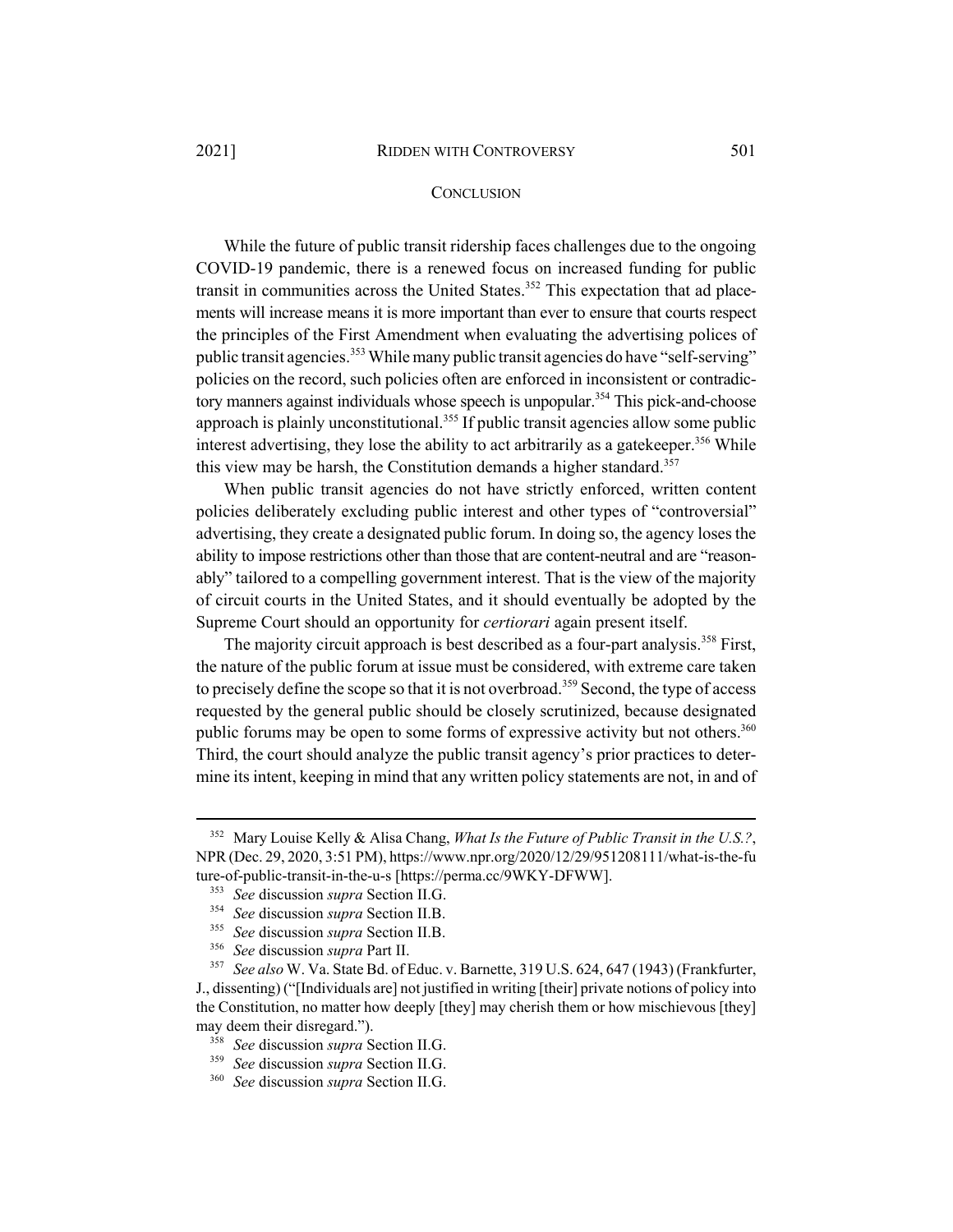themselves, determinative of the type of forum created.<sup>361</sup> Fourth, based on those facts, if the agency appears to have accepted almost anyone willing to pay the fee almost always the case upon close scrutiny of past practices—a designated public forum exists.362 This organic, fact-intensive analysis calls for intense judicial scrutiny in order to ensure that constitutional rights are given the proper deference and respect.<sup>363</sup>

The government speech issue does not seem to apply to public transit advertising cases.364 Unlike in *Summum* or *Walker*, it is clear that public transit advertising does not represent government speech.<sup>365</sup> In accepting the advertising, the public transit agency merely generates revenue by conveying a message on behalf of others.366 Generally speaking, the speech or content in advertisements on transit authority property is not reasonably attributable to the transit authority itself; the advertiser itself is the party that stands to gain or lose from public discourse.<sup>367</sup> Further, even if private speech takes place on government property, that does not create government speech absent other factors like the government dictating the "overarching message" of the speech.<sup>368</sup> As this is almost never the case, the constitutional issues of government speech are not applicable to public transit advertising.<sup>369</sup>

The captivity issue may be present to an extent in public transit ridership, but not to an extent that justifies tyrannical restrictions to protect a captive audience.  $370$ Controversial speech is important, and allowing free and open promotion of views that may be unpopular is valuable to public discourse.371 Public interest groups and other organizations must be allowed, in a democratic society, to go where the eyeballs are.<sup>372</sup> To restrict good-faith messaging stifles civic discussion necessary to develop and maintain an informed populace.<sup>373</sup> So long as it is possible for public transit riders to look away from advertising, they are not a truly "captive audience."<sup>374</sup>

Transit agencies should allow the advertising they carry to be used for a variety of purposes. Allowing content-based restrictions potentially can prevent important messaging that some viewers may find uncomfortable from being distributed. One

- <sup>364</sup> *See* discussion *supra* Section IV.A.
- <sup>365</sup> *See* discussion *supra* Section IV.B.
- <sup>366</sup> *See* discussion *supra* Section IV.B.
- <sup>367</sup> *See* discussion *supra* Section IV.B.
- <sup>368</sup> *See* discussion *supra* Section IV.B.
- <sup>369</sup> *See* discussion *supra* Section IV.B.
- <sup>370</sup> *See* discussion *supra* Section V.B.
- <sup>371</sup> *See* discussion *supra* Section V.A.
- <sup>372</sup> *See* discussion *supra* Part V.
- <sup>373</sup> *See* discussion *supra* Section II.F.
- <sup>374</sup> *See* discussion *supra* Section V.A.

<sup>361</sup> *See* discussion *supra* Section II.G.

<sup>362</sup> *See* discussion *supra* Section II.G.

<sup>363</sup> *See* discussion *supra* Section II.B.